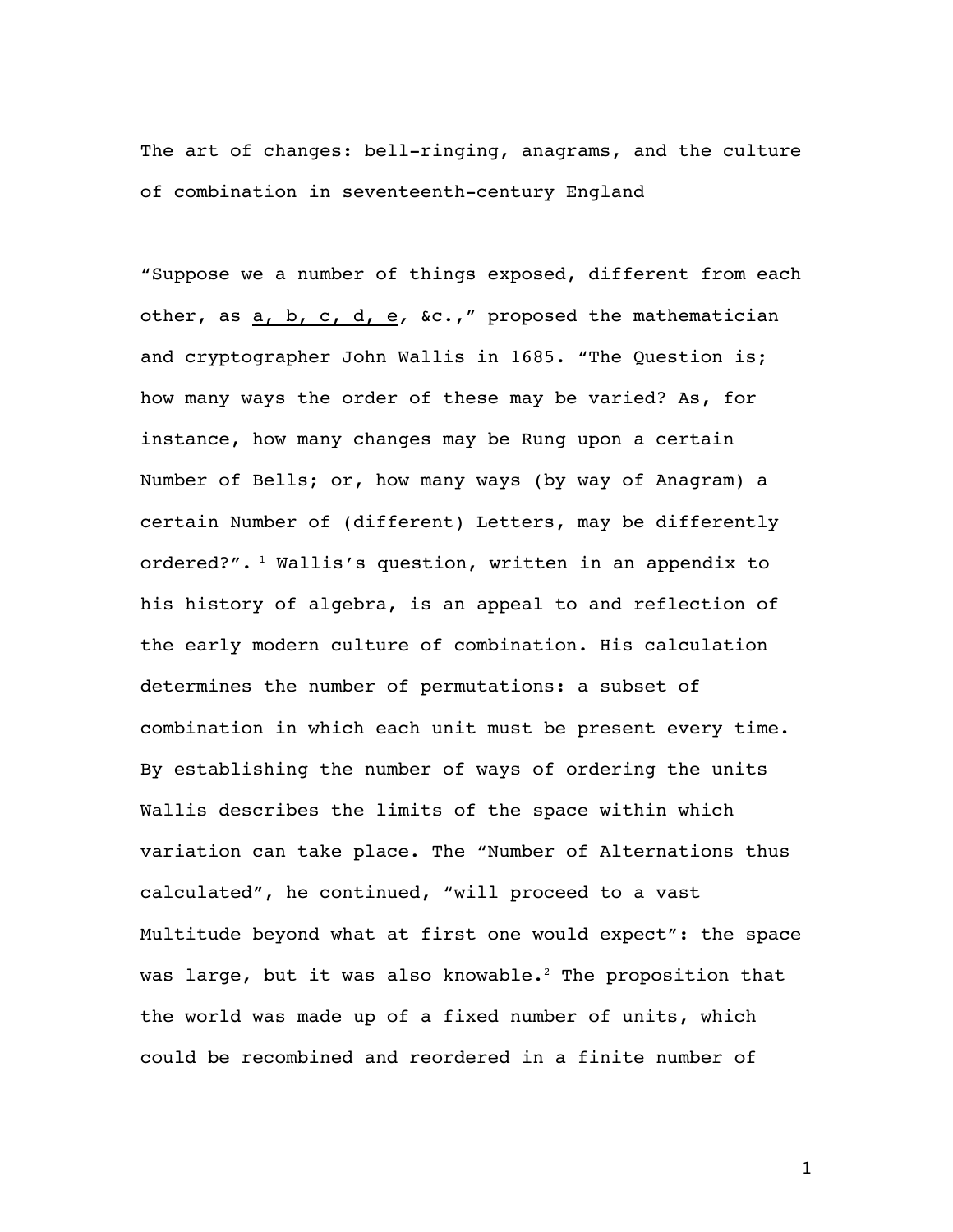ways, provided the foundation and the structure for many manifestations of the medieval and early modern ars combinatoria, from alchemy to language planning, from the kabbalah and the ars magna of Ramon Lull to the development of a mathesis universalis. The calculation Wallis describes underpins these practices.

This essay explores early modern permutational systems by examining Wallis's calculation and the examples he uses to explain it: letters and bells. In the century before he was writing both had been used in England to exemplify rigorous permutation: letters, in the craze for anagrams; bells, in the new and wildly popular practice of changeringing. Neither was part of the mainstream of the republic of letters but despite, or maybe even because of, their intellectual triviality, both show the pervasiveness of the culture of combination over the course of the seventeenth century. Attending to the form of both highlights the strategies of meaning-making in these contemporary arts of variation.

Wallis's choice of letters to explain permutations draws on a long history: the link between alphabets and combinations can be traced at least as far back as Lucretius for whom letters, like atoms, were elements to be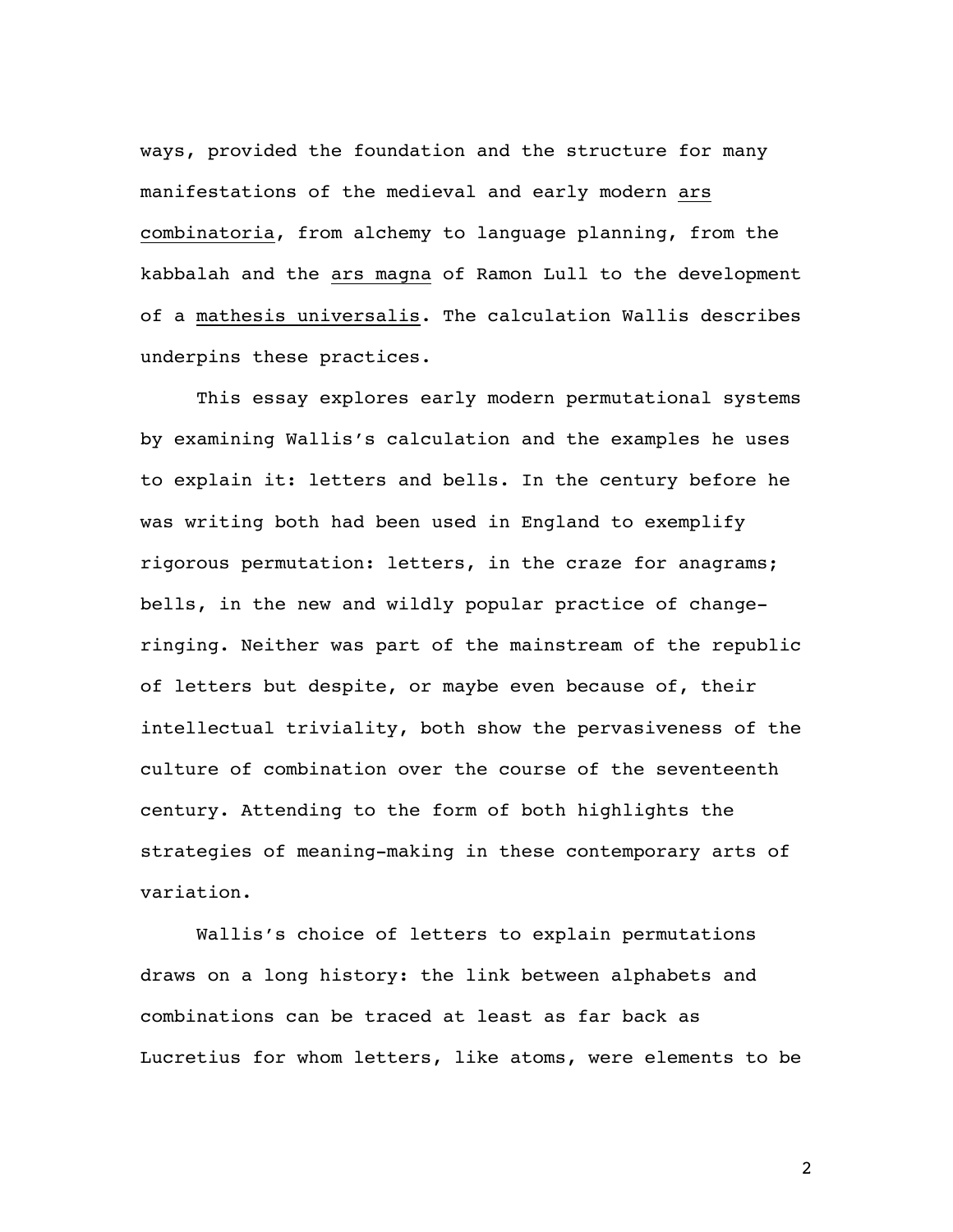reordered to describe, or create, the world.<sup>3</sup> An anagram was, as William Camden explained, "a dissolution of a Name truely written into his Letters, […] and a new connexion of it by artificiall transposition, […] making some perfect sence applyable to the person named."<sup>4</sup> The anagrammatist was able, by moving around the individual letters that made up a word (often a proper name) and choosing a meaningful new order for them, to expose new meanings, even prophecies, from what was originally there. Often derided as a trifle ("some of the sowre sort", wrote Camden, "will say it is nothing but a troublous toy"), the principles of the anagram—variation within a given space, and skilful selection from it—are nevertheless shared with more complicated early modern language systems.<sup>5</sup> The anagram remained persistently popular from the late sixteenth through the seventeenth centuries, shared in letters and copied out into commonplace books; they were fashionable in the 1630s, particularly at the court of Charles and Henrietta Maria; in the 1640s and 1650s, they had particular resonance for those who felt the world had been turned upside down.<sup>6</sup>

At the same time as English men and women were creating new meaning by moving around the letters of their names,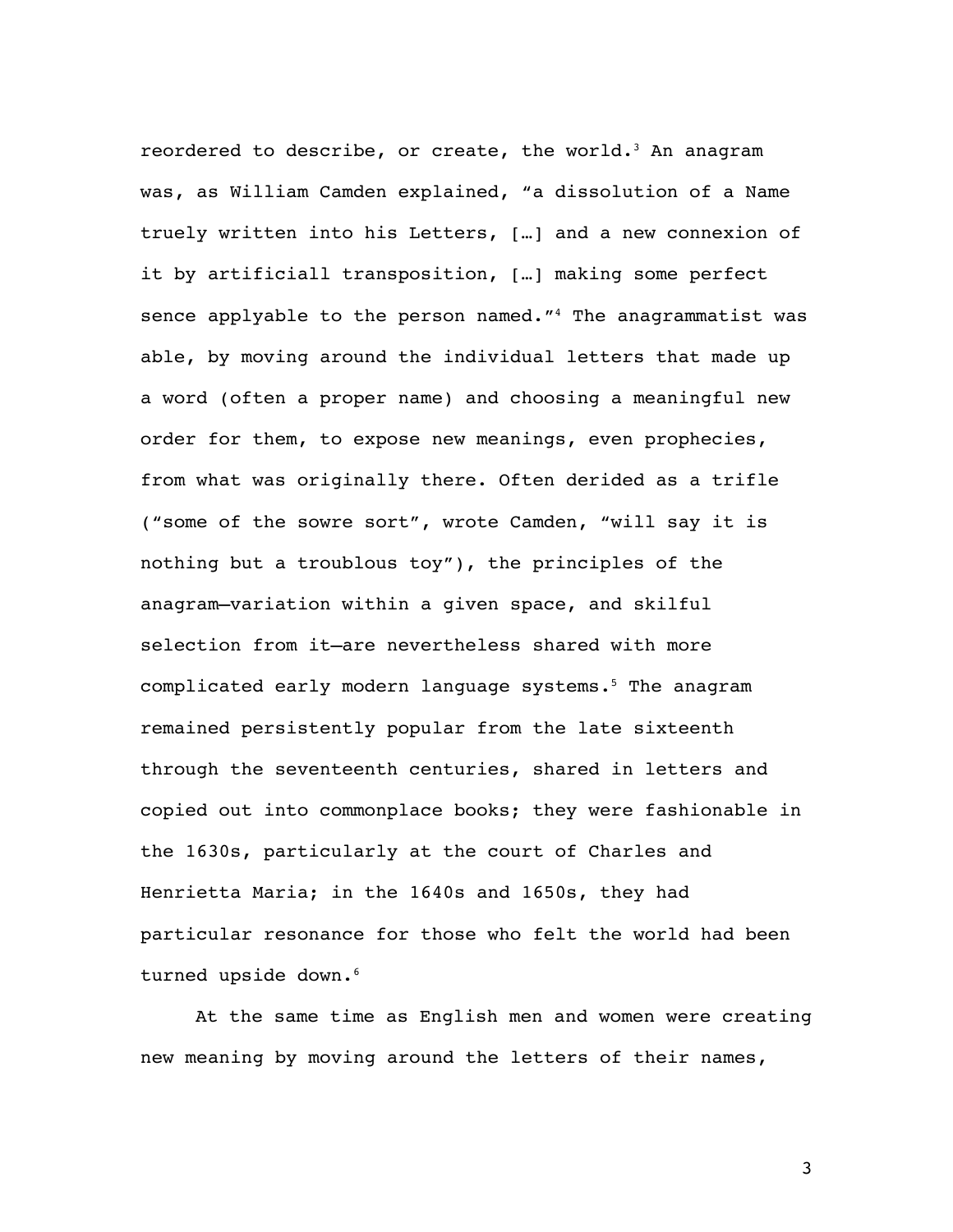the sounds of their bells were beginning to ring according to an anagrammatical system. Change-ringing, which still sounds from English church towers today, uses all the bells in a tower, ringing them in rounds.<sup>7</sup> Every bell must be rung in every round, and the order in which they are rung must never be repeated. The aim is, in theory at least, to work through all the possible orders in which the bells can be rung, without ever repeating a round, and with strict rules about which bells swap places and how. It is a system based on absolute permutation, whose mathematical foundations Wallis described.

Early writers on change-ringing emphasised its exceptional nature. In the opening lines of Tintinnalogia (1668), the first published work on the practice, Richard Duckworth<sup>8</sup> describes "the Beginning of Changes":

It is an ancient Proverb with us in England (That Rome was not built in a day) by which expression is declared, That difficult things are not immediately done, or in a short time accomplished: But for the Art of Ringing, it is admirable to conceive in how short a time it hath increased, that the very depth of its intricacy is found out; for within these Fifty or Sixty years last past [since the beginning of the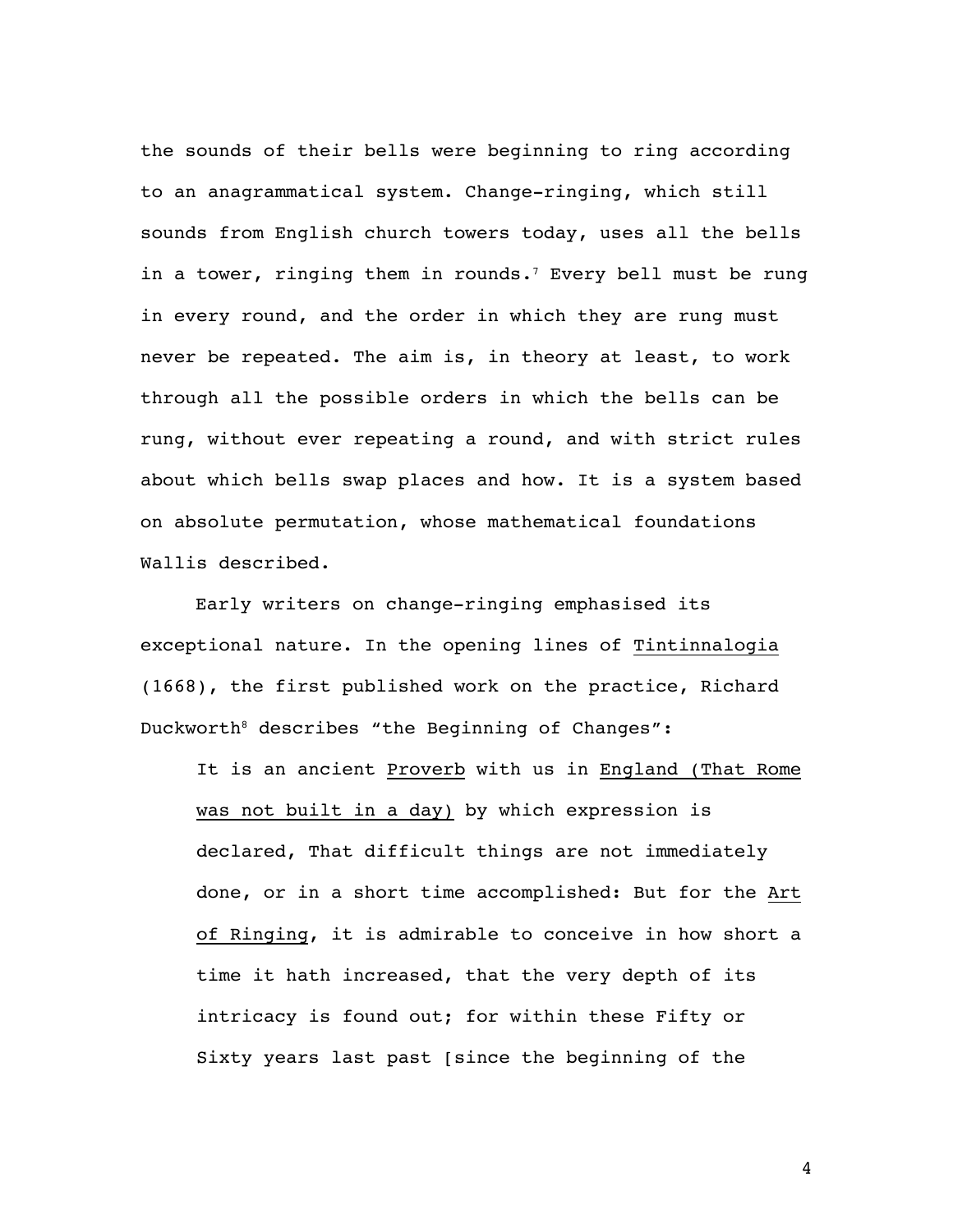century], Changes were not known, or thought possible to be Rang.<sup>9</sup>

The recently-invented practice was one whose "intricacy" ran swift and deep in seventeenth-century England, but the speed with which change-ringing developed has obscured in the record the motivations behind its creation.10 Following Wallis's lead to link together anagrams and bells helps to illuminate this lost ground, and suggests some reasons for the invention of change-ringing. In this essay, I examine change-ringing's form and aesthetics through its entanglements with anagrams and other manifestations of the ars combinatoria, including mathematics and music. Changeringing borrowed from combinatorial systems in order to create new meanings for old bells. But its particular way of adapting these systems went further than such related practices as anagrams, in which the principle of selection drives meaning. In change-ringing, the lack of selection is precisely where meaning is located: it was key to the practice that all the bells hanging in the tower had to be used, with no discrimination between them. By tapping into the contemporary ars combinatoria, but eschewing the principle of selection that was at its heart, change-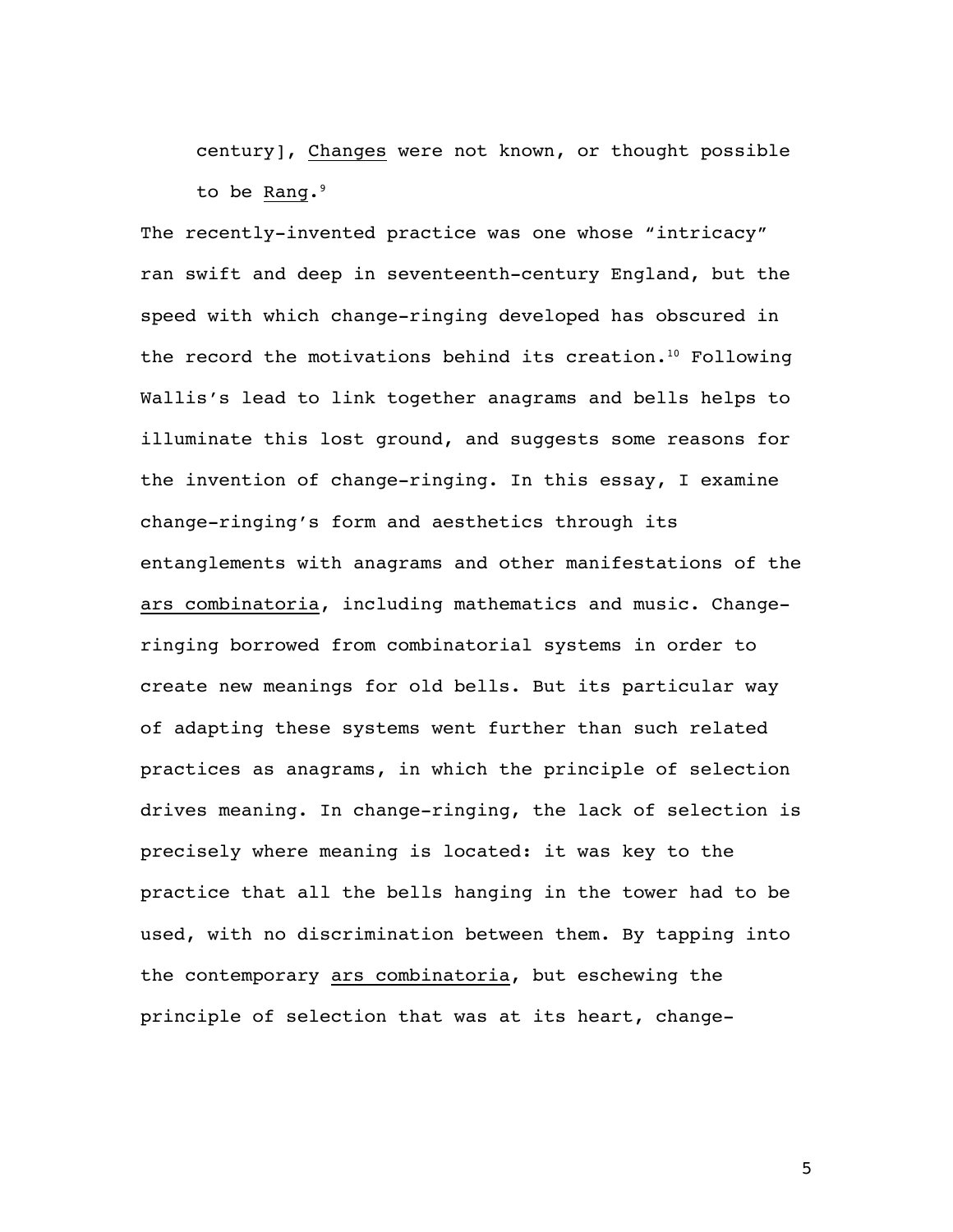ringing forged at once a new strand of the culture of permutation and a new use for pre-Reformation church bells.

## Change-ringing and its system

In his travel journal, the merchant and diarist Peter Mundy (*c.*1596-1667) suggests something of change-ringing's novelty and its distinctiveness. On his return to England in the 1650s, after decades travelling through Europe and Asia, Mundy noted a new sound that he heard at home. He describes, in London, "the sweet Ringing of our tuneable bells, especially in changes". This "deserves notice", he writes, "first, for the Art therein to bee observed, (2) their melody, and (3) the singularity of it. Not the like, nor nothing Near, to bee heard in the whole World beeside".11 Mundy's description of this rare and strange ringing appears alongside notes of other things he found intriguing on and after his travels, including thoughts about the motion of the planets, remarks on the Taj Mahal (which he saw under construction), and sketches of flying fish. This ringing was intriguing enough for Mundy to document: it was a practice, he wrote, done "no where out of England".<sup>12</sup>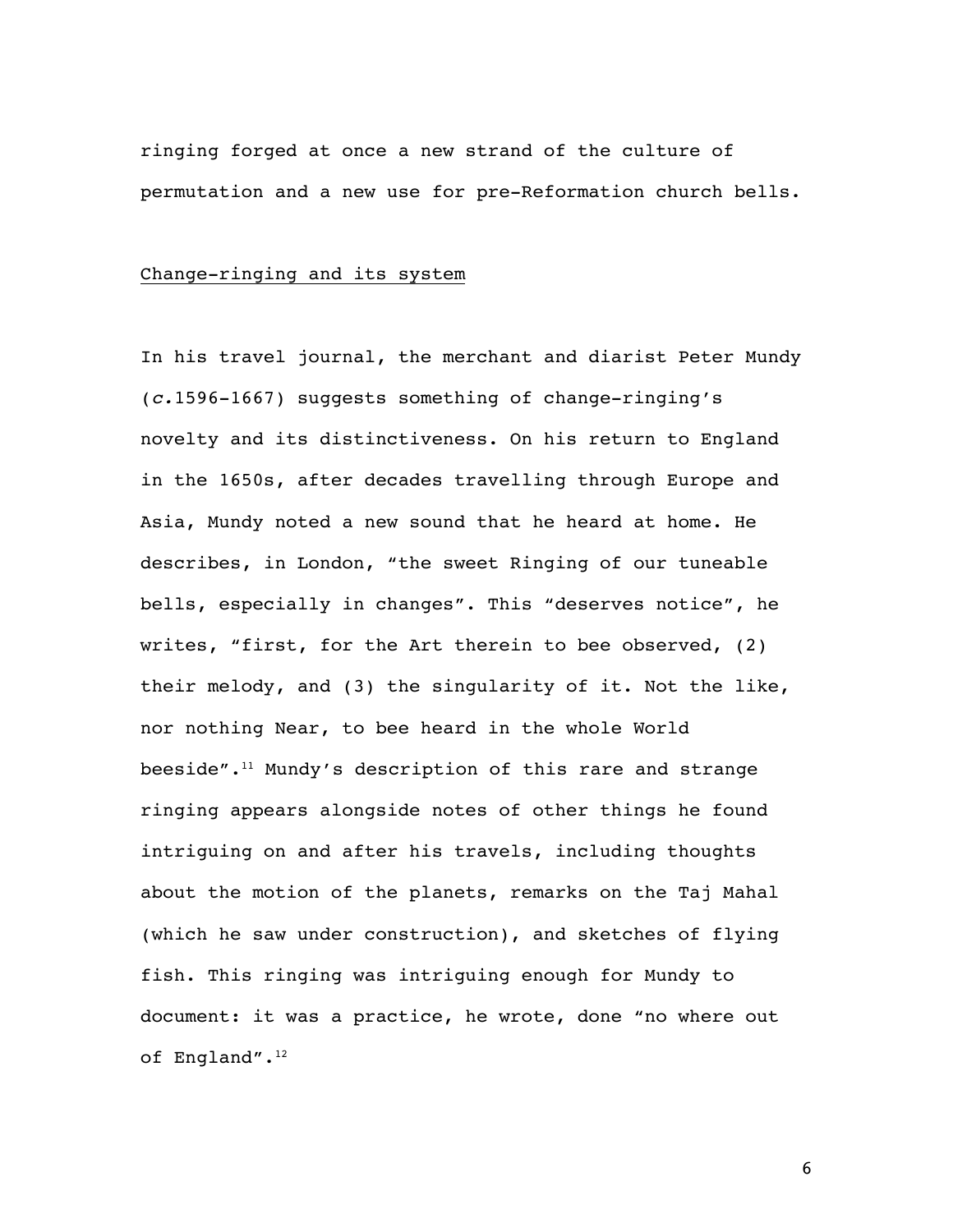Change-ringing was England's singular response to the crisis of meaning brought about by the Reformation, which saw many of bells' uses banned or made obsolete.<sup>13</sup> In the pre-Reformation church, bells had been used to call people to church; announce the transformation of the host; commemorate births, deaths, victories, and coronations; mark curfew, and the canonical hours; warn about fires; or drive away demons and thunder that hovered in the air around the steeple. Bells' sound created a whole language of signals, the subtleties and dialects of which their hearers would have known and understood. Ringing was done for sacred purposes and for secular; most of all, for communal uses in which the sacred and the secular were impossible to distinguish from each other. Bells came under official attack during the sixteenth century, most directly in the 1547 Injunctions of Edward VI which ordered churches (which often had several bells) to reduce their number to just "one bell […] to be rung or knelled before the sermon".<sup>14</sup> This injunction was never strictly carried out, though, and many bells remained hanging in church towers.15 Although some of their pre-Reformation functions (particularly those related to transubstantiation) were now outlawed, others were transformed to conform to the new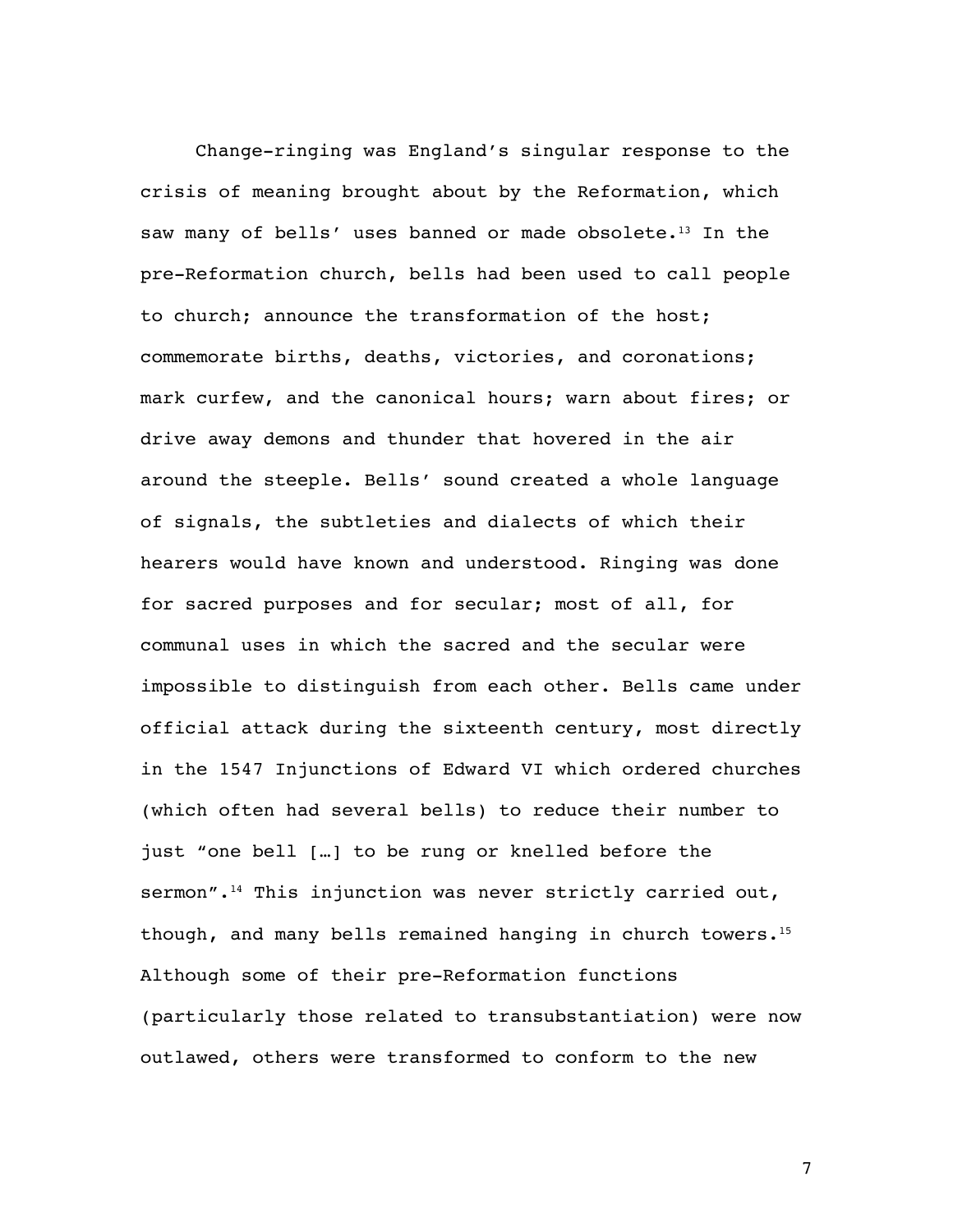religion and many simply continued. The same bells made the same sounds, though in subtly different patterns and to somewhat different ends: the existing campanological language was not made extinct, but there was an adjustment to its grammar. Although English church bells should have been consigned to disrepair or made subject to iconoclastic fury, then, in fact the utility, and familiarity, of these objects helped them to survive.

The number of bells in English churches actually grew over the course of the seventeenth century, with increasing numbers of rings of 8 bells or more.<sup>16</sup> This was at least in part to do with change-ringing, which grew to be an extremely popular recreation. The earliest hints we have of something like it come from foreigners like Paul Hentzner, a visitor to England around 1600, who reported that "it is common for a number of them [ringers], that have got a glass in their heads, to go up into the belfry, and ring the bells for hours together for the sake of exercise."<sup>17</sup> These long feats of endurance ringing for hours at a time developed into the rigorous, mathematical practice of change-ringing. Societies were formed from the 1630s onwards to further the activity; it continued throughout the 1640s and 1650s and became extremely popular in the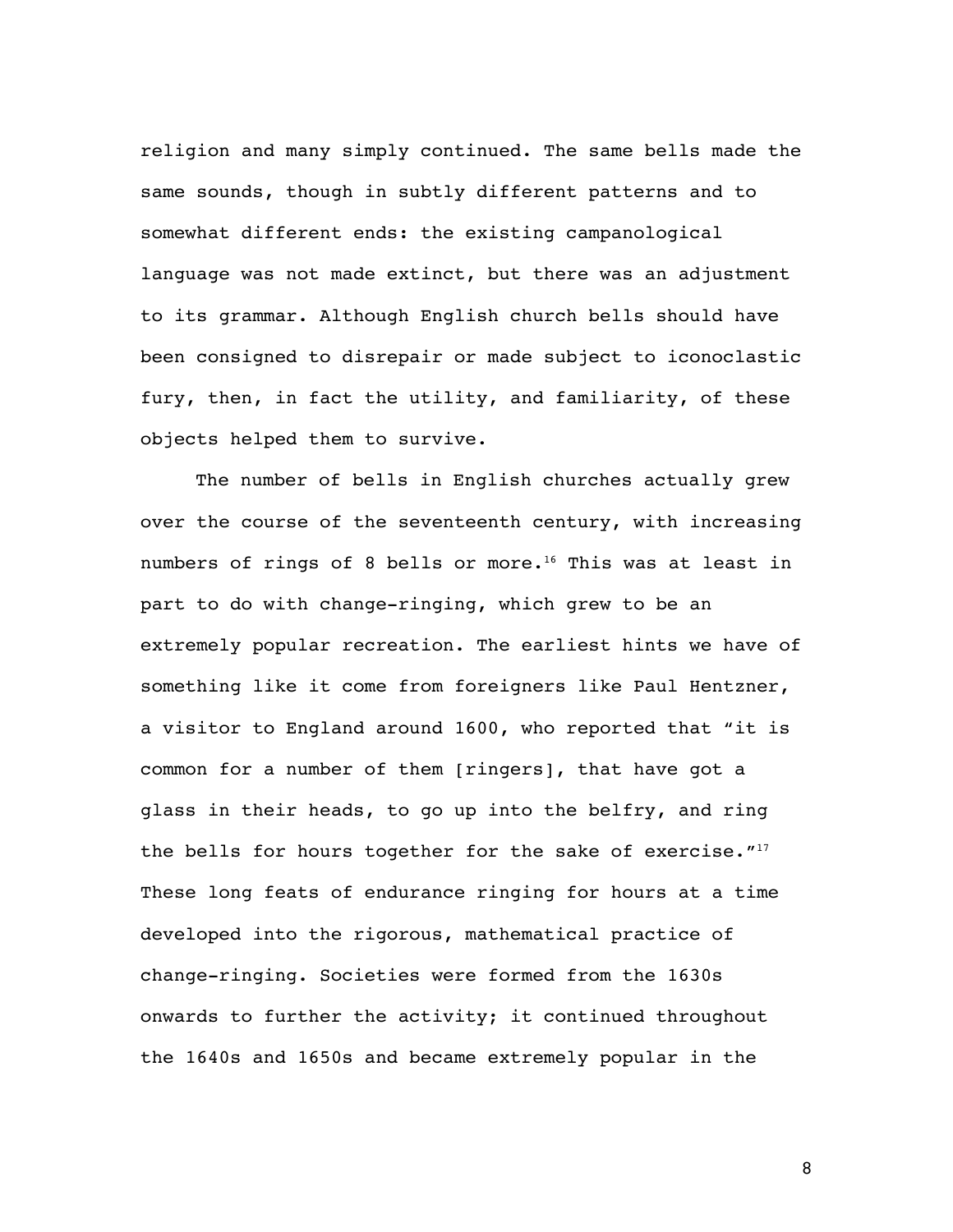Restoration, practised by a very wide range of people and across large parts of the south-east, the Midlands, and East Anglia; in the eighteenth century it was yet more widely done, throughout much of the country. Change-ringing could mark church services but was also done simply for pleasure, a recreation that was practised and performed in leisure time, for fun. Other Protestant countries developed new aesthetically-driven ways of ringing old Catholic bells: the Low Countries, for instance, favored the carillon in which bells were played in tunes by a musician using a keyboard.<sup>18</sup> Ringing "in changes" was England's solution, connected not principally to music but to combinatorics.

Change-ringing's combinatorial system was made clear in early publications on the practice. Its notation uses numbers, each one of which stands for a bell; each row of numbers represents a round. [See Fig. 1: [Richard Duckworth], Tintinnalogia (London 1668), pp. 30-31. Reproduction of original in Henry E. Huntington Library and Art Gallery, via Early English Books Online [image file submitted in separate document].] Each row of the notation contains every number, 12345, because each bell must be rung in every round. The system relies on constant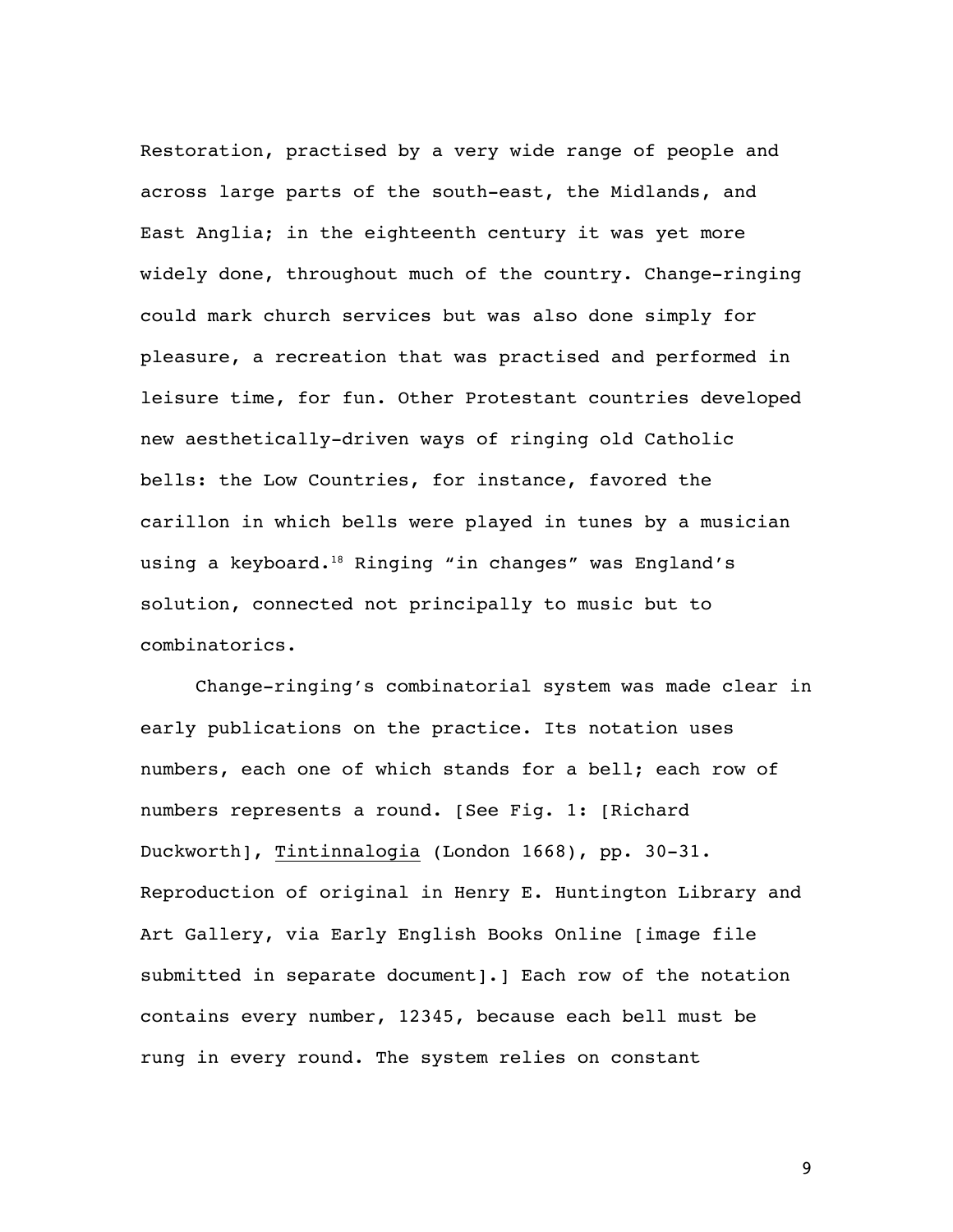variation, in that no round may be repeated; it is constant change, but change of a very orderly kind, its goal being to exhaust all possible variations, all anagrams of those five characters, neatly completing the circuit. The permutations start and end at the same point, 12345. The number of possible rounds, or changes, is determined by the factorial of the number of bells in a tower.<sup>19</sup> This is the calculation that Wallis described: how many ways a given number of units can be ordered, when all units must be present every time. The factorial, now represented in modern mathematical notation by an exclamation mark, is shown in Table 1. Factorials of numbers 1-12 [see separate file].

For five bells, the number we saw in the notation in Tintinnalogia, there are 5! possible changes, that is, 5 x  $4 \times 3 \times 2 \times 1 = 120$ . These numbers escalate so that for twelve bells, there are 479,001,600 possible orders in which the bells can be rung. Finding paths through all possible changes, avoiding the forbidden repetition of a round, was a difficult task that preoccupied change-ringers and composers of the peals (known as methods) that they rang. Rules governed the ways in which the orders of the bells were allowed to change. Some of these were based on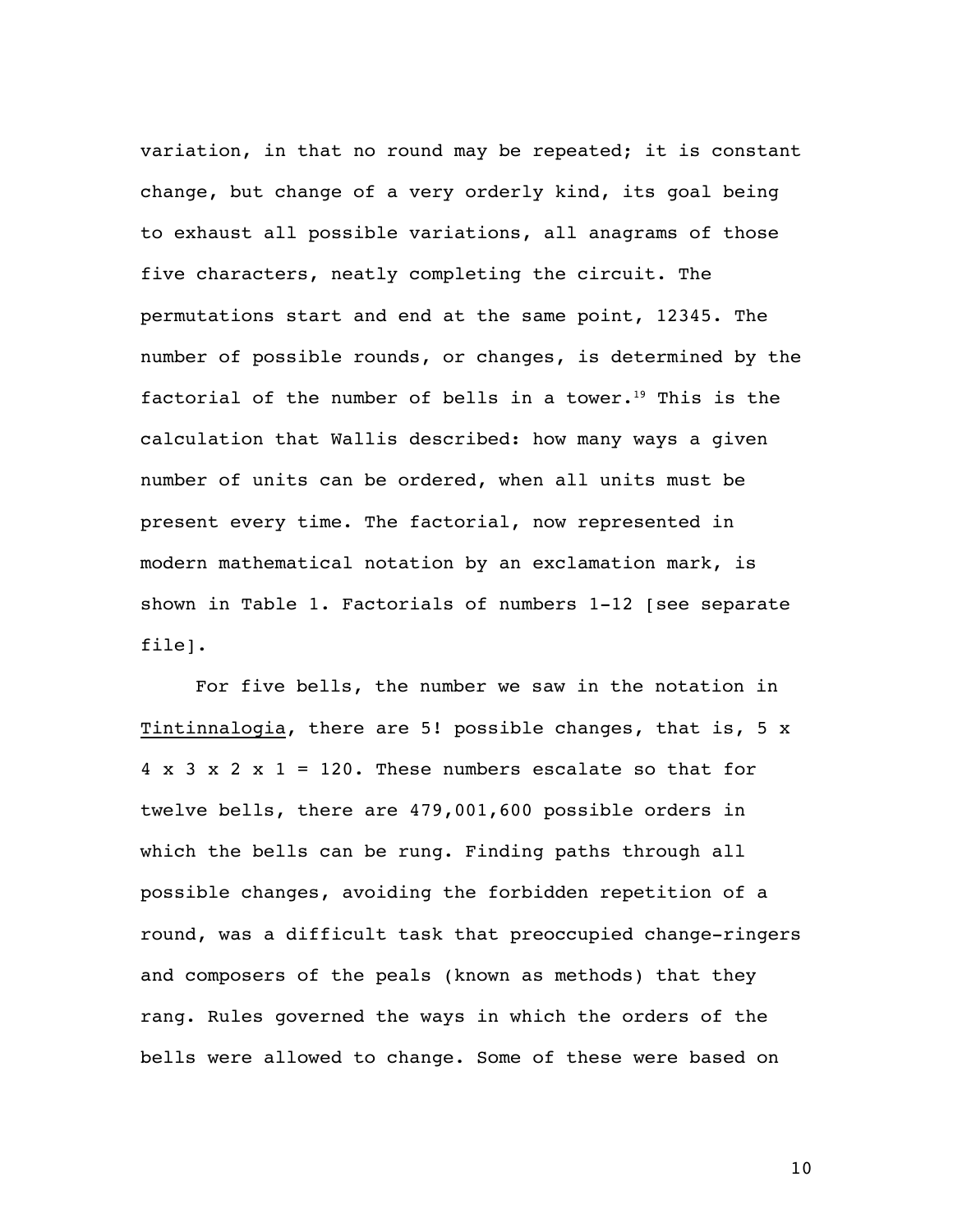physical constraints: if a bell finished a row last, for example, it could not then become the first bell to ring in the next round, because the weight and the wheel of the bell prohibits any bell to be rung twice in such quick succession. Most rules, however, had no basis in practice: they were arbitrary, though strict, constraints. Coursing through all possible variations of the order of a number of bells involves patterns, symmetries and, in exhausting all orders, a kind of completeness that seals the circuit.

Ringing in the early seventeenth century was rather limited: the method known as "Cambridge Forty-Eight", consisting of just 48 permutations of the 120 possible on five bells, was for a long time thought "the greatest Peal that was rang or invented". But the practice soon developed, and a method known as Plain Changes allowed ringers to work through all the permutations without ever repeating an order. By the time Duckworth was writing he could boast that "now, neither Forty-eight, nor a Hundred, nor Seven-hundred and twenty, nor any Number can confine us; for we can Ring Changes, Ad infinitum".<sup>20</sup> The way in which change-ringing both produced and corralled its calculations is described by Duckworth as a kind of victory over number: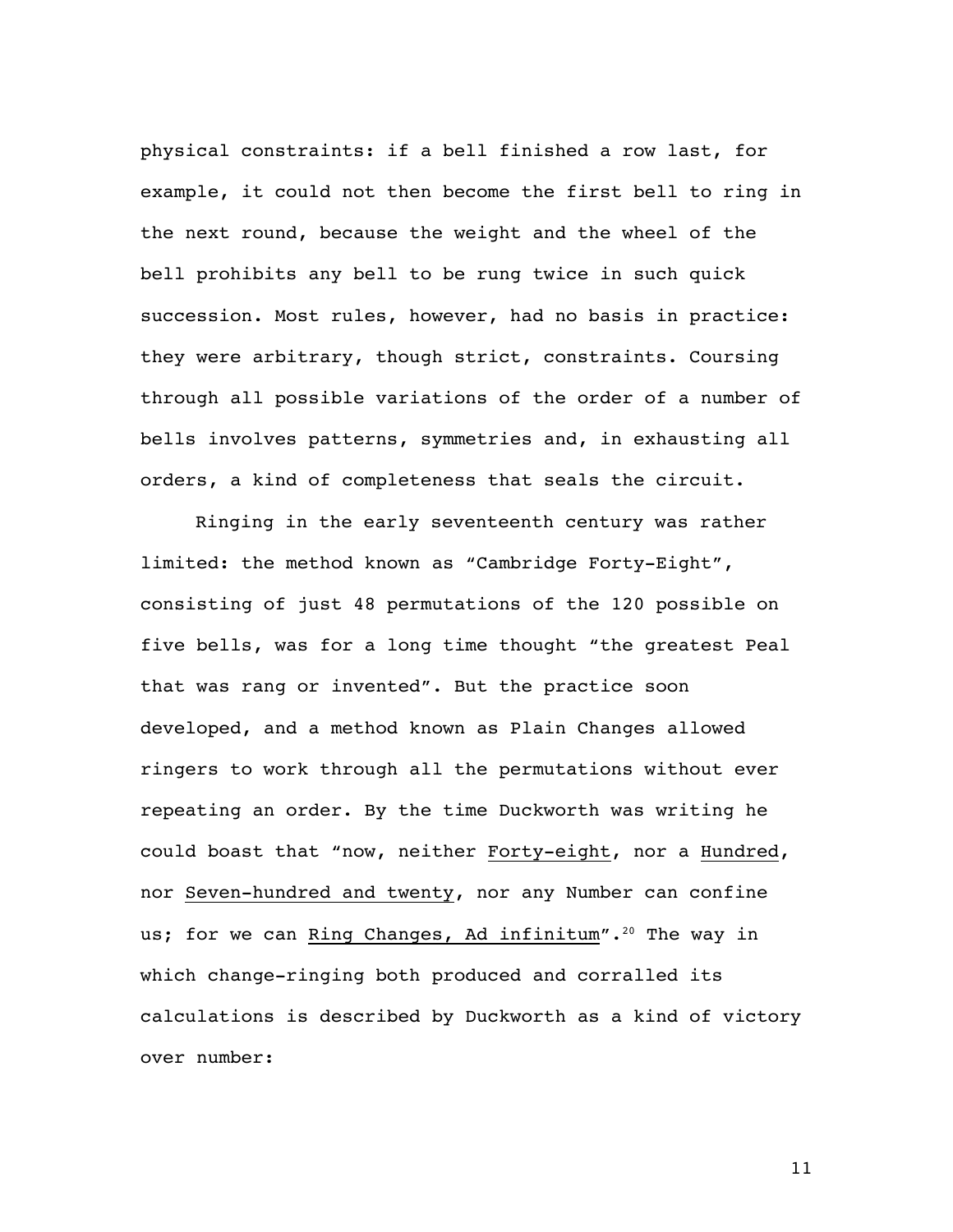Although Philosophers say, No Number is infinite, because it can be numbred; for infinite is a quantity that cannot be taken or assigned, but there is (infinitum quoad nos) as they term it, that is infinite in respect of our apprehension: Therefore a Ringers knowledge may seem infinite to dive so

infinitely into such an infinite Subject. $21$ 

For Duckworth the vastness of number in change-ringing orders the infinite into something that can be known and numbered—not in an abstract way, as "the Philosophers say", but in the heavy business of ringing bells, or by making material the bulk of their calculations. On a folded-out sheet on his manuscript, Mundy wrote out all 720 changes on six bells, working through all the changes and laboriously proving his command over their workings. Like Wallis later in the century, Mundy found "the strange operation & mistery of numbers" in the system of change-ringing to be remarkable: that so few units could, when permutated in this way, "amount unto such a prodigious summ".<sup>22</sup> For both Mundy and Duckworth, infinity retains its wonder but is satisfyingly tamed into something that is infinite in respect of "us": although the prodigious numbers may have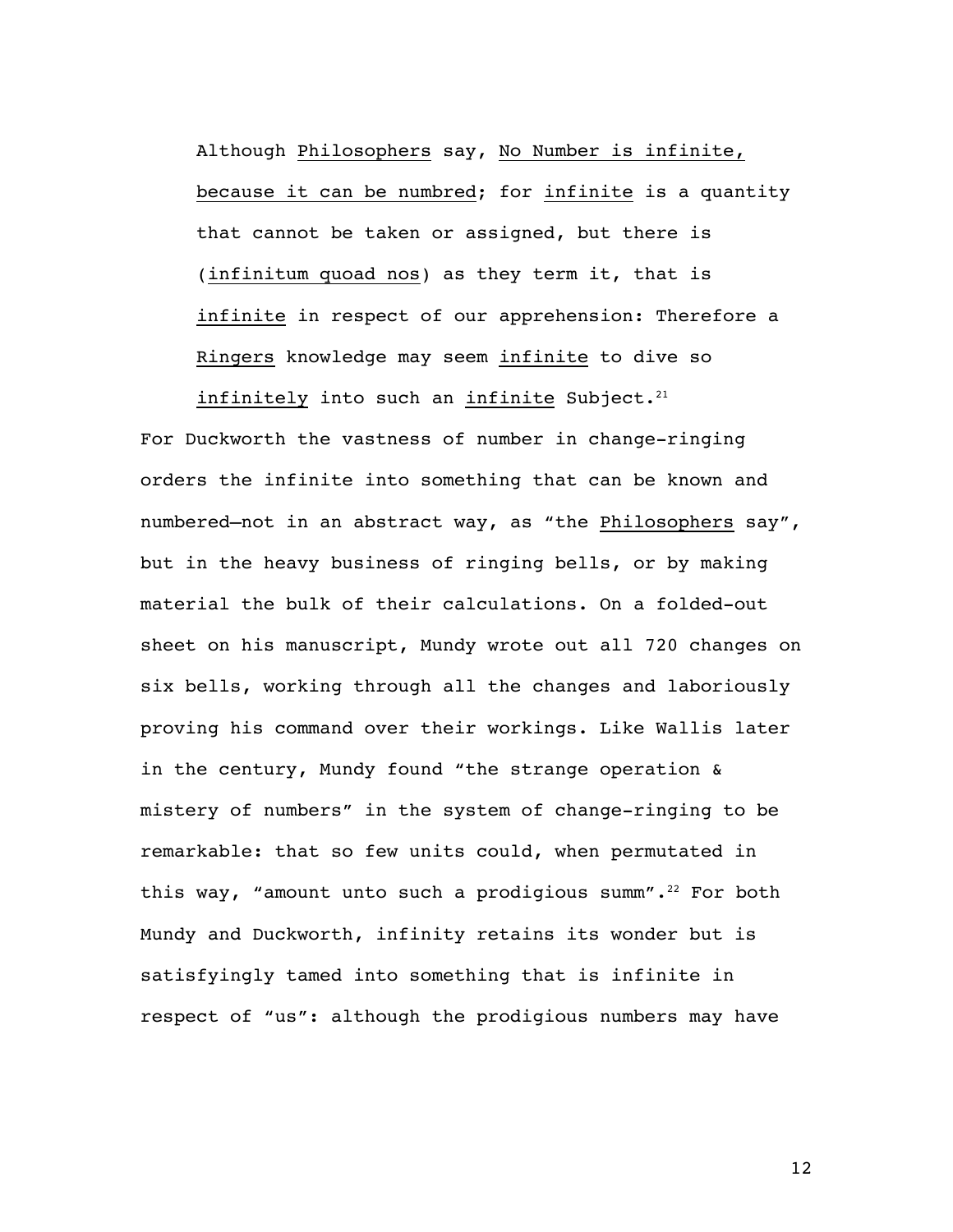seemed infinitely large they can no longer "confine us" and, no matter how big, can be comprehended by the system.

For all its complexity and neatness such order remained something theoretical rather than, in most cases, actual. In fact, Duckworth and the other ringers couldn't ring changes ad infinitum. One reason for this was straightforwardly material: very few churches in England had more than five or six bells. Five bells could ring 120 changes: this is not a huge number, nor a particularly challenging set of rounds to work through, and could be rung in a few minutes. A much more difficult challenge was to find potential ways through the mass of changes possible on twelve bells, for example—and yet the first ringable set of twelve bells in England dates from the very end of the seventeenth century. Even if there had been rings of twelve bells—as there were in the following century—ringing all the 479,001,600 possible changes on these bells would have been an almost impossible feat. "If twelve men should attempt to ring all those Changes on twelve Bells", Fabian Stedman wrote in Campanalogia (1677), the second book to be published on change-ringing, "they could not effect it in less than seventy five years, twelve Lunar Months, one week, and three days, notwithstanding they ring without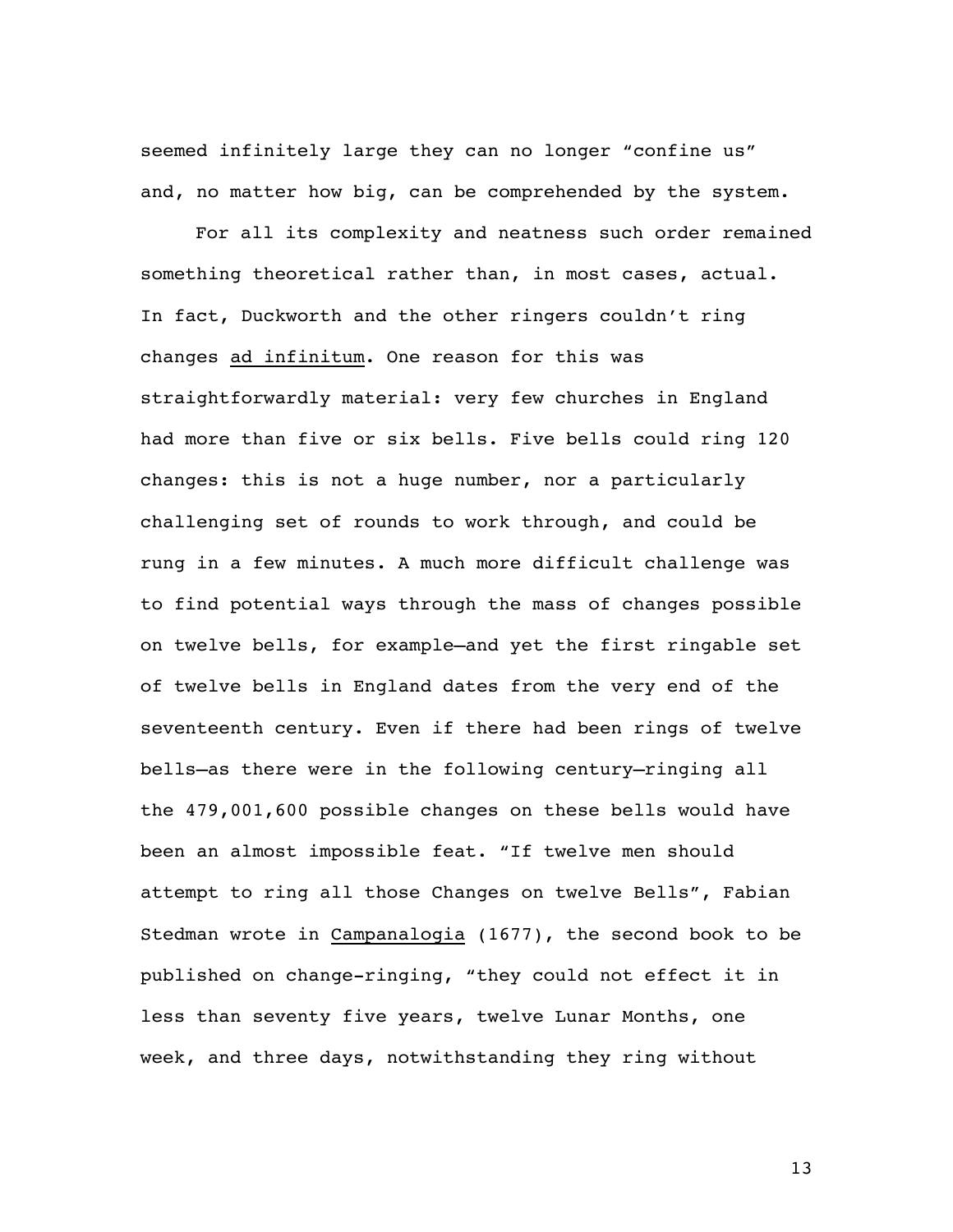intermission, and after the proportion of 720 Changes every hour".23 Coursing through all those changes becomes something superhuman, overtaking the lives of twelve men in the pursuit of campanological totality.

There was, therefore, a gap between the speculative and the practical side of ringing: the former was well developed, but the latter struggled to catch up. Early change-ringers were clear that its speculative aspects had connections to contemporary intellectual currents: Stedman declared, at the opening of Campanalogia, that "These clear dayes of Knowledge, that have ransackt the dark corners of most Arts and Sciences, and freed their hidden mysteries from the bonds of obscurity, have also registred this of Ringing, in the Catalogue of their Improvements". The "Practick" and also, crucially, the "Speculative" part of change-ringing have now, he continued, "become perfect, and worthy the knowledge of the most ingenious".<sup>24</sup> Changeringing had uncovered patterns and permutations that had lain quietly inert within the metal of English bells for centuries, and which forged a new identity and a new purpose for these old objects.

## Connections to mathematics and music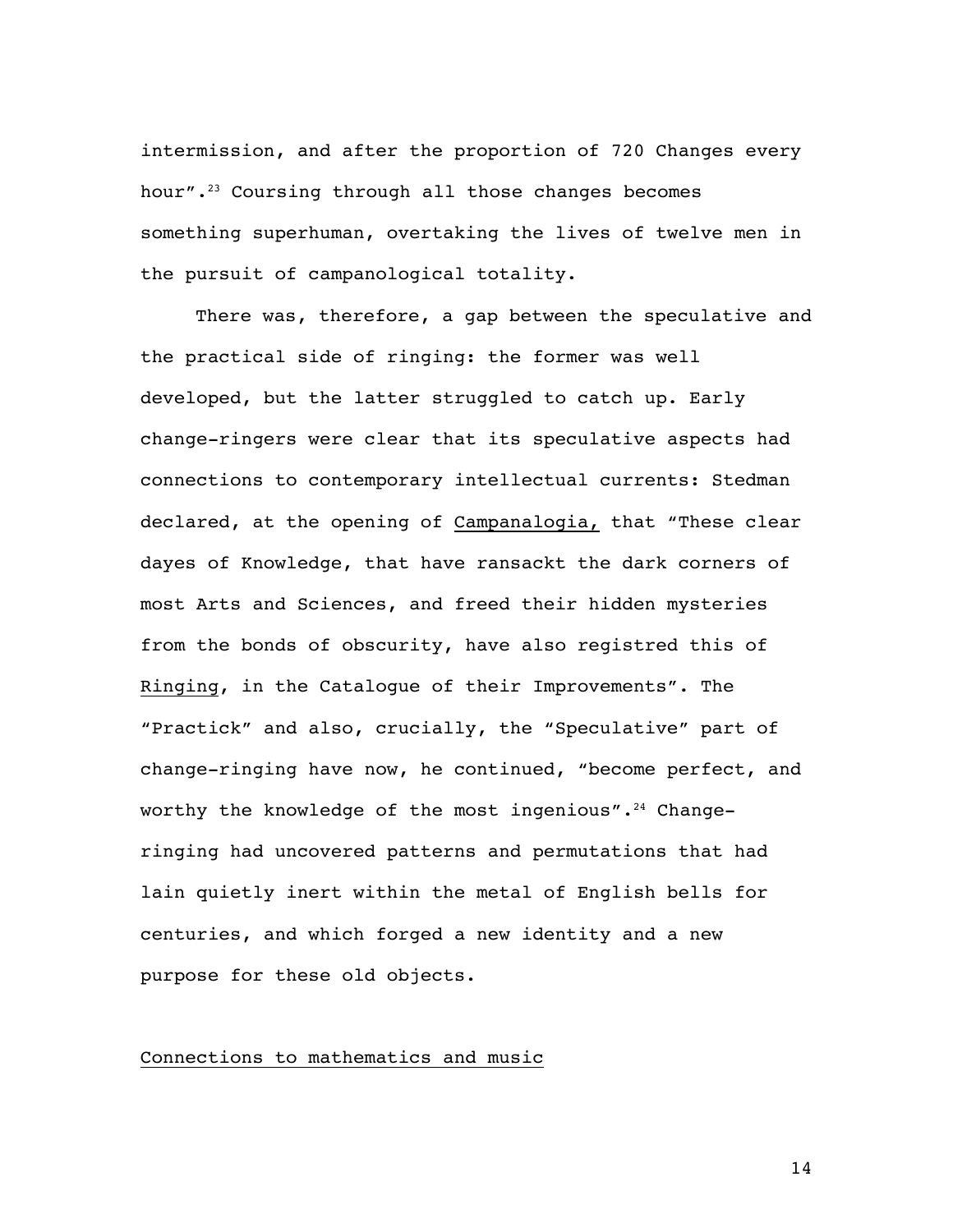The "Invention" of the "Art of Changes", wrote Stedman, was "Mathematical, and  $\lceil$  it] produceth incredible effects".<sup>25</sup> Its mathematical basis in the factorial linked it to 1500 years of combinatorial thinking, both mathematical and philosophical, Asian and European, for which this calculation was the basis. $26$  Although the factorial connects change-ringing to the early modern ars combinatoria, early modern change-ringers' links to contemporary mathematical work were limited. Some English mathematicians used bells to explain the factorial: Wallis, of course, and Newton, who in a college notebook of *c*.1664-5, performed calculations including determining "how many changes 6 Bells  $[sic]''$ .<sup>27</sup> For the most part, though, change-ringing operated in parallel to contemporary combinatorics, and had little contact with the European work I will discuss below. Change-ringing methods are now explained by the kind of algebra known as group theory, concerned with the symmetrical behaviour of groups, which was properly codified only in the nineteenth century; change-ringing's contribution to mathematics was not recognized until very recently.28 In the seventeenth century, however, changeringing developed in response not to the mainstream of the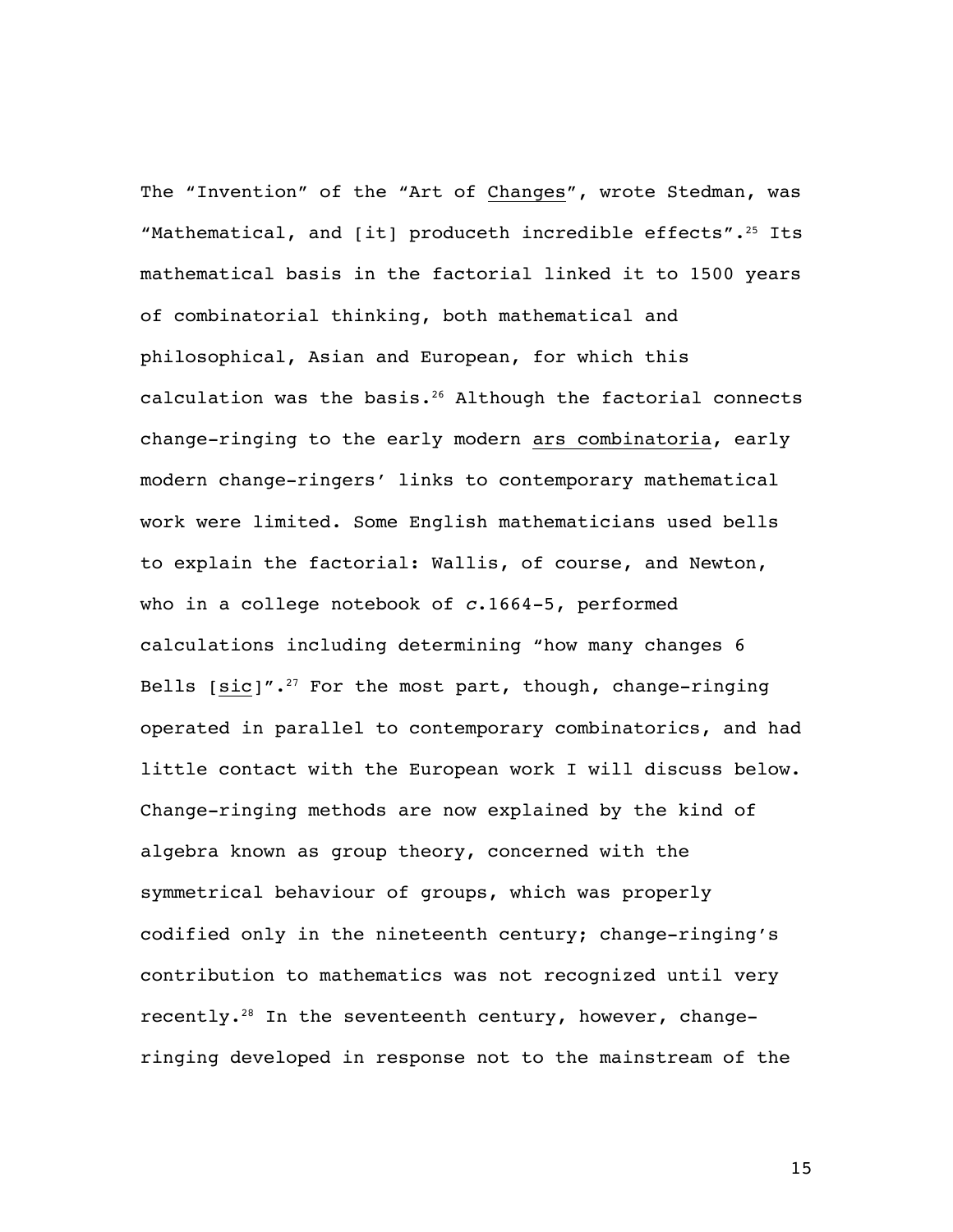republic of letters but to the new fashion for book-based popular mathematical recreations.

This trend was initiated by the Récréations mathématiques, published in France in 1624.<sup>29</sup> The exercises contained in this book include conjuring tricks and sleights of hand as well as mathematical questions, many derived from a long tradition of recreational problems.<sup>30</sup> The Récréations mathématiques passed down to a more popular readership the problems of permutation and combination that were being discussed in more learned mathematical circles at the time and its English translation is, I propose, where early change-ringers learned their mathematics.

In Mathematicall Recreations (1633), the Englished Récréations mathématiques, bells are included within a section on "prodigious progression and multiplication". $31$ Ringers aren't given much credit here for their mathematical prowess: "It is often debated amongst our common Ringers", the author writes, "what number of Changes there might be made in 5, 6, 7, 8, or more Bells". Ringers, he continues, "spend much time to answere their owne doubts, entering often into a Labyrinth in the serch thereof", and are implied to be among those "that are not versed in Arithmeticke", for whom numbers present "a world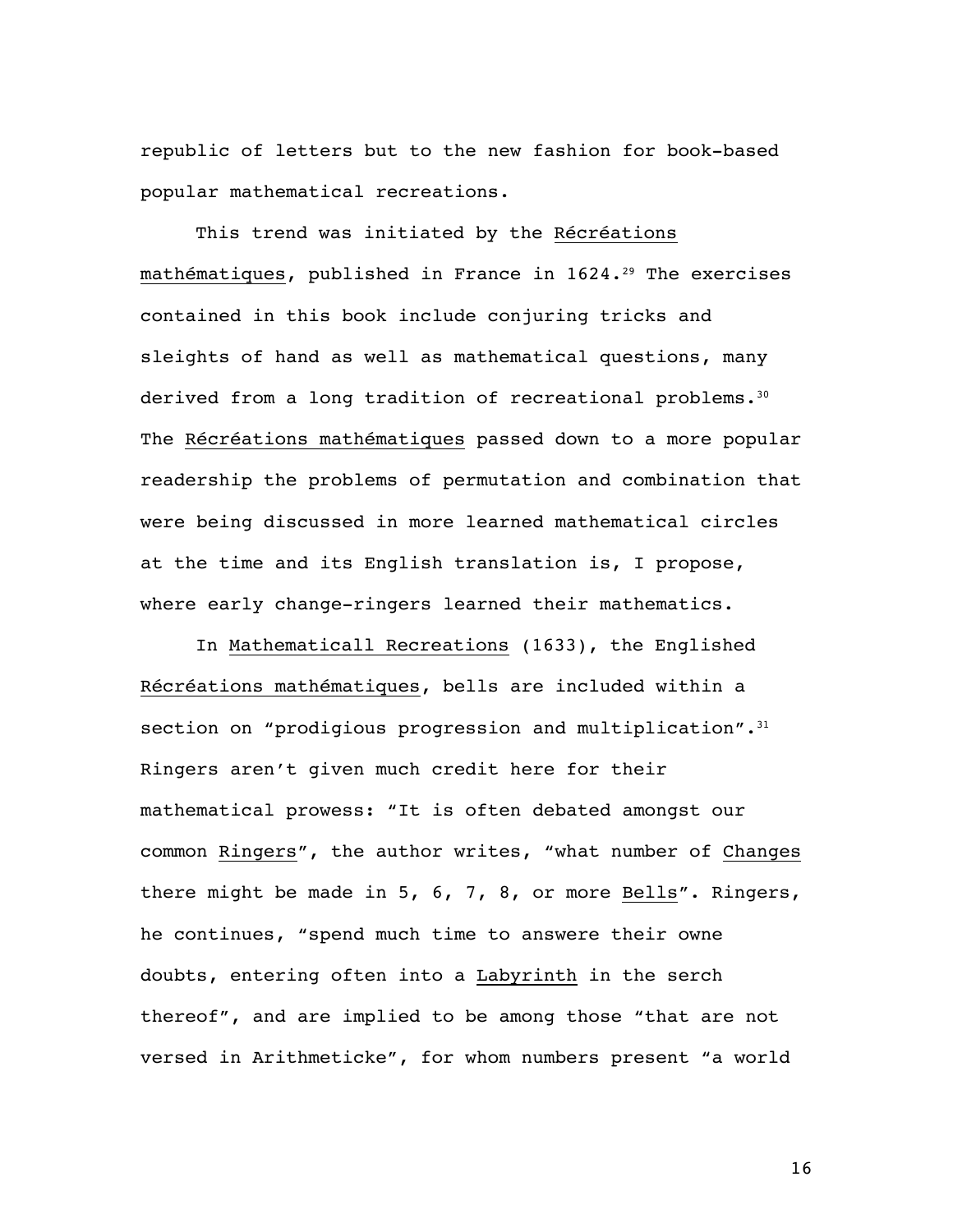of confusion and difficultie" and who don't even know how to calculate the simple factorial.<sup>32</sup> The date of this publication, in the 1630s, places it in those times in which, if we believe Duckworth's chronology, change-ringers were in the process of developing their permutations. Even at this early date, however, the association of bells with the factorial seems to have been unique to England: the references to bells in the Mathematicall Recreations do not appear in the original French edition. In the later part of the century, change-ringers could answer back to charges of bad mathematics—because they had perhaps read this very book (or one of the many imitations it inspired). Duckworth and Stedman's examples to qualify and explain the mass that the factorial quickly escalated to produce show their indebtedness to the recreational tradition. In Campanalogia, for instance, Stedman describes the workings of this calculation using reams of paper, diners seated at a table, amount of money paid in rent, and problems in which one party uses the factorial to outwit another—all similar to those found in the Mathematicall Recreations.<sup>33</sup>

One application of the factorial in the Mathematicall Recreations which is, surprisingly, largely absent from change-ringing literature is music. In the former, the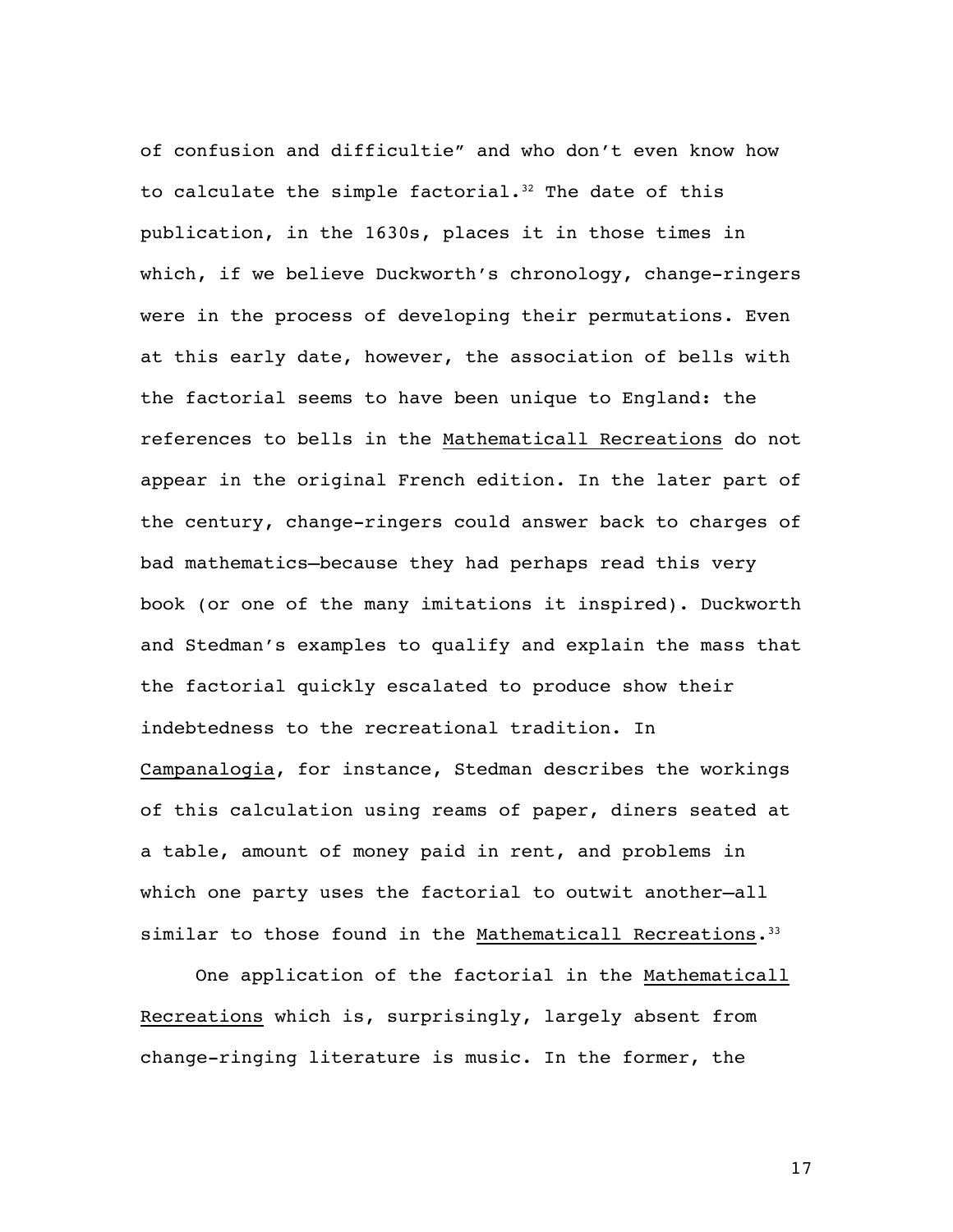factorial is used first to describe variation on bells, then the human voice and "stringed Instruments, and the Gamat".34 But neither Stedman nor Duckworth explain the factorial using musical notes. Elsewhere, musical composition was closely tied to early modern combinatorics, particularly in the work of Marin Mersenne. In his Harmonie Universelle (1636), in the service of "composing the best melody of all those that can be imagined",  $35$  Mersenne wrote out all 720 orders of the six notes ut, re, mi, fa, sol, la in both letters and musical notation; elsewhere, he prepared a manuscript in which he wrote out all 40,320 permutations of the full octave, which ran to 672 folio pages.36 Athanasius Kircher, heavily indebted to Mersenne, invented in the Musurgia universalis (1650) a device for composing music according to combinatorial principles. Although both Mersenne and Kircher were elsewhere interested in the metal, tuning, and resonance of bells, and their combinatorial compositions are tantalisingly close to change-ringing, neither knew about the practice or mention the way in which it brought together the two aspects of their musical-permutational thinking. Likewise, this continental intellectual current does not seem to have directly influenced early change-ringers. None of the early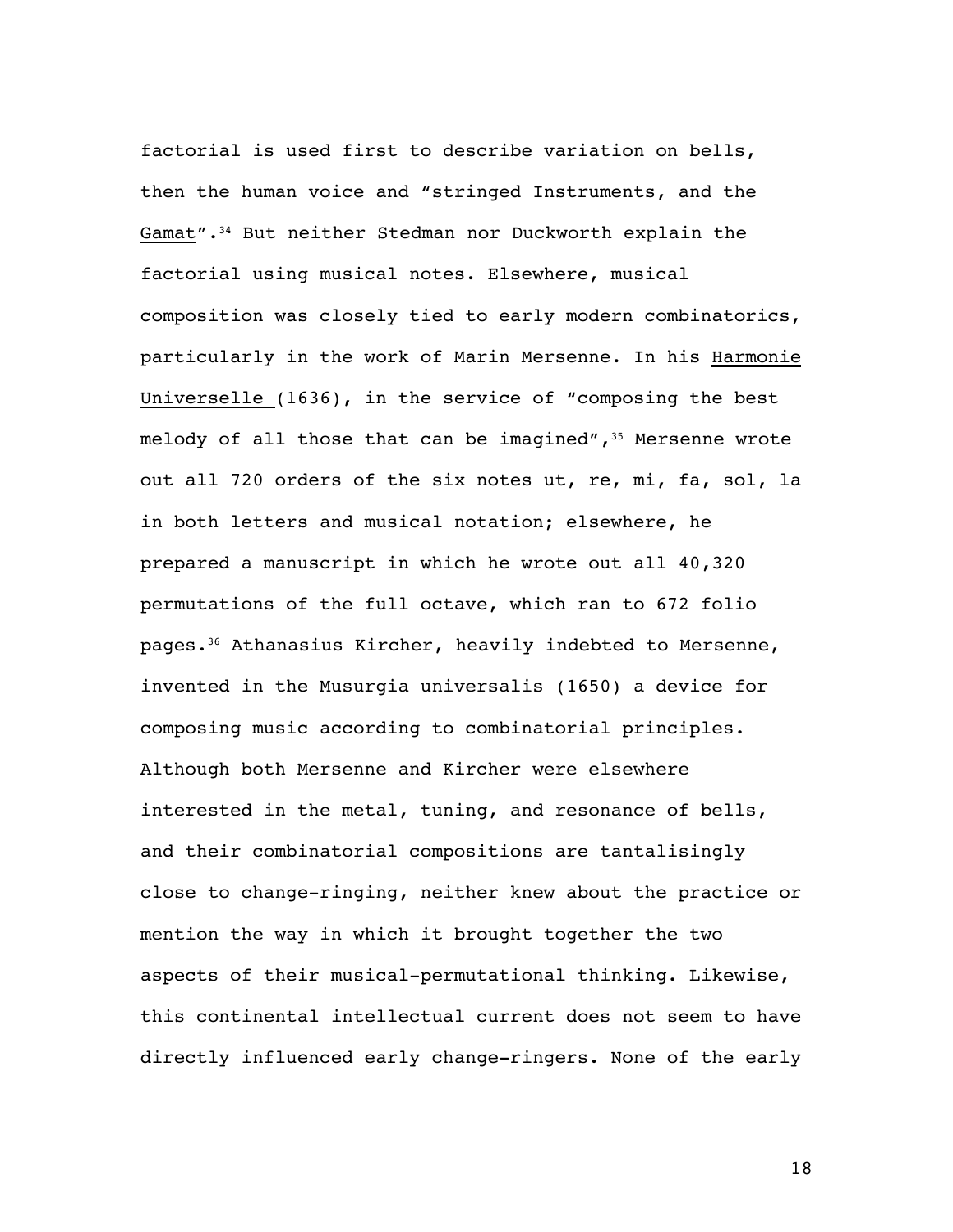writers on the practice mention Mersenne, for example, although it is possible that Mundy was familiar with his work. That ringers had been thinking about permutations before the publication of the Harmonie Universelle is clear from the mention they are given in the Mathematical Recreations, and suggests that change-ringing developed separately from these other combinatorial endeavors.

This is not to say that music has nothing to do with change-ringing. Bells are, of course, musical instruments, a fact mentioned by both Duckworth and Stedman, who also discuss the importance of tuning; Mundy also noted the "melody" of the bells that he heard. Indeed, change-ringing has always favored the most aesthetically-pleasing orders in which the bells can be rung, but as a preference rather than the priority. Writing on Tintinnalogia in his General History of Music (1789), Charles Burney found it "extraordinary, that melody has not been consulted in the choice of changes: there seems a mechanical order and succession in them all, without the least idea of selecting such as are most melodious and agreeable". $37$  Burney's scorn is unfair—there is in change-ringing much more than the "least idea" of melody, and Stedman wrote that good changeringing methods would place the notes of the bells 'that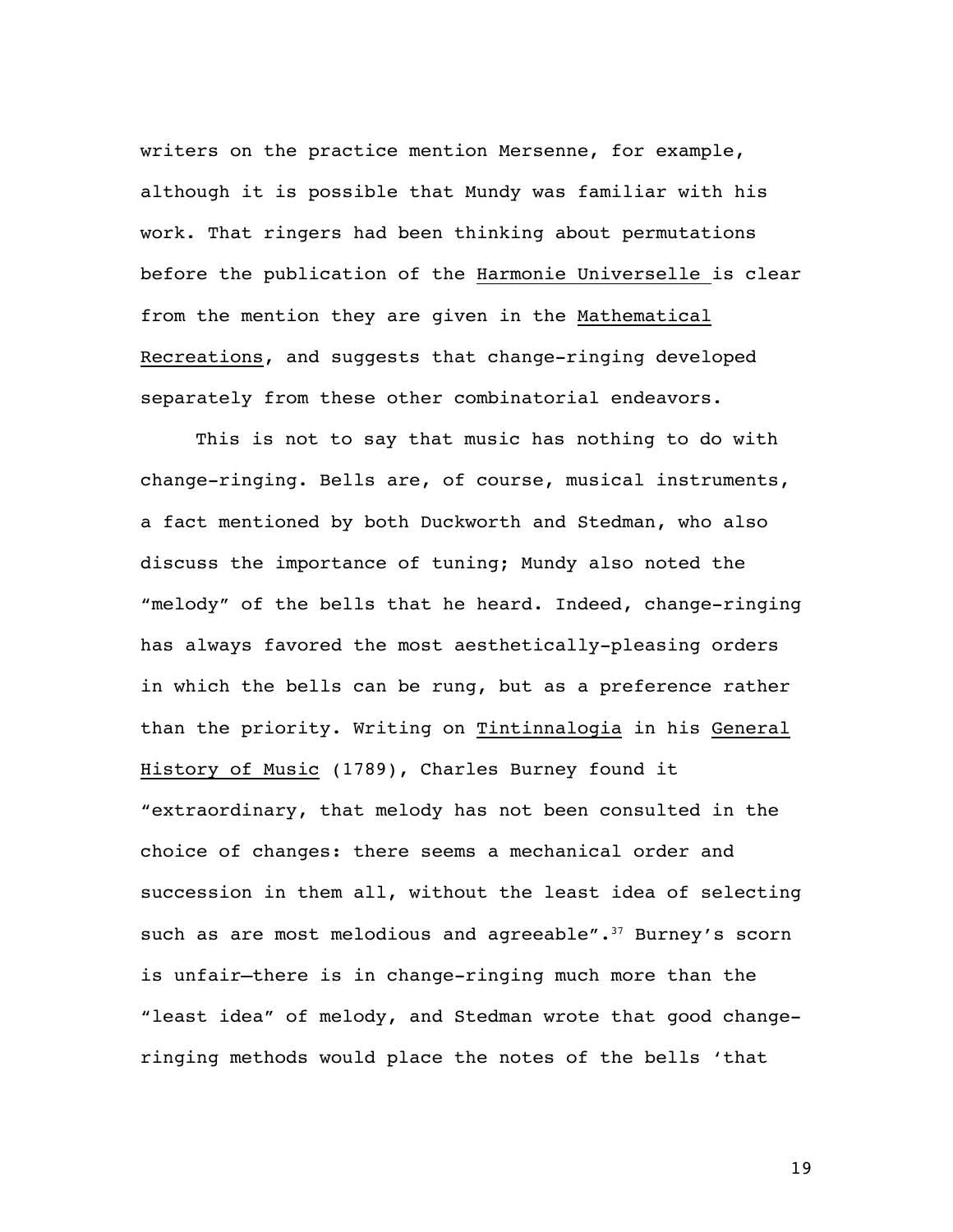their Musick may be rendred much more pleasant'.<sup>38</sup> However, permutational correctness and adherence to change-ringing's rules were, in its early texts, the principal compositional principles; melody, though important, was secondary. Unlike the musical carillon, change-ringing composed sounds on bells with deliberate restrictions. It employed permutation not to find the most agreeable orders but rather as a way to quantify, and revel in, the many orders that existed.

## Change-ringing and language

The most common way in which early writers on changeringing understood their vast calculations was by forging the connection not to music but to letters, writing, and speech. I discuss in some detail two attempts to explain change-ringing in terms of language, by Peter Mundy and Fabian Stedman, before making some links to anagrams and other contemporary combinatorial ideas of language.

Peter Mundy turns to letters to explain his permutational calculations by, first, linking directly the 24 letters of the early modern alphabet with the 24 possible changes available on four bells. He gives a table with the factorials of the numbers 1-24, including the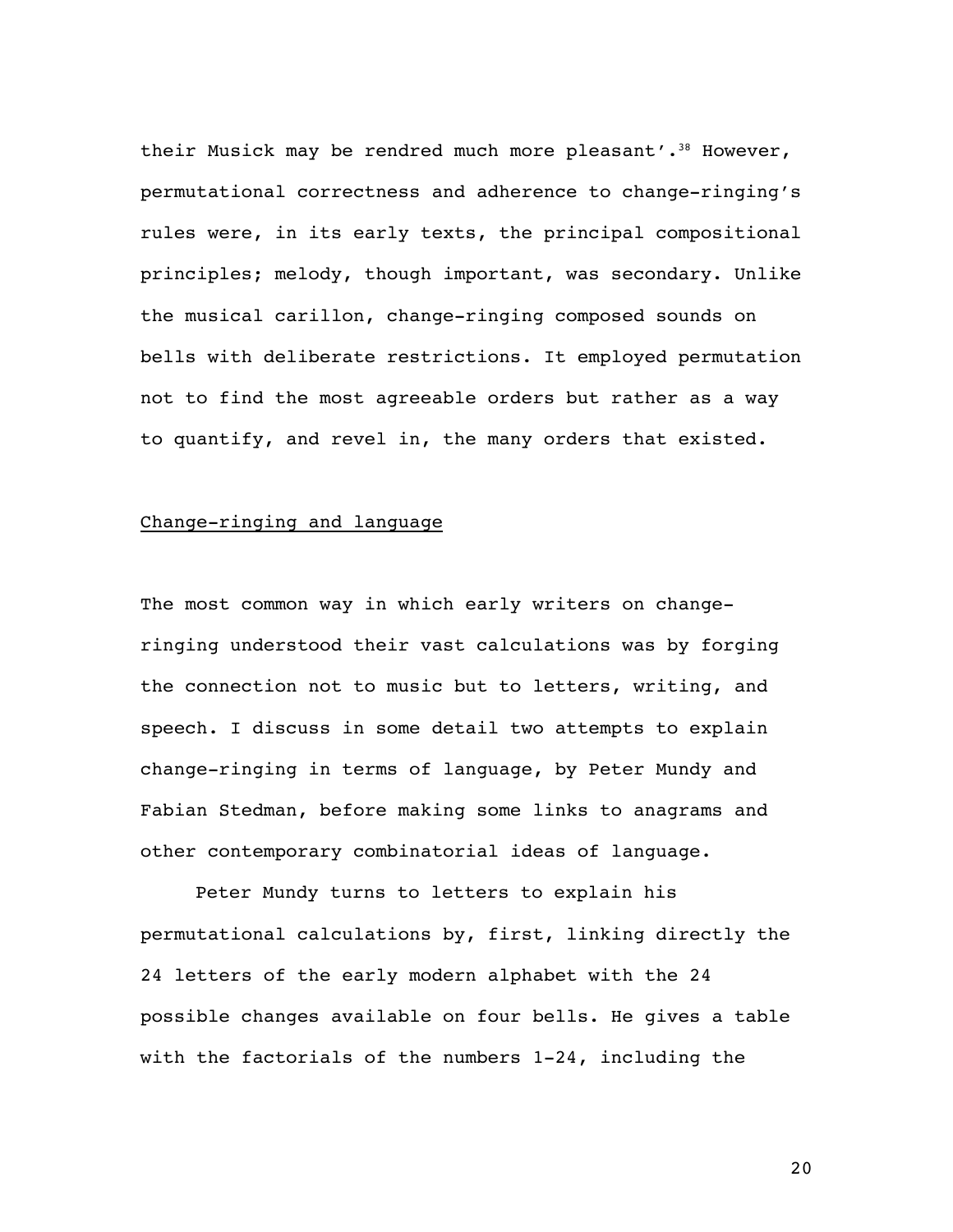instructions to "imagine 1234 to bee a or 1 and 2134 to bee b or 2 2314 to bee c or 3: & soe of all the rest": he alphabetises the 24 changes.<sup>39</sup> Mundy does not explain exactly what he is getting at in this calculation, but it might be that he is attempting to permute the permutations: he recognised that there were different ways of exhausting all 24 possible orders, and attempted by assigning a letter to each row to work out just how many there were. One possible way through the 24 changes is represented by the letters of the alphabet in order, a-z; the letters then permute, just as the numbers do in change-ringing notation. His figures are unfortunately slightly wrong: he made a miscalculation of 23! and 24!, so that all his further calculations were based on the wrong numbers. He realised his mistake, and corrected the factorials, but too late to alter the lengthy further workings out.

Mundy's application of his calculations is more important than their accuracy. After he has calculated the factorial of 24, albeit incorrectly, he imagines how many pages, how many books would be required to contain the workings out of all these numbers. He reckons one book to contain 500 leaves, so a thousand pages, and each page to contain two columns of 24 changes in each. He estimates the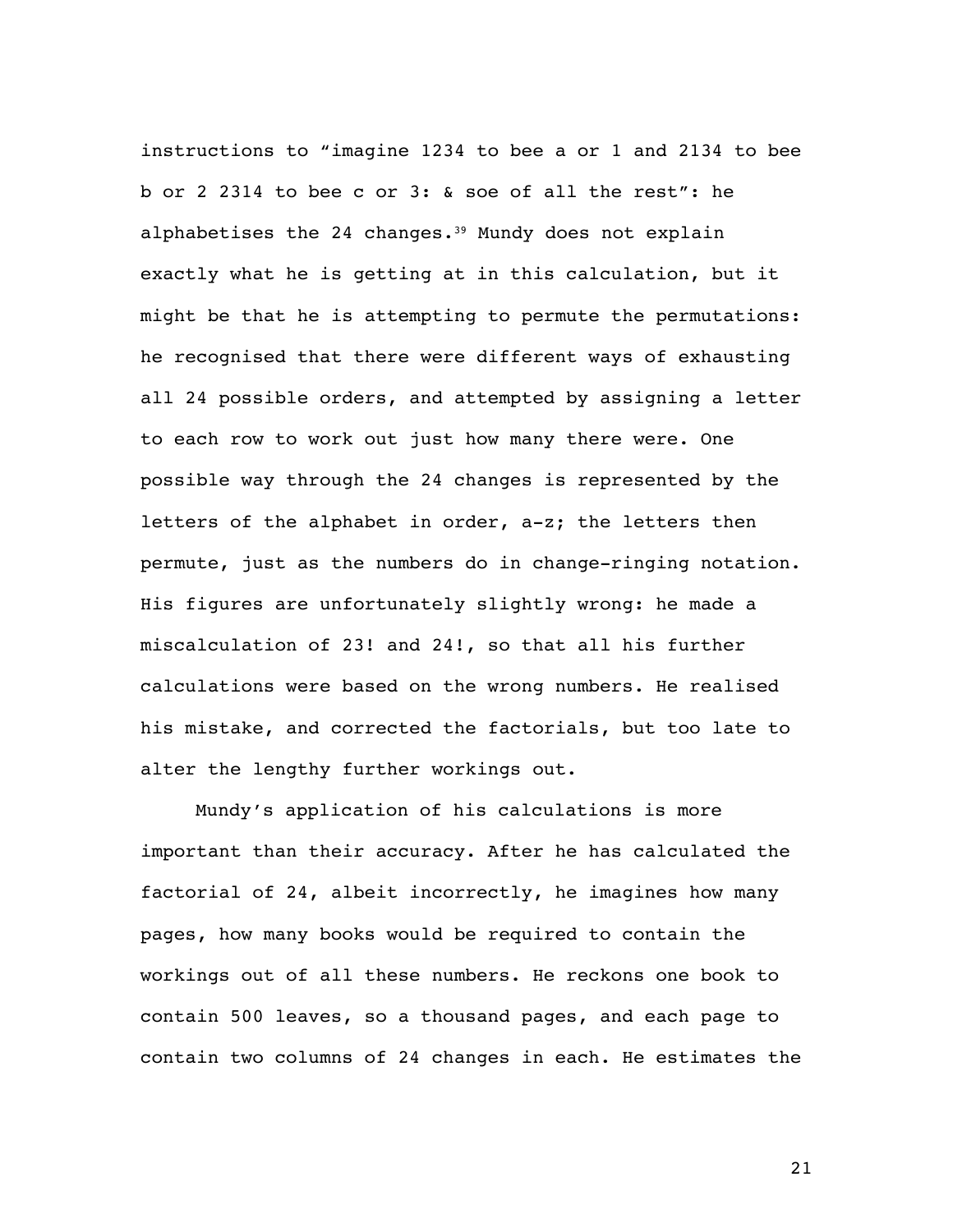average dimensions of a book, and the area the books would cover. He then calculates the surface area of the earth. When laid down, he concludes,

the said number of books wold not be conteyned in 754 such worlds as these [ie like ours] if they were laid one by one, butt if so bee they were to be heaped all uppon one world close packed then would the heap bee 188 1/2 foote round about or 754000 bookes one uppon another over the whole world imagine'd to be dry land.40

Mundy's calculations not only cover the earth, they cover it 754 times, or would cover 754 worlds: smothering land and sea with pages and pages of numbers, or words. The conceit of turning the factorial into written or printed words on a page is not unique to Mundy. It appears in the Mathematical Recreations, for example, in which the author imagines all the 24! possible orders of the alphabet printed into books (a slightly different calculation), then laid out over the surface of the world, covering it twelve times over; Mersenne estimated that if printed on paper the songs that can be composed from 22 notes, never repeating a note, would reach from the earth to the firmament.<sup>41</sup> Mundy used this trope to frame his calculation in terms of a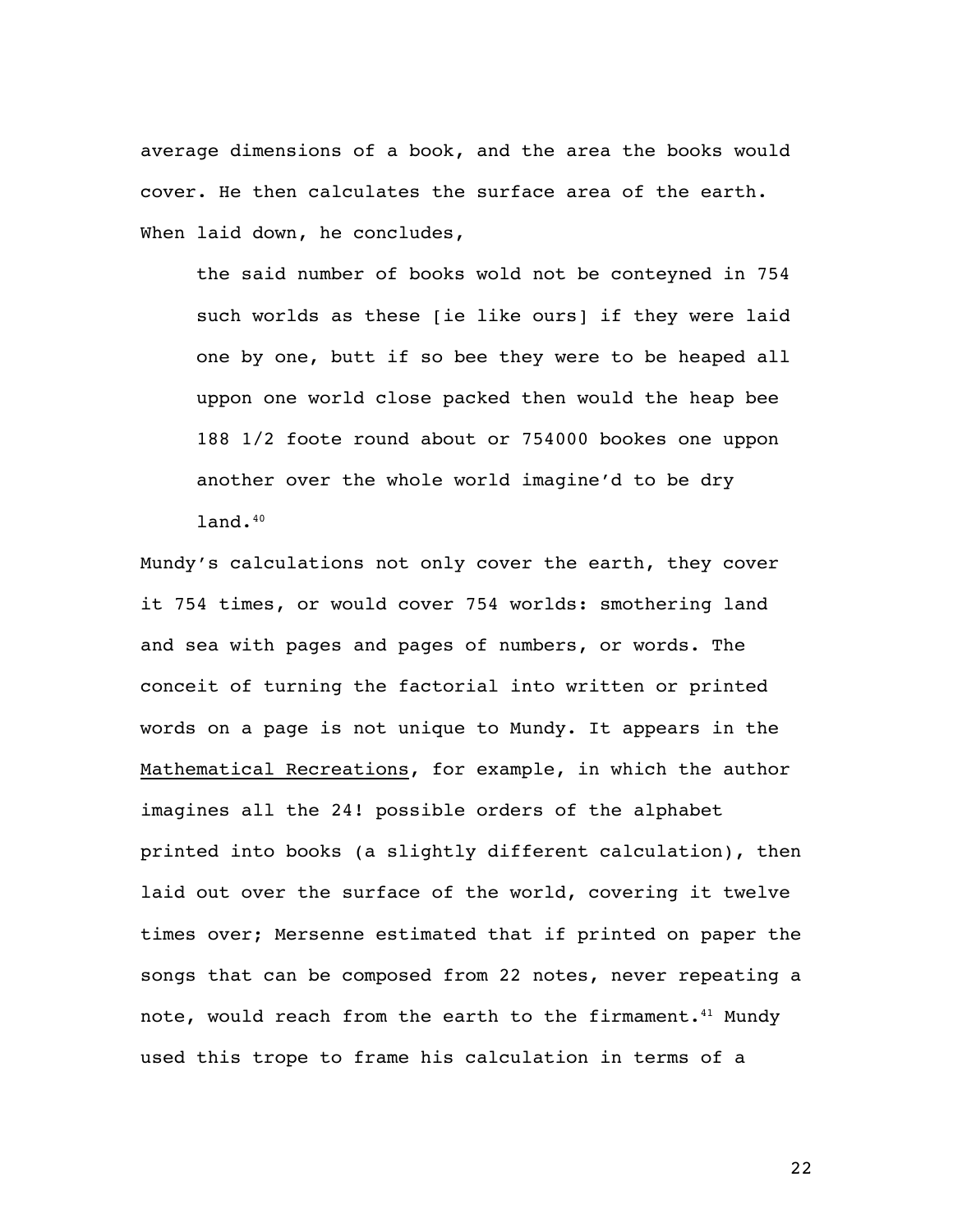vastness he could (begin to) comprehend: the book in which these notes are written also contain his diary entries written while he was travelling to the other side of the world, himself covering the surface of the globe.

Mundy's unpublished manuscript establishes an early link between change-ringing and language but, of all the early writers on the practice, Fabian Stedman went most deeply into its theoretical aspects and linguistic implications, often veering off from strict permutation into combination more generally. In the introductory section to Campanalogia Stedman describes the amazing number of variations available from increasingly large numbers of bells, comparing this to words. "If we consider the multitude of different words, wherewith we express our selves in Speech", he writes, "it may be thought almost impossible that such numbers should arise out of twenty four Letters; yet this Art of variation will produce much more incredible effects". He goes on to calculate "the numbers of every quantity of Letters from two to twelve, that may be produced out of the Alphabet": that is, the number of two-letter, three-letter, up to twelve-letter words that can be found in the 24-letter alphabet, without any letter being present more than once per word. $42$  (Think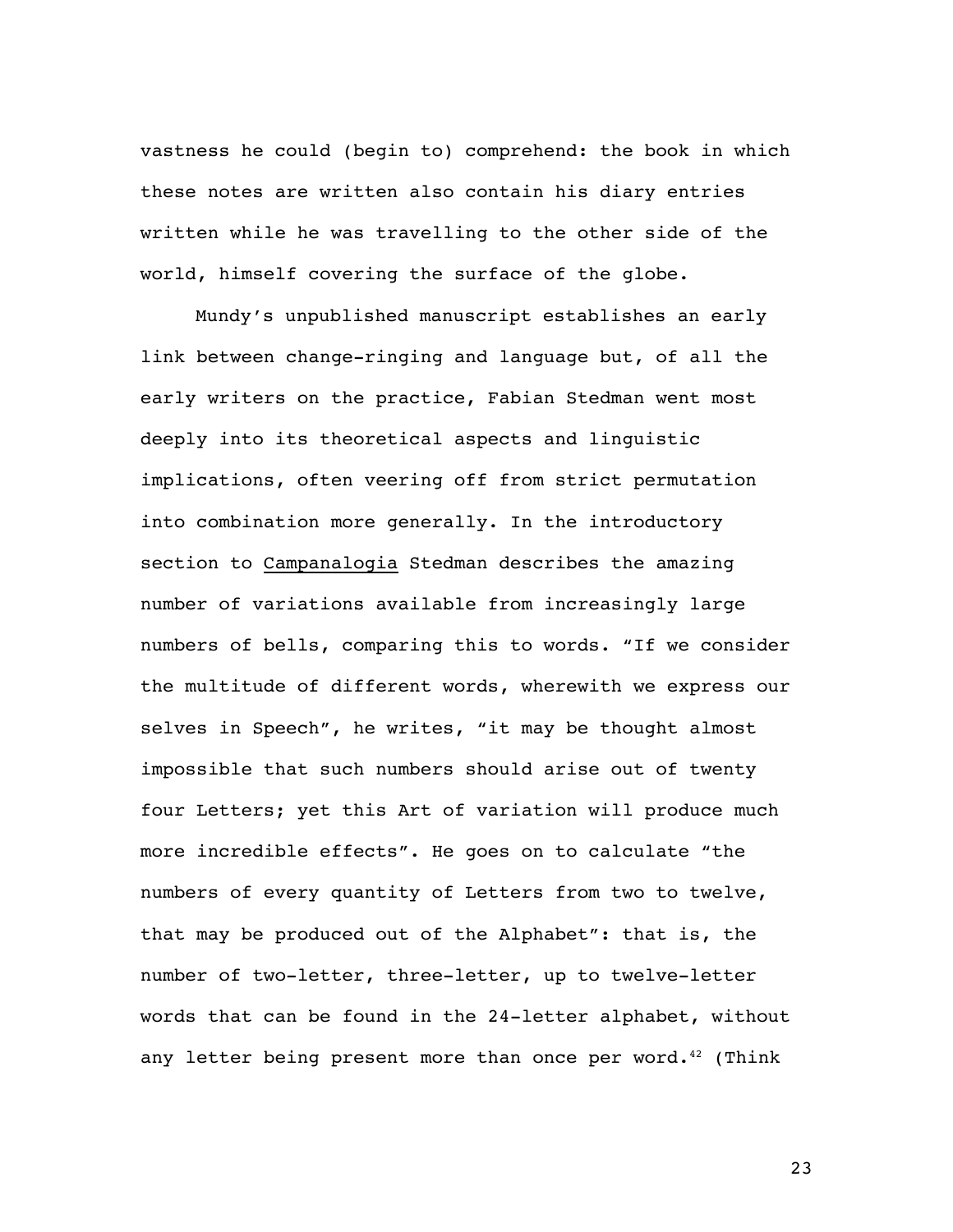of this as a bag of Scrabble letters, or perhaps printing sorts, from which you take a given number to form a word.) Stedman is using combination here: choosing a certain number of items from the whole. He uses the binomial coefficient correctly (choosing k items from a total of n items—choosing 4 letters from a total of 24), and then multiplies this by 4! (24), because each selection of 4 letters can be ordered in 24 ways. He concludes that there are, first, 255,024 possible four-letter words. Repeating this procedure for all the other sets of words (words of 5 letters, and so on) then adding the totals together, "the whole will amount to 1402645824276320, wherein there are not two alike, nor two letters of one sort in any one of them".43

Like Mundy, Stedman extrapolates these numbers into writing—and printing. He imagines all these combinations of letters "being written or printed on large Paper in folio"; allowing 5000 characters to a sheet, he estimates that "all the Houses in the City and Liberties of London" would not be able to contain the reams of paper thus produced. Whereas Mundy the traveller covered the whole world with his linguistic calculations, Stedman stays closer to home. His background as a printer and bookseller is evident in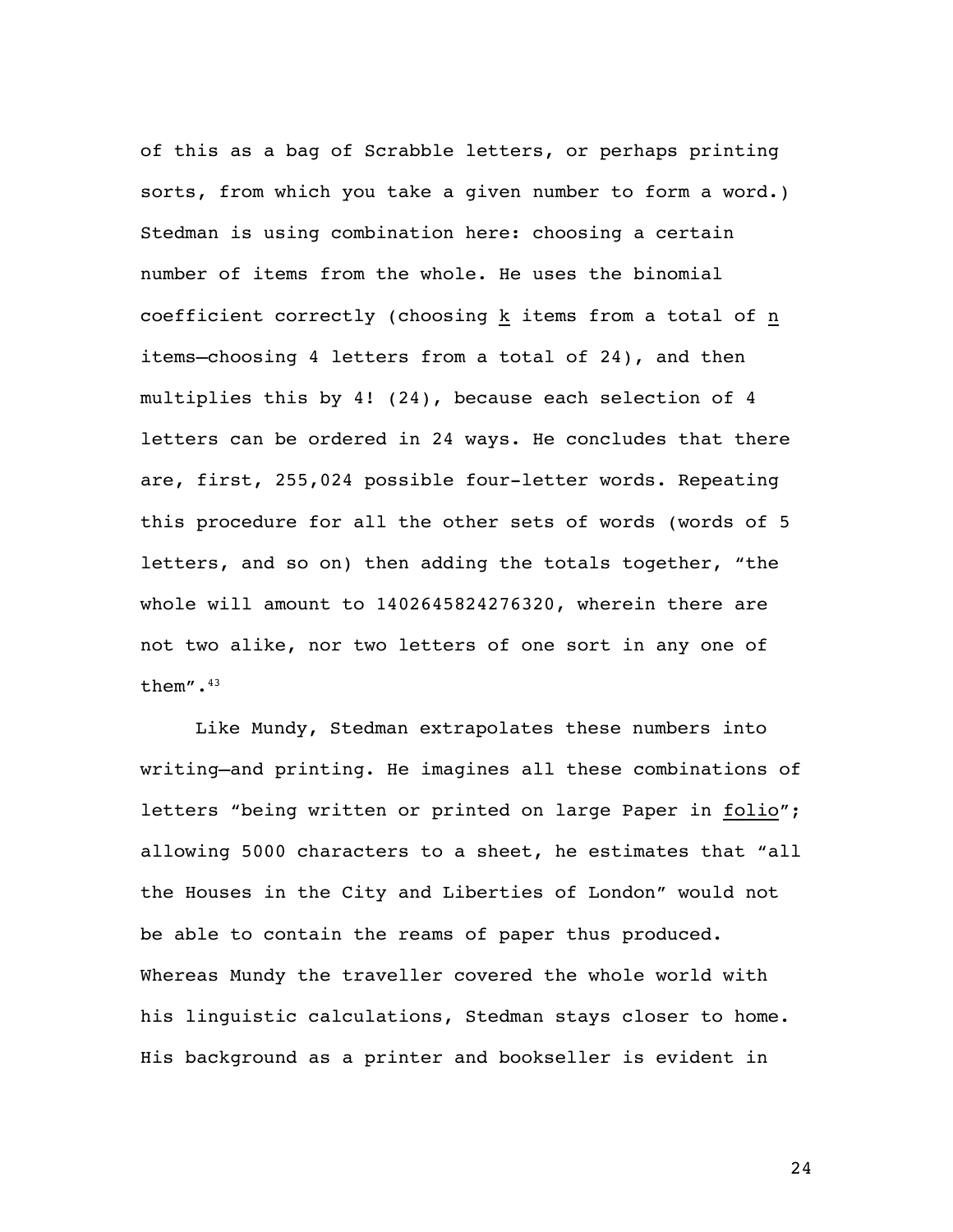the applications of his calculations: he guesses that the printed sheets he imagined would be in excess of "all the Books that ever were printed in the world, reckoning only one of each Impression".<sup>44</sup>

Stedman imagines the calculation he has performed being extended, so that all twenty-four letters of the alphabet are used, and each letter can be used more than once per word—a calculation also described in the Mathematicall Recreations, although less thoroughly examined there.<sup>45</sup> Stedman wonders how long it would take people to say each word out loud, guessing that:

the infinite numbers of them [words] would not permit a Million of men to effect it in some thousand of years: it would be evident, that there is no word or syllable in any language or speech in the world, which can be exprest with the character of our Alphabet, but might be found literatim and entire therein, and more by many thousands of Millions than can be pronounced,

or that ever were made use of in any language.<sup>46</sup> He begins by imagining sheer quantity, expressed in terms of language and time together: the duration of words spoken aloud by the labour of millions. There is excess in this not-quite-infinite verbal mass, but this provides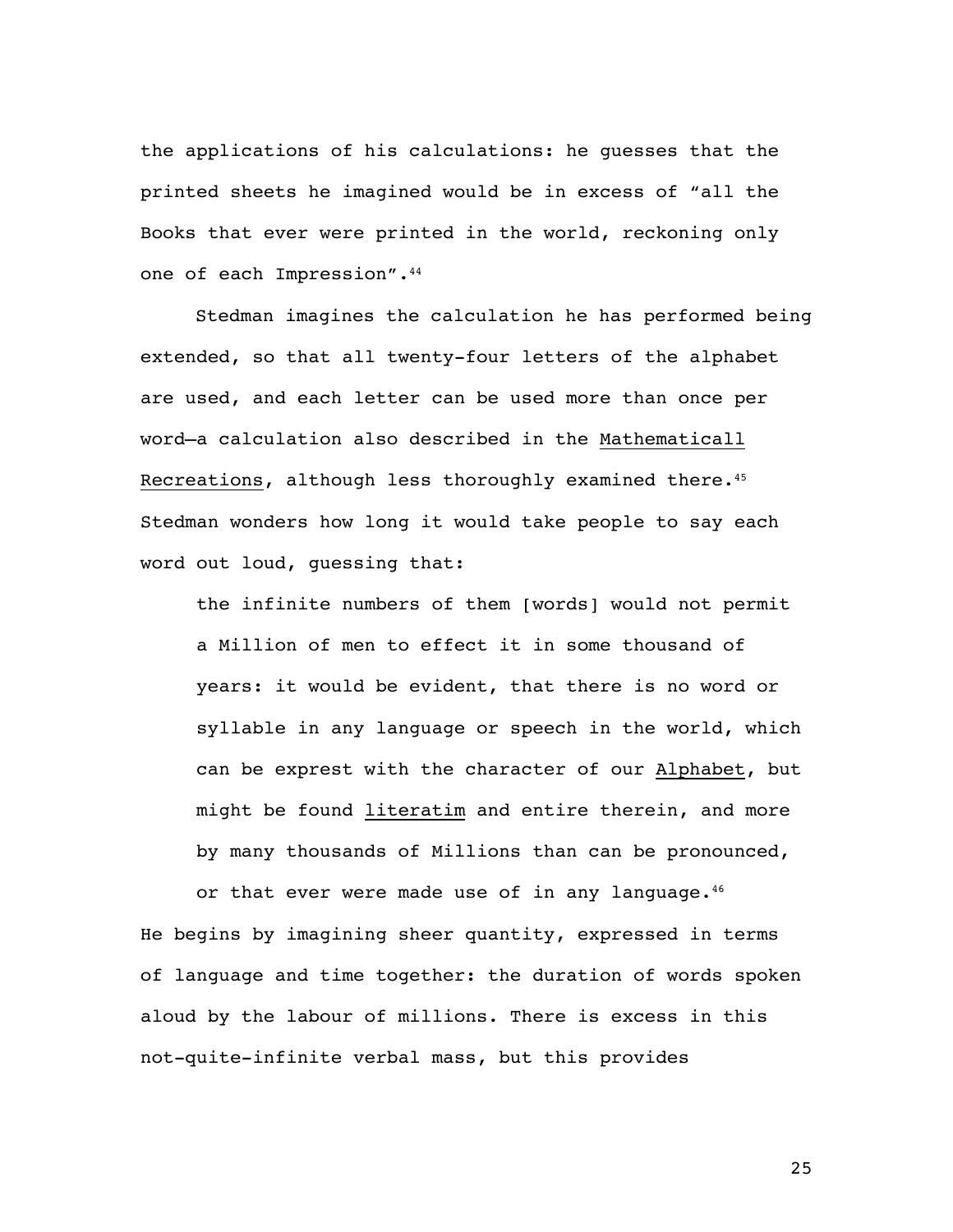opportunities for linguistic development, beyond "any language" that is currently known. Indeed, these numbers of words "would not permit" the many men to speak them: these languages have a life and agency that goes beyond that of the limited humans that might try to say them out loud. Here Stedman exceeds the quantifying impulse perhaps learned from the books of mathematical recreation. In this passage the numbers he has calculated point towards a knowledge of the world that we do not yet possess.

Stedman and Mundy weren't alone in invoking the combinations and permutations of all the letters of the alphabet. Take Kircher's arca stenographia, for example, a kind of experimental writing machine described in his Polygraphia nova et universalis (1663). This machine comprised tables, each bearing a letter, which could be moved around at will. Kircher, who gives 2585201673888497666640000 as the number of combinations of the 24 letters of the alphabet, declares that "there is no conceivable sentence occurring in any language which cannot be represented on the tablets; thus this narrow box and the letters enclosed therein surpass all the libraries of the whole world."<sup>47</sup> Kircher claims his machine to be totalising, accommodating everything that could be or has ever been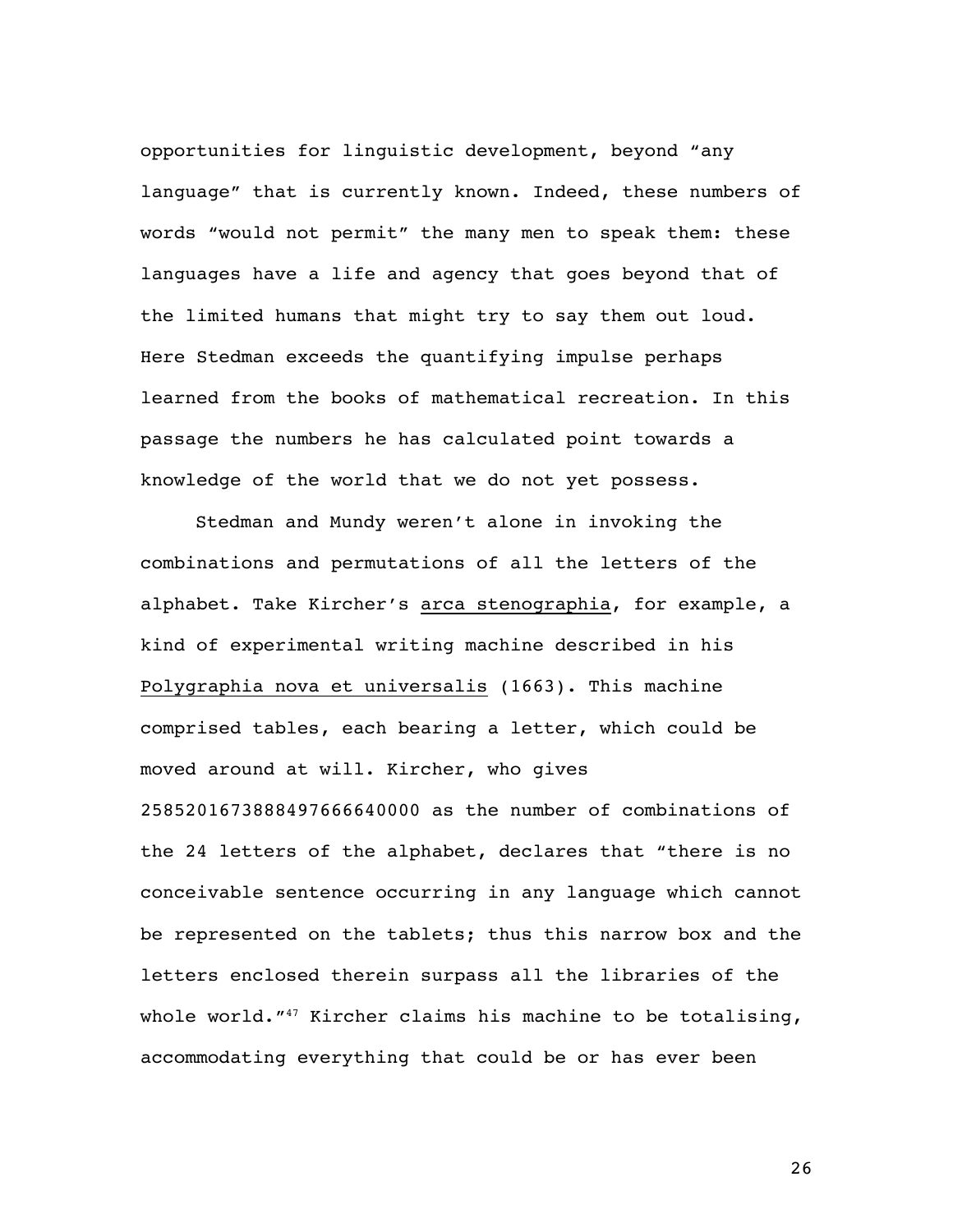said, but in a way that is retrospective rather than generative—and therefore different from Stedman's system. The exhaustion Kircher describes points towards the limits of language rather than its potential, as Haun Saussy explains:

The lesson of the machine is that no matter how marvelous, it is still not miraculous; no matter how many combinations a finite set of elements can produce, its number still falls infinitely short of infinity; and thus the triumphant display of large numbers stands for the exhaustion of language as much as for its fecundity.48

The large but known numbers created by what Saussy calls "brute-force permutation" close down meaning-making even as they describe the vast space in which it operates. Other linguistic projects that attempted to use the fullness of permutation rarely did so with quite the gleeful optimism that Stedman displays. For Kircher—as for other writers who invoked the combination of all 24 letters of the alphabet, including Leibniz, Alsted, and the German baroque poets Quirinus Kuhlmann and Georg Philipp Harsdörffer—a machine that contains everything ever written is something that captures, archives, and anticipates human linguistic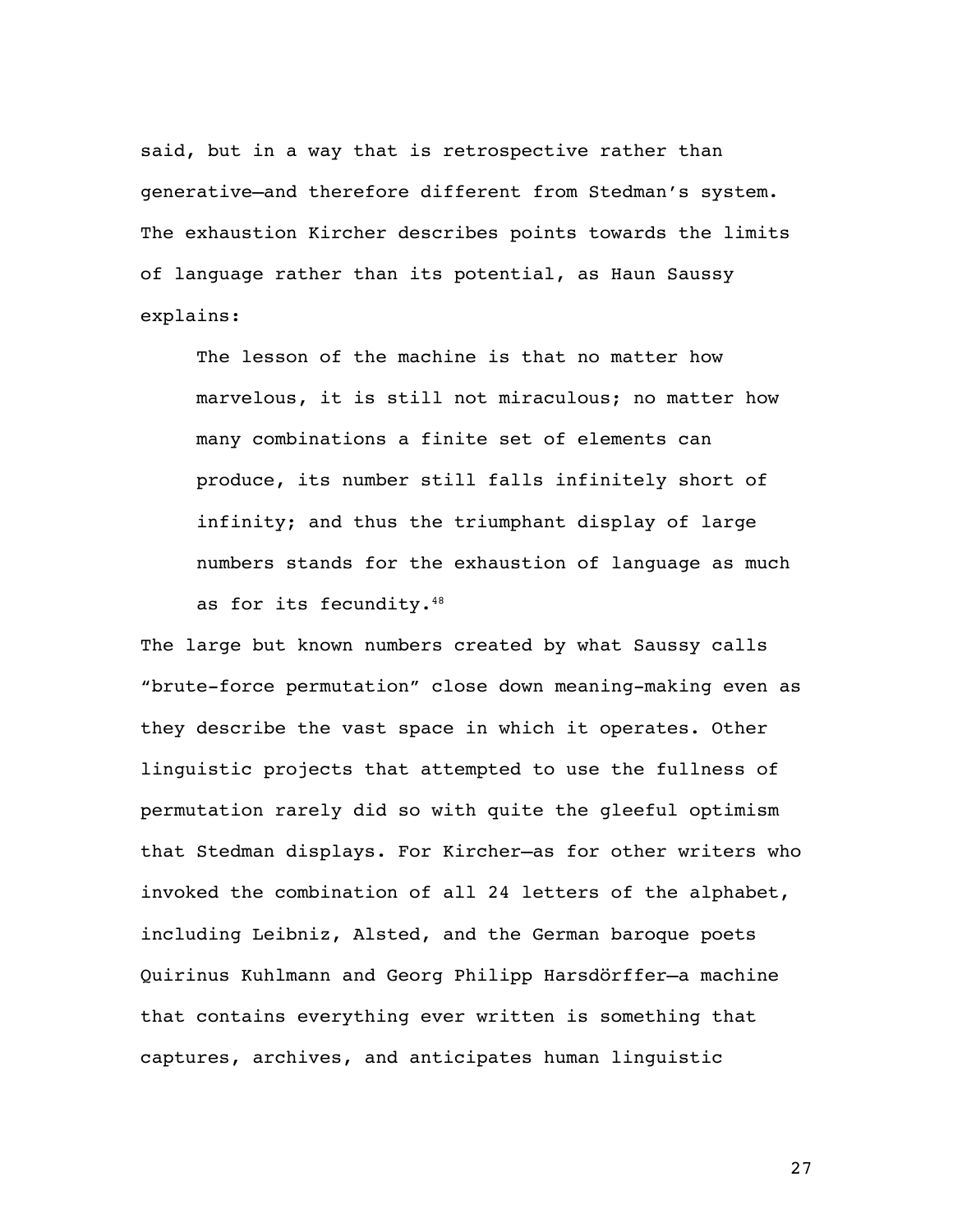development.49 For Stedman, it is an engine with which to explore. Crucial to this is the principle in change-ringing that no unit, no arrangement of units, is better than any other. Freed from the imperative to select, but happy to remain bounded by the limits that permutation provided, change-ringers saw only potential in the variation they had found. This wasn't infinity but it was, as Duckworth wrote, "infinitum quoad nos", the infinite "in respect of our apprehension". Change-ringers were excited to understand the limits of the possible space and then, as Duckworth wrote, "dive so infinitely into such an infinite Subject".<sup>50</sup>

For most epistemological projects the bulk of the factorial obscured rather than produced knowledge, and when total factorial plenitude was invoked in combinatorial systems it was often more to bewilder than to clarify. In A New Method of Cryptography (1666), for example, Samuel Morland revels in the potential for cryptography that, in a simple code of nine letters or units, there are potentially 362,880 transpositions (that is, 9!). He gives a table of the factorial, and even invokes the familiar transformation of these numbers into writing—sheets of paper, or volumes in print—to show the impenetrability of these profuse calculations.51 Cipher, as Katherine Ellison argues,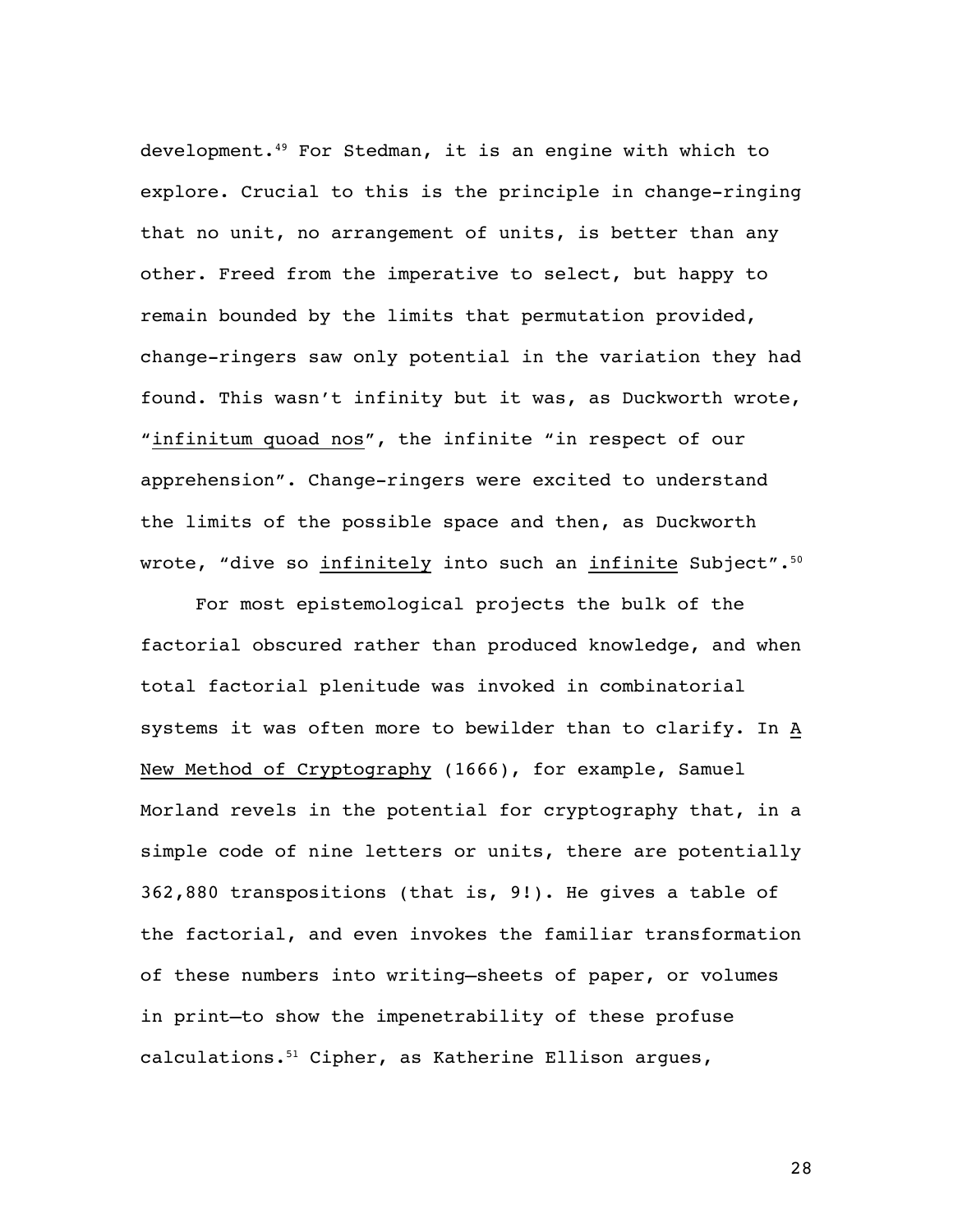"perhaps more visibly than any other kind of communication, is a language one can get lost in, a language out of which readers must try to find a way."<sup>52</sup> Bacon recognised that bells could be used to carry secret messages, using them in the De Augmentis scientarium (1623) to describe the bilateral cipher, but change-ringing's cryptographic potential was not exploited (at least, not until Dorothy L. Sayers's 1934 mystery The Nine Tailors). In part this was because change-ringing theorists wanted not to bury a message in its permutational profusion but rather to "get lost" in it—to "dive in", as Duckworth wrote, to its labyrinth. In cryptography, as the example from Morland shows, it is only informed selection that allows explorers to find their way out—quite different to change-ringing's joyful being-within.

#### Language and the principle of selection

I want to return to Wallis's original comparison between bells and anagrams to interrogate what kind of meaning might be made by change-ringing's lack of selection. In the activity of creating anagrams there was, as George Puttenham wrote, no "great gayne nor any great losse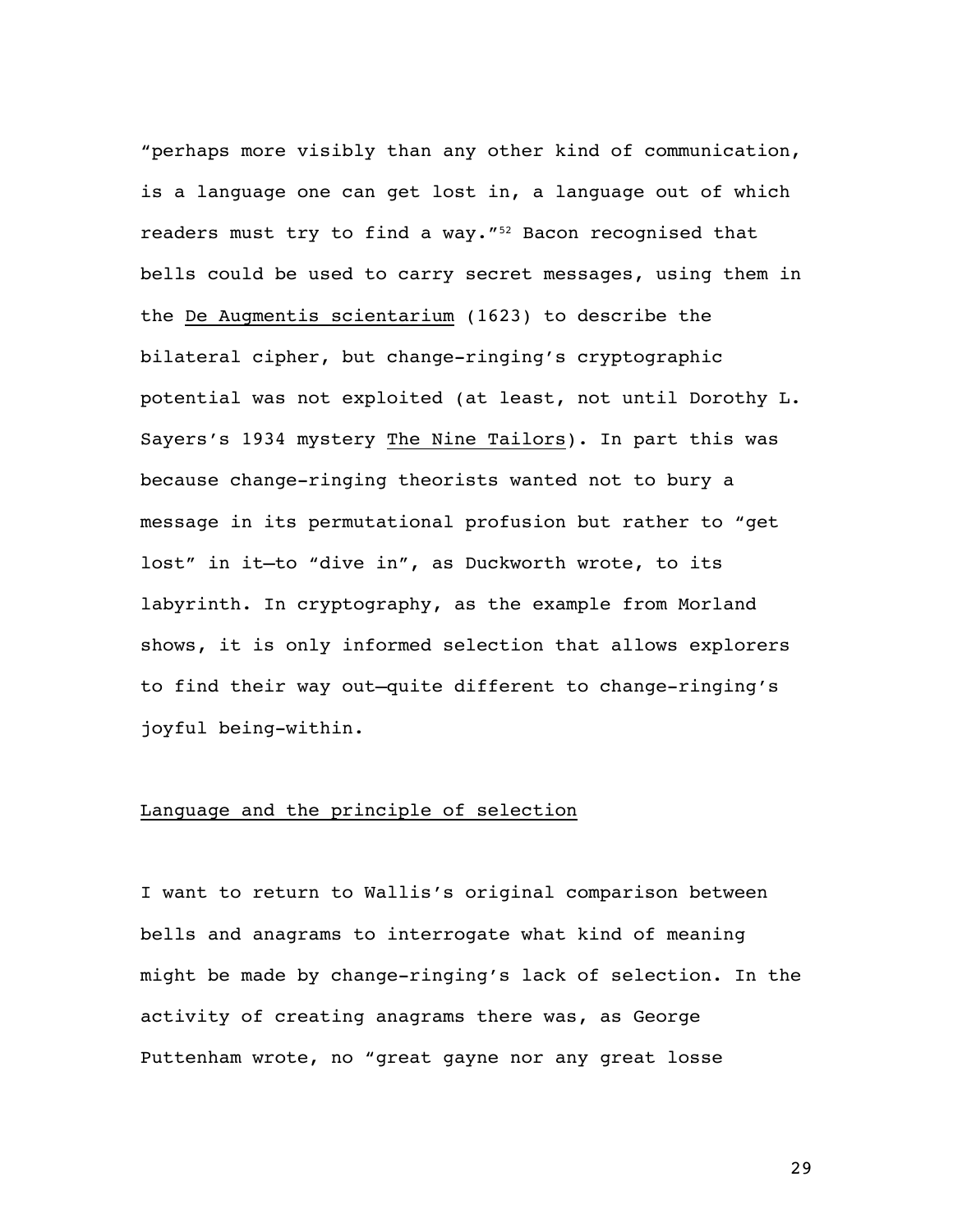unlesse it be of idle time": no net gain or loss in the making of anagrams, and (as Juliet Fleming points out) no gain or loss in the reordering of the letters, either.<sup>53</sup> The anagram must remain "bounded by the letters", as a 1638 book of anagrams asserted: all must be present every time but, in the careful reordering of letters and selection of anagrams, something new was added—revealed—that was hidden, but immanent, in the original.<sup>54</sup>

Unlike the change-ringer, the anagrammatist selects. Each anagram has to contain every letter, but not all of the new orders of the letters has to be used. We see this in Wallis's Treatise, when he proposes moving around the letters of the word ROMA, a common anagram. Of the twentyfour words that these four letters can create, Wallis writes, "these seven are only useful; Roma*,* ramo*,* oram*,*  mora*,* maro*,* armo*,* amor". "The other forms are useless", he writes, "as affording no (Latin) Word of known signification".<sup>55</sup>

[Table 2: Anagrams of the word ROMA (viable words shown in italic). From Wallis, Treatise, 117. See separate file]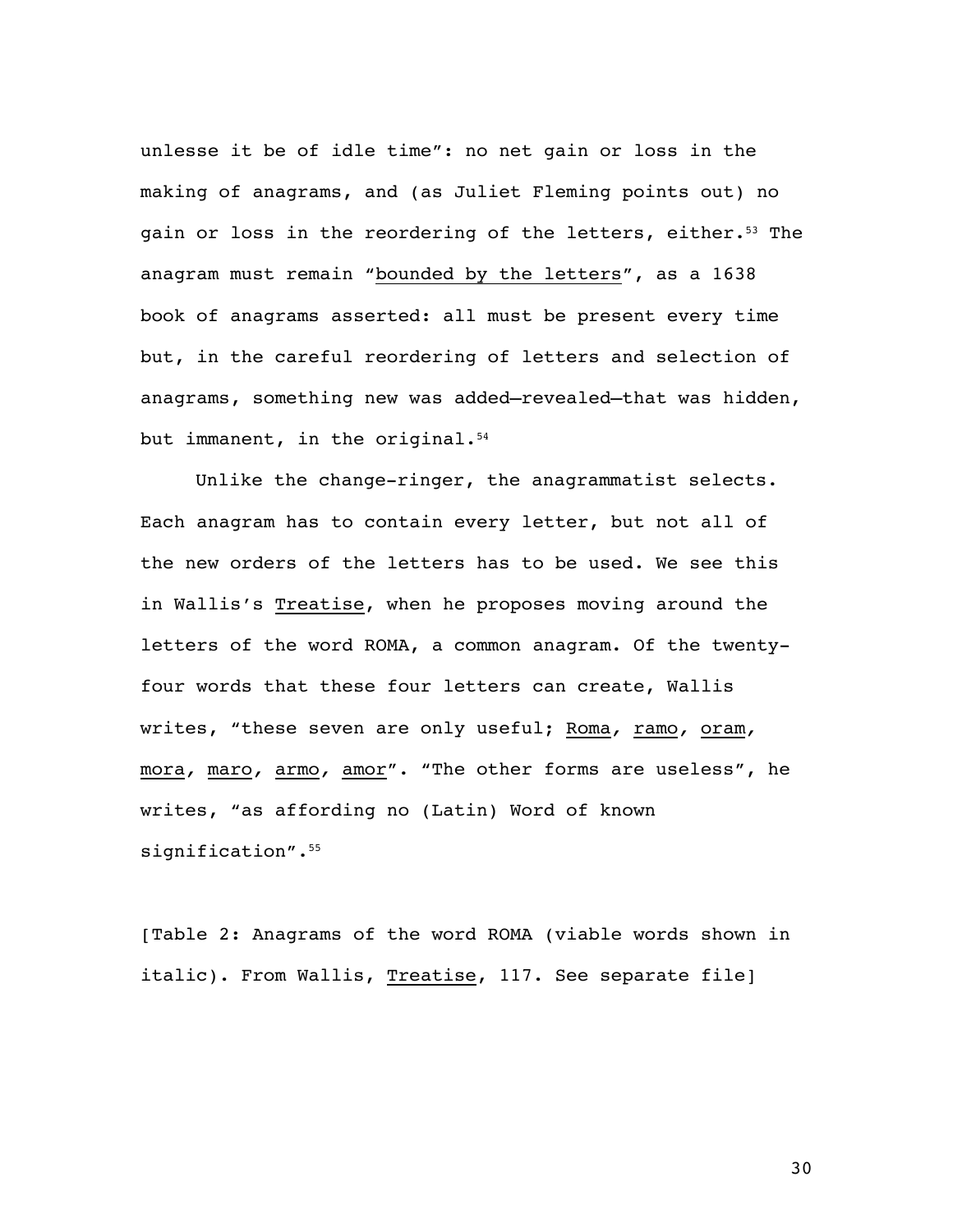Wallis lays bare the waste words of his endeavours, showing all the useless words from which the meaningful ones are to be chosen. More commonly, anagrammatists hid away the useless or contradictory reshufflings of the names on which they worked.

Makers of anagrams explained in great detail the selection they undertook. George Puttenham gives the example of Elizabeth's name, translating the English "z" to a Latin double "s".<sup>56</sup> He is pleased with two of the results, Multa regnabis ense gloria, and Multa regnabis sene gloria. But here the principle of selection comes in, because these are the only two anagrams that will do. "Af[ter] the first search", Puttenham writes, "the same letters being by me tossed & tranlaced fiue hundreth times, I could neuer make any other, at least of some sence & conformitie to her Maiesties estate and the case".<sup>57</sup> Puttenham is clear: it's not that he hasn't found any more anagrams, but rather that he hasn't found any more that can responsibly be applied to the Queen. Unpoliced anagrams could unleash unsavory or even dangerous reflections on the original word. "In a good Mans Name ye shall find some Evil, and in an evil Man's Good, according to the Searcher",<sup>58</sup> wrote William Drummond of Hawthornden: careful selection of correct, appropriate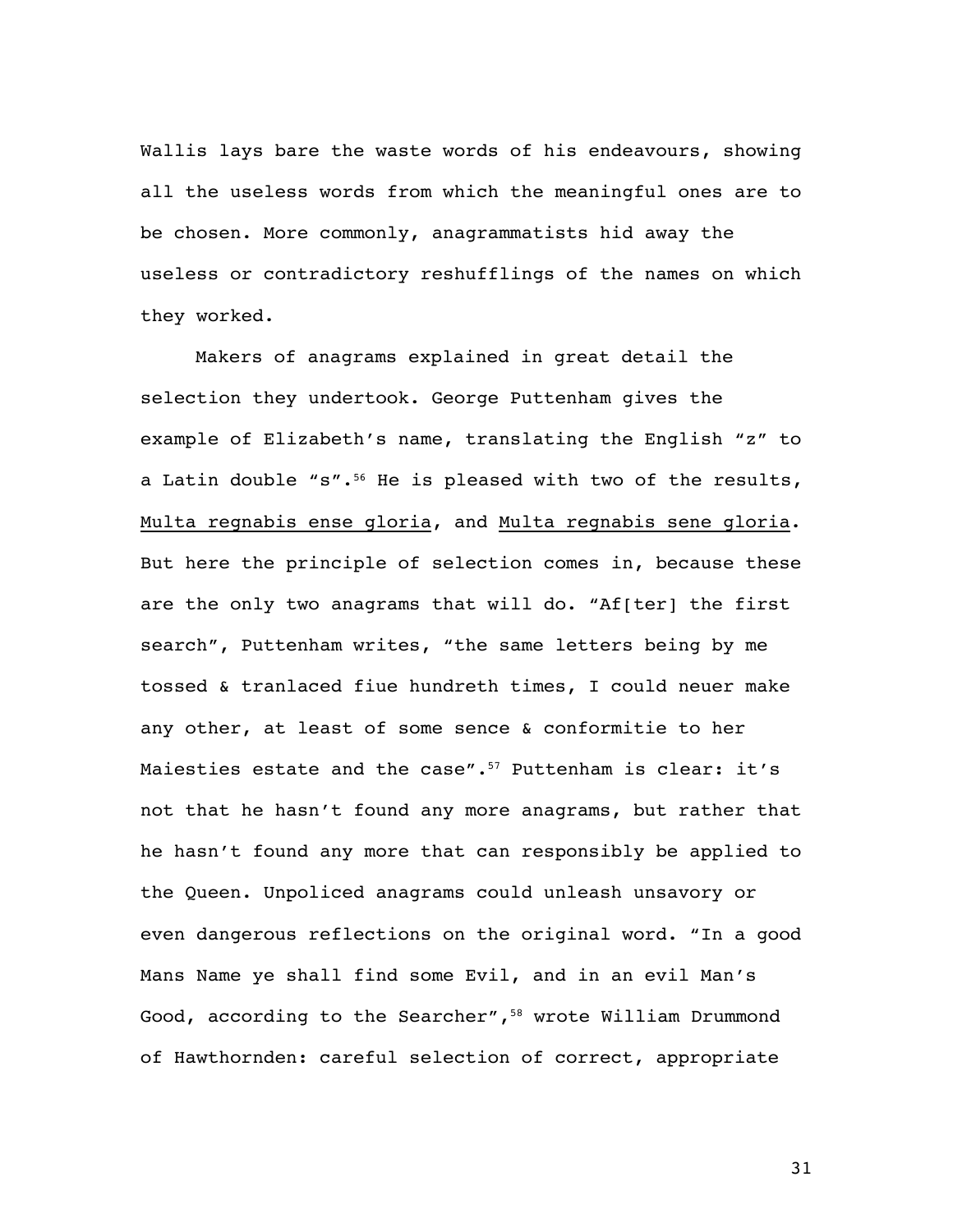anagrams was paramount, because each name contained within it its own subversive potential.

Rules dictated the methods by which this activity was to be performed but there was skill involved in the interpretation of the anagrams, too. Many seventeenthcentury anagrams are accompanied by acrostics or other verses that dilate and explain it, particularly when the anagrammatist struggled to find a new word that worked. Some are "more obscure Enigma's", admits John Coysh in his poem on Francis Lenton's anagrams, and the poems help to clarify the new meaning of the name:

His lines licke into forme (like a Shee Beare) Who newly hath produc't a shapelesse whelpe,

Makes it a perfect creature by her helpe $59$ Coysh draws on Pliny's description of the newborn bear cub, only given shape by the actions of its mother, to describe how the anagram-maker can create "perfect" form from something "shapelesse" and inchoate. The anagrammatist's role was both creative, licking into form, and revelatory, uncovering what was already latently there. The meaning of the anagram hovered between something made and something found, and its prognostic capabilities always lurked beneath its surface.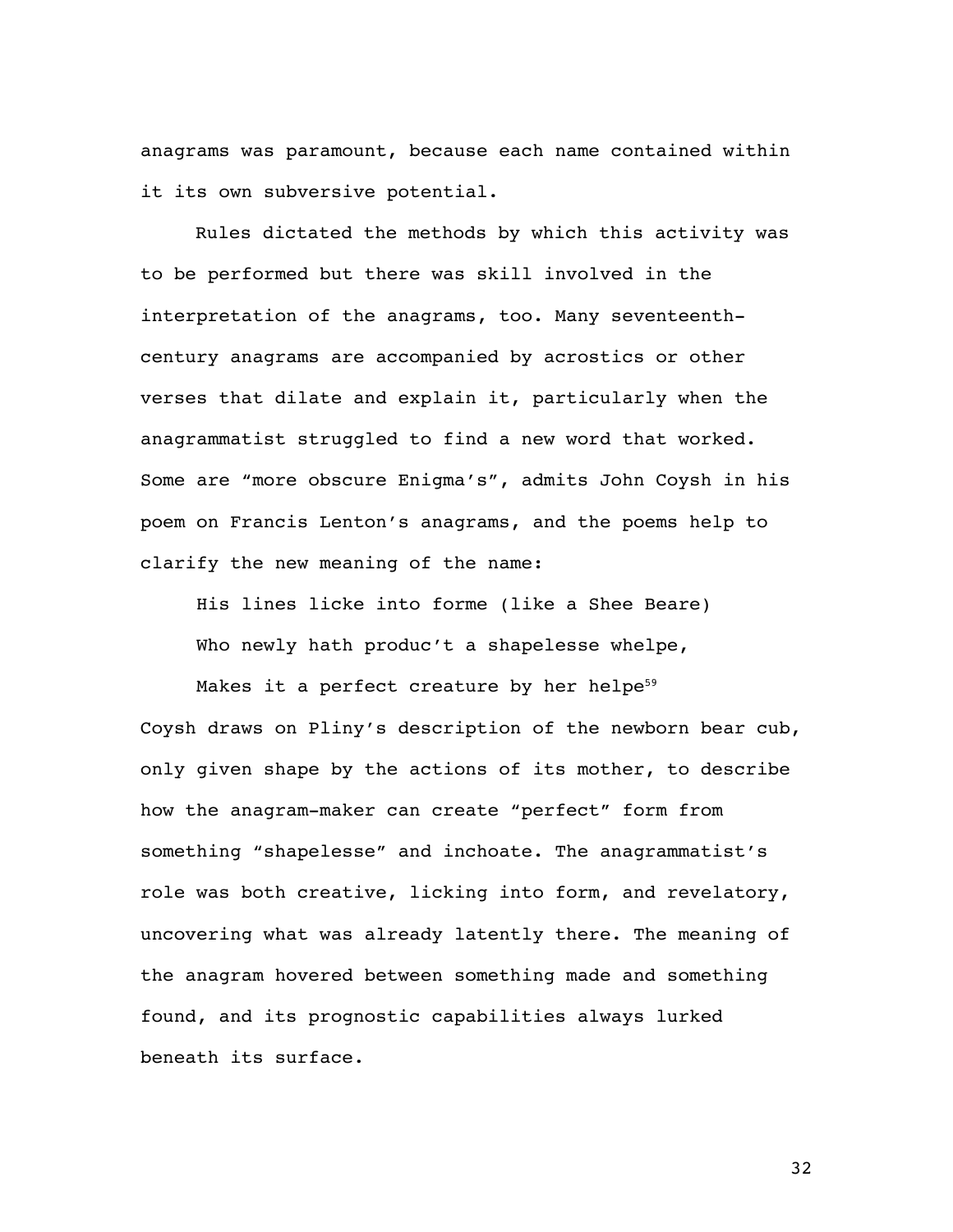If anagrammatical endeavors attempted to uncover new meaning, another form of linguistic play—with a direct link to change-ringing—was concerned in a rather narrower way to preserve what Puttenham called "sence & conformitie". In the anagram, the letter is the unit to be moved around; in what Julius Caesar Scaliger named "Proteus verse", the unit is the word.<sup>60</sup> The most puzzled-over early modern example, which occupied figures from Vossius to Leibniz, Wallis to Browne to Bernouilli, is the verse Tot tibi sunt dotes, virgo, quot sidera caelo ("Thou hast as many virtues, O Virgin, as there are stars in heaven"). The line has eight words so it can, as Wallis remarked, be "turned absolutely" 40,320 ways (that is, 8!) but fewer ways "so as to preserve the verse". $61$  The skill here is not in finding meaning outside the text, but just preserving both the sense and the metre as the words are "turned".<sup>62</sup>

Proteus verse which eschews any epistemological or divinatory purpose, but just delights in the retelling of the same thing in different ways, is more like changeringing—and it has a direct link to the practice in Roger Tisdale's poem of 1623, Pax Vobis, or Wits Changes, tuned in a Latine Hexameter of Peace. Tisdale, now best known for addressing Donne in a small volume on the practice of the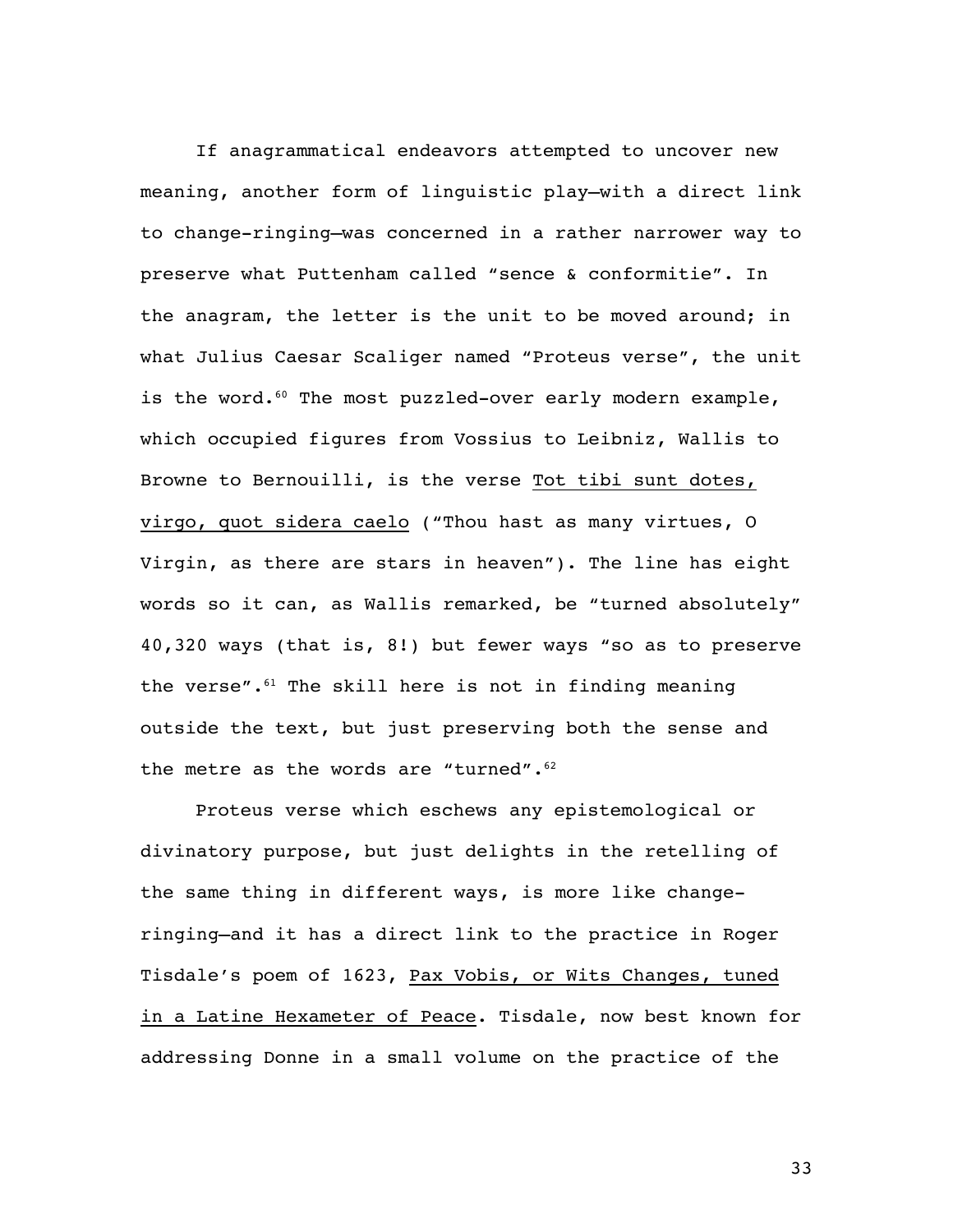law,<sup>63</sup> dedicated Pax Vobis to James I and the peace he had brought about, and offers hope for Charles's success in the Spanish Match. Tisdale's hexameter, "Pax tibi Rex Salem, per te Gens florida regnat", is also a chronogram: it contains all the letters that, in Roman numerals, make up the year 1623. Tisdale finds that this line can be moved around up to 9! ways, but can do so while retaining its sense exactly 1623 ways—neatly matching the year of its composition. Tisdale borrows from change-ringing in the title of his list of the possible orders of the verse: "The Changes rung out'. $^{64}$  The words move through the sentence, as the numbers moved through the row in change-ringing notation, although Tisdale abides not by the laws of change-ringing but by the metrical rules of Latin hexameter (indeed, he claims in the prefatory poem to go "beyond" Scaliger in this, and his line is very similar, metrically, to the famous Proteus verse—though perhaps a little more inelegant). $65$  Tisdale claims to have selected the 1623 orders that make sense, but he fails to write them all out: "Tedious it were to reade, and more to write,/ One thing so often: therefore I recite/ Only a few for demonstration sake".<sup>66</sup> Whether this is because he hadn't really found exactly that number of turns, or because he got bored, is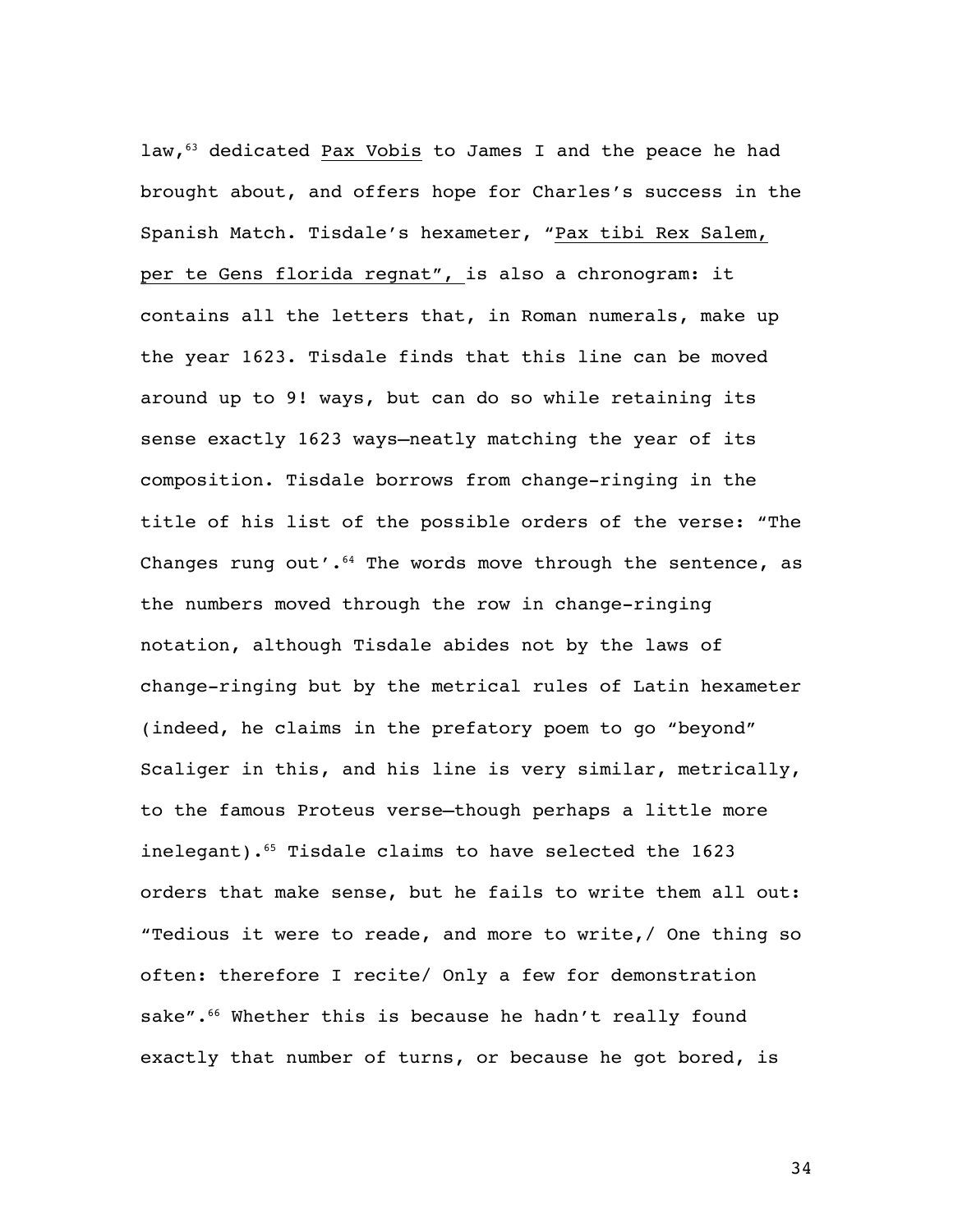unclear. Regardless, Tisdale's experiment shows that, by 1623, there was awareness of change-ringing's system, even though he, like the other linguistic experimenters I have discussed, differs from it by discarding some of his many permutations.

What marks change-ringing out from other combinatorial systems, then, and the innovation that it makes to the ars combinatoria, is that there is no selection and no redundancy, either. Nothing is waste; all units, and all arrangements of them, are important—equally so. Most of these systems did have a purpose, using combinations to generate knowledge, find hidden meanings, to create beauty, or to reflect the real world. But although they invoke all the possibilities, rarely do they actually exhaust them: such systems always discard a remnant that they do not use, because cutting away—as in other forms of early modern writing-is what creates meaning.<sup>67</sup> Systems that give equal preference to all combinations can go wrong, like Puttenham's unlicensed anagrams which could potentially be made to produce treacherous statements, the nonsense words generated by Wallis's permutation of the letters ROMA, or the obfuscation of Morland's codes. Not all units are equal; not all orders of words make sense; not all letters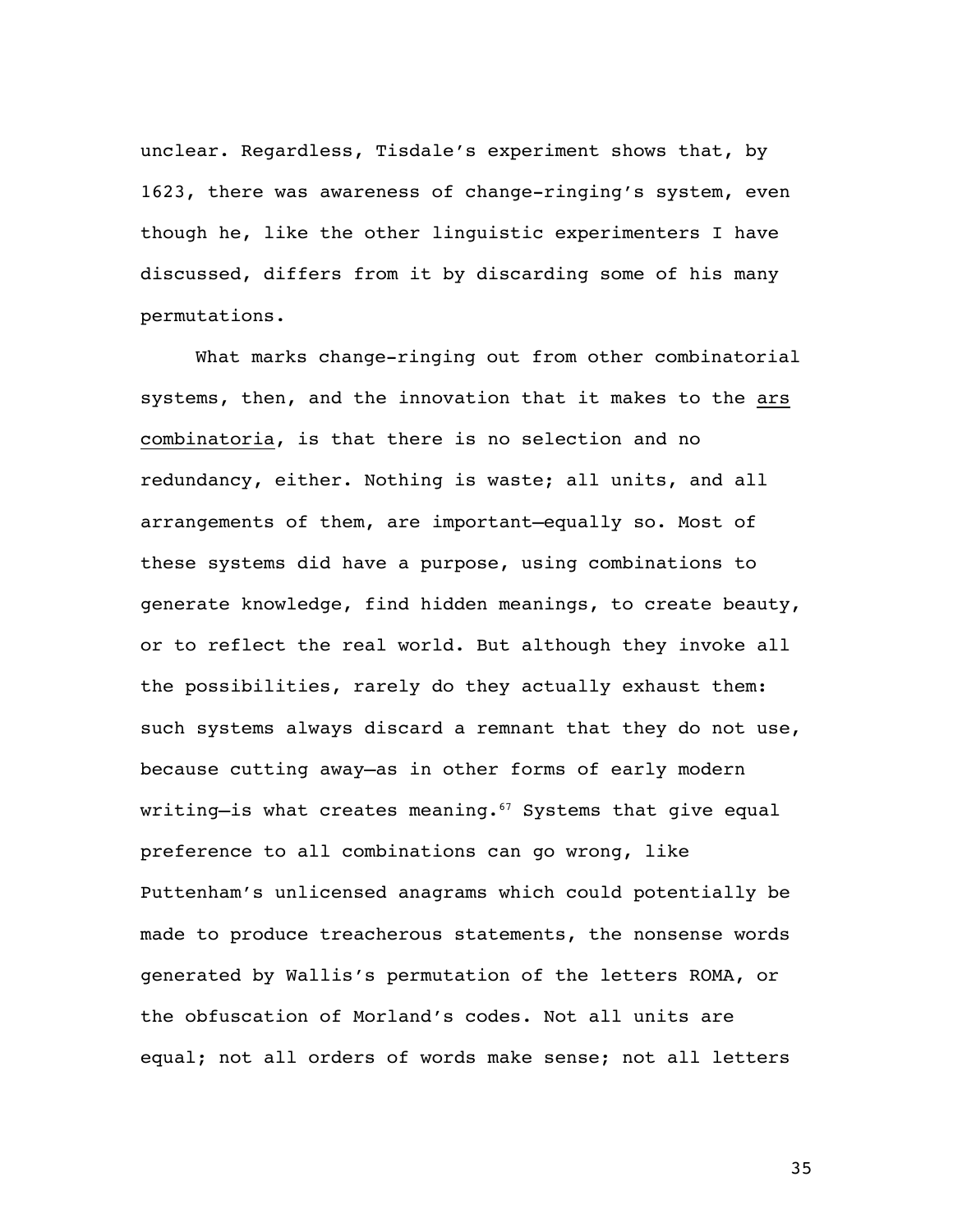are all used equally often. Some possibilities must be excluded or removed in order for any others to make sense; meaning, like beauty, is created by the interplay of expansiveness and constraint. Change-ringing is very like some of these combinatorial systems, but its value comes precisely from invoking the plenitude of the factorial with no selection. It is in this sense an extreme, even a pure, version of the ars combinatoria: it is total anagram.

# Exhaustion of meaning, exhaustion as meaning

Where selection is the engine of meaning in these other combinatorial systems, in the exhaustive system of changeringing, meaning is created by not selecting. The distinctiveness of change-ringing's aesthetics come to light when compared with a parallel set of systems far away in time and type: some modernist works, which also employ exhaustive permutations to create a new field of signification. Serialist musical compositions by Schoenberg, Webern, and others, for example, display a commitment to using permutations of all the twelve notes of the chromatic scale, analogous to change-ringing, although these composers do select on aesthetic grounds.<sup>68</sup> Beckett's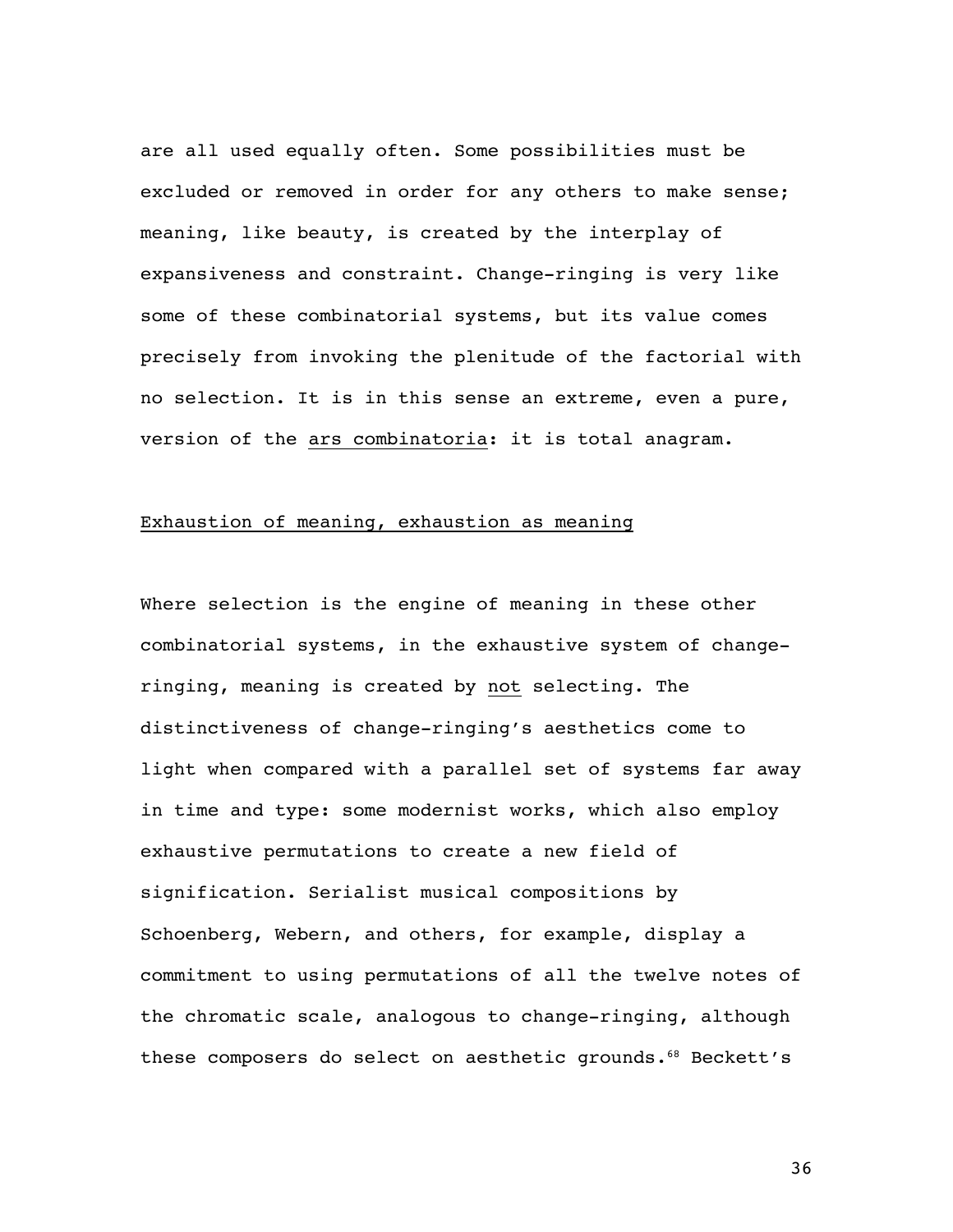permutations—Murphy's "total permutability" of the order in which he can eat his five biscuits, for example, or the description, in Watt of the best way in which to organise a committee of five people to glance at each other—are more strictly concerned with exhausting all the possibilities.<sup>69</sup> At the same time, they offer something beyond the banality of obsessive completion. Here exhaustion itself becomes something almost transcendent, and accrues meaning aside from the terms and the units that have performed the exhaustive practice. It is the "strange amalgam of shock and boredom" in modernist cultural production that Sianne Ngai has called "stuplimity".70 In Beckett's works, Ngai argues (using How It Is in particular), "large but finite numbers take the place of the infinity associated with Kant's mathematical sublime, yet the effect of these enumerations is […] to call attention to representational or conceptual fatigue, if not collapse". $71$  Extrapolating and anachronising Ngai's argument, might change-ringing's intricacy replace, or at least cover up, representational fatigue (if not collapse) in the previous meanings and uses of church bells?

In the system of change-ringing the set of variables, not biscuits but bells, are made equal and without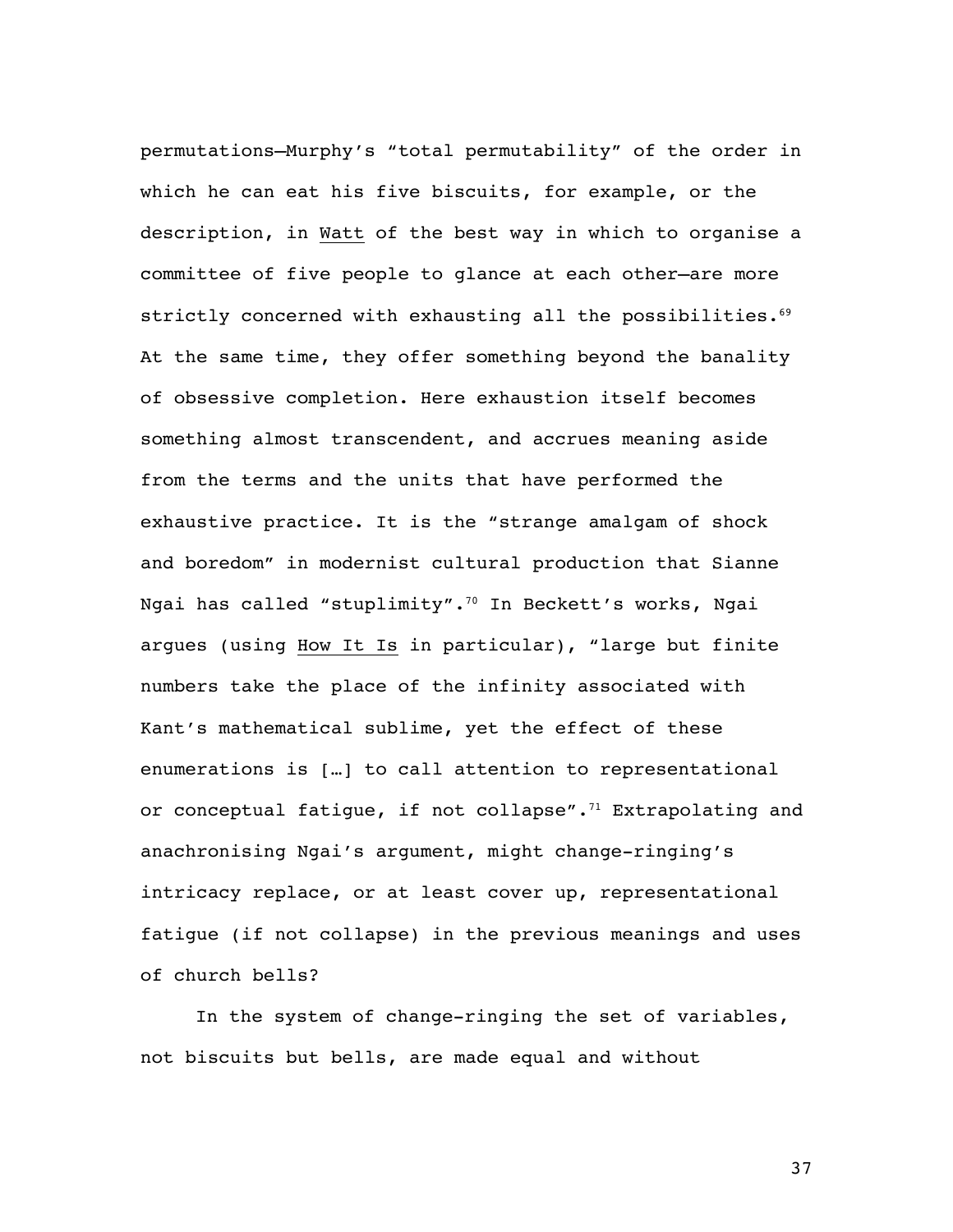preference; while the older meanings of church bells still have a lingering aural presence in the layers of their sound, signification is renounced in favor of the obsessive, but active, drive towards the elimination of all the orders in which they can be rung. Change-ringing is altogether more optimistic than Beckett's futile permutations, though: if it overwrites previous meanings, it aims to create something that is joyful in its plenitude.

#### Change-ringing and church bells in the seventeenth century

The lack of preference and selection in the system of change-ringing had material consequences. To discuss this, we must return to the aspects of ringing that I've neglected: the groups of people who did the practice, the noisy and unavoidable sound that it made, and the context into which it emerged. The principle of the lack of selection had material, social, and aural consequences that help to explain why change-ringing came about, and became so popular, in the seventeenth century.

England had always been proud of its claim to be the "ringing isle" and parishioners felt attached to and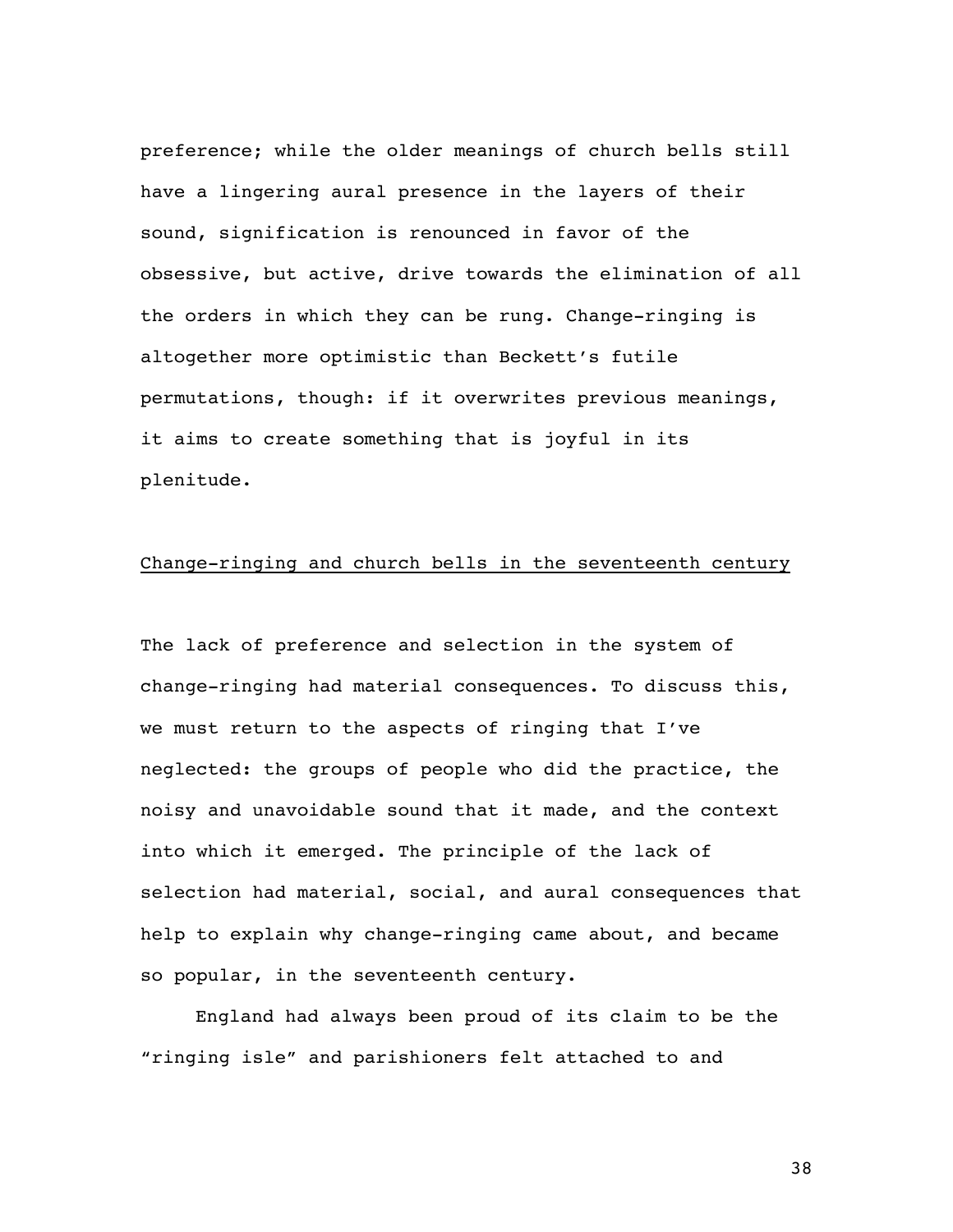responsible for the bells in their parish church, which were often under the custody of the churchwardens rather than the diocese. The communal ringing of bells, done always by men and often by drunk men, had been going on for centuries, and it's this rather disorganized practice that coalesced into the strict rules and forms of changeringing. In a recent essay, Christopher Marsh argues persuasively that continued recreational ringing in the seventeenth century (which includes change-ringing, and less organized practice as well) was "a new outlet for the expression of certain deeply traditional socio-religious instincts that had been endangered by Reformation beliefs and sensibilities", and indeed that such ringing "provid[ed] a fresh language through which to explore the ancient combination of recreation and religion on holy ground", now that other sports and games were excluded from the churchyard. $72$  Marsh highlights the social power of this delight in ringing bells, a power that allowed the practice and the material objects to continue and remain, and for some of the older associations of the activity to be carried forward somehow too.

The obsessive plenitude of change-ringing is a related, parallel power to the social impetus that Marsh has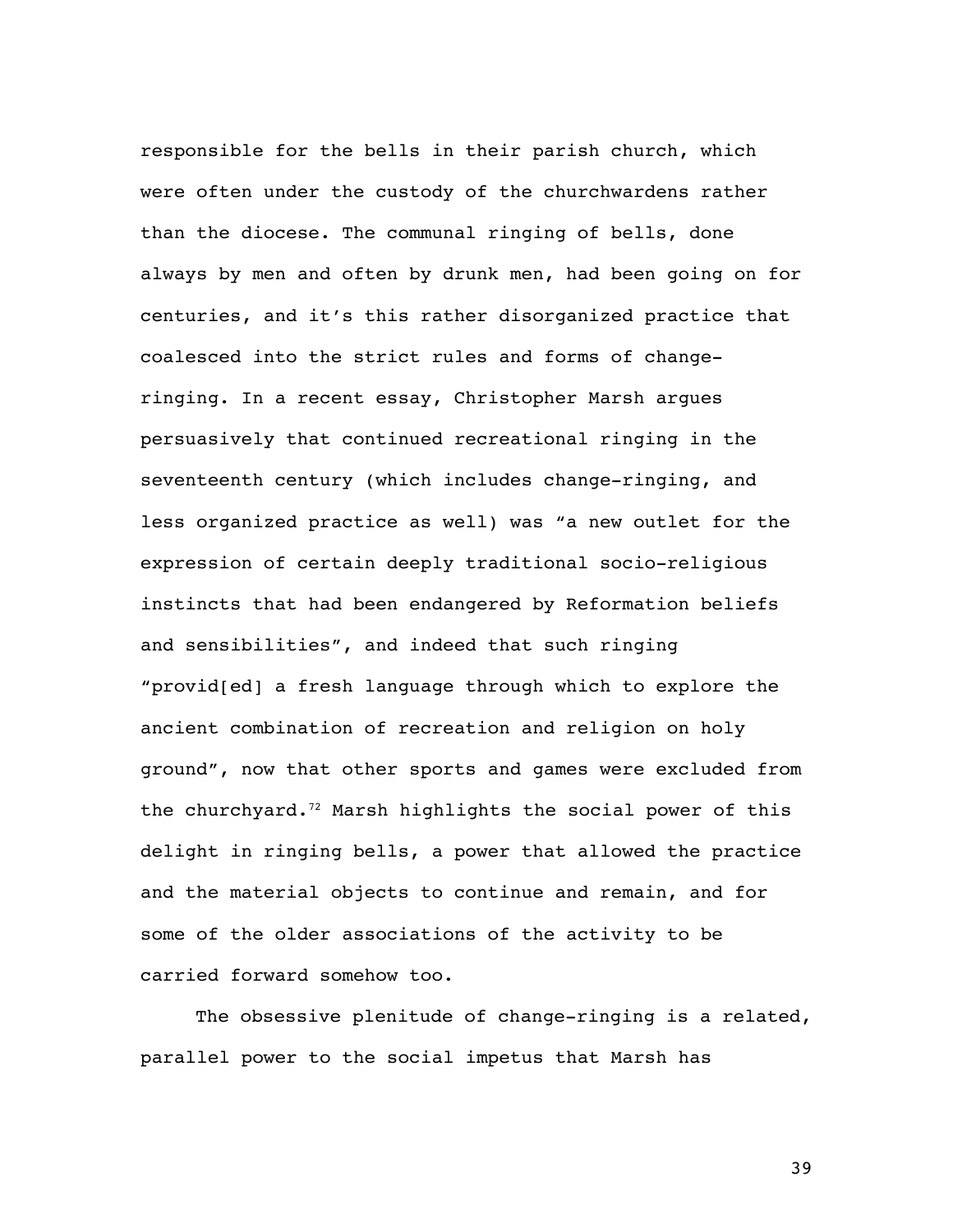identified. It fits into this story of communities who struggled to find official justification for having their bells, but who nevertheless very much wanted to keep them. Change-ringing was the expression of a desire to use and keep church bells—all the bells. Using the permutational exhaustion borrowed from the ars combinatoria, taken to extremes with its lack of selection in a way that has later parallels in modernist exhaustion, change-ringing created a need for all the bells to be rung at once. Change-ringing's indifference to the sounds of individual bells, and the different ways and occasions of ringing them, formed a kind of flattening out of England's rich ringing soundscape. It formed a different system, not straightforwardly semantic or aesthetic, which joined with these other kinds of ringing as a new dialect of campanalogical language. Change-ringing, like the anagram, found something new in something old.

The combinatorial, anagrammatical extrapolations of change-ringing were particularly strong in the late seventeenth century, when that gap between theory and practice was at its greatest. The technologies of ringing were catching up with its system, but were not quite there yet. By the end of the century, when larger rings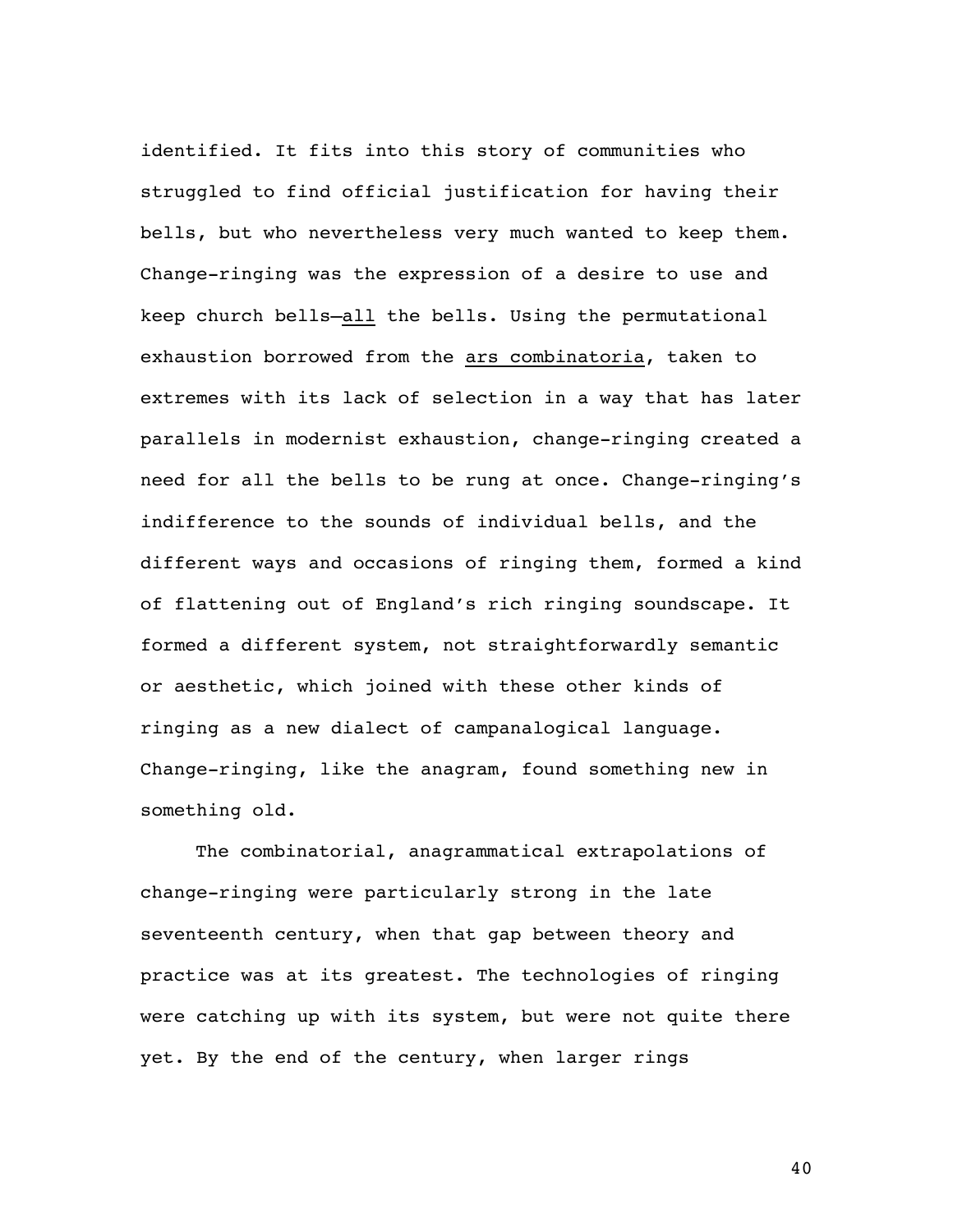(including one containing twelve bells) were ready to be used, and when change-ringing had been securely entrenched as a national practice, we see a marked decrease in changeringers' interest in the intricacies of abstract permutation. The authors of Campanalogia Improved (1702), a successor to Stedman's book, confided that "it will be very improper, and not in the least to our purpose to stuff this Treatise full of unnecessary and useless Examples of the Variation of Numbers".<sup>73</sup> By this time, of course, selection was possible in the practice of change-ringing: once you have twelve bells to ring, you don't have to commit to spend seventy-five years ringing all the millions of changes possible on them. Change-ringers spent less time thinking about finitely infinite possibilities and more time devising methods, selecting melodic patterns of changes from the many available, that they would be able to ring and that sounded particularly nice. At the same time, the fad for anagrams had definitively passed: in Mac Flecknoe (composed 1676), Dryden anticipated this development by banishing Shadwell to "acrostic land", where he could use his paltry poetic talent just for anagrams, "tortur[ing] one poor word ten thousand ways"; in The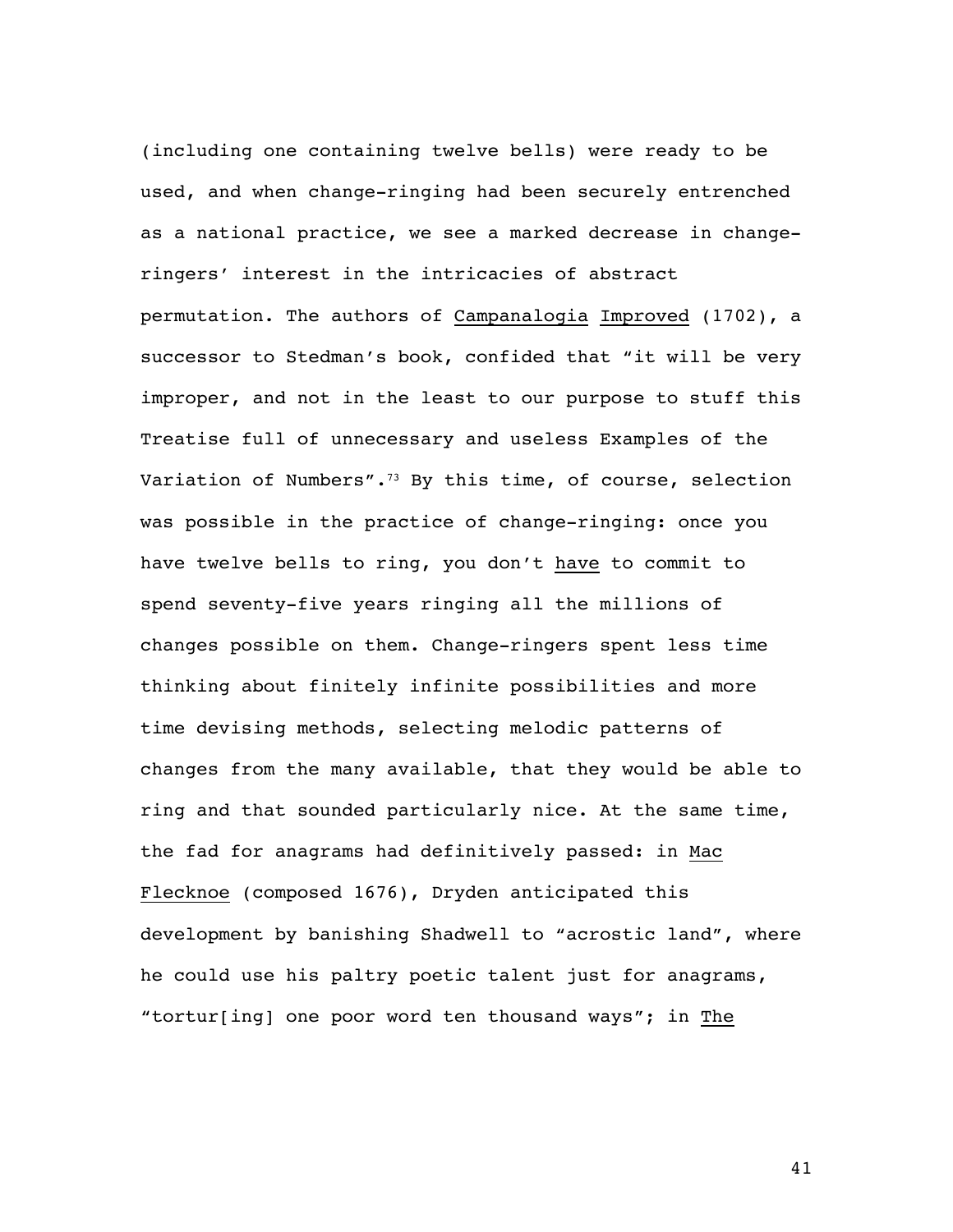Spectator, Addison located a "regiment of Anagrams" in the "Region of false wit'.74

By the beginning of the eighteenth century, then, the theory of change-ringing had done its work. By harnessing the contemporary interest in combinations early writers on change-ringing had developed what Stedman called "the Art of Changes", which "produceth incredible effects".<sup>75</sup> The 'meaning' of change-ringing was, and remains, difficult to define. But it was the "incredible effects" of this noisy, beautiful version of the "art of variation" that explains why the English air, still now, rings with anagrams.

I am grateful to audiences at the University of East Anglia, the University of Oxford, UCL, and the EMPHASIS seminar at the Institute of Historical Research in London for helpful feedback on versions of this paper. My particular thanks for their careful reading of it in draft form goes to the two anonymous reviewers and to Steven Connor, Dennis Duncan, Nick Gaskill, and Vanessa Harding. <sup>1</sup> John Wallis, A Treatise of Algebra, Both Historical and Practical (London, 1685), Additional Treatise 4, Chapter II, 115.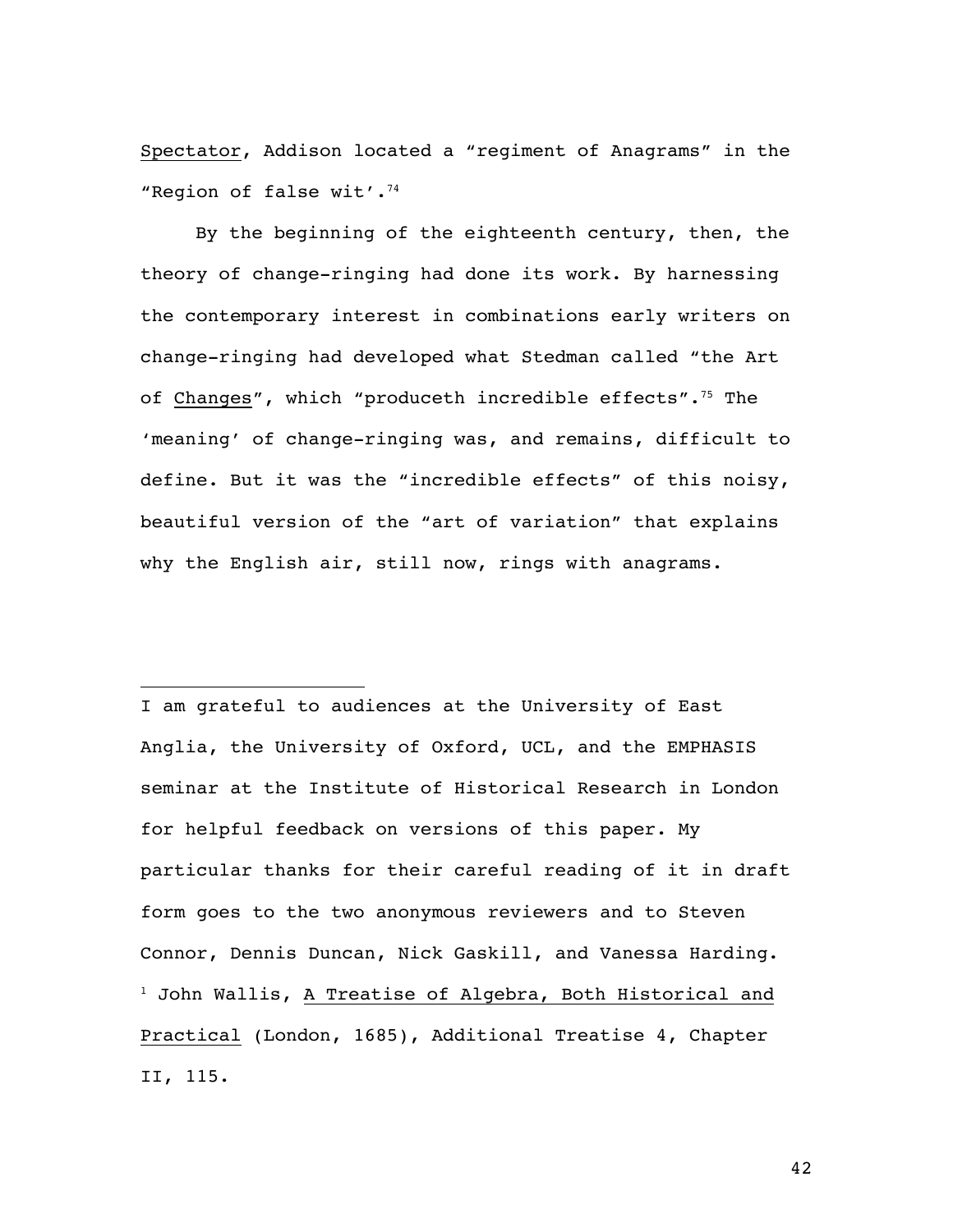<sup>2</sup> Wallis, Treatise, 116. On Wallis's approach to the history of algebra see Jacqueline Stedall, A Discourse Concerning Algebra: English Algebra to 1685 (Oxford: Oxford University Press, 2003).

<sup>3</sup> Lucretius, De rerum natura, 2.1013-22.

<sup>4</sup> William Camden, Remaines of a greater worke, concerning Britaine […] (London, 1605), 150.

<sup>5</sup> Camden, Remaines*,* 151.

<sup>6</sup> See Lois Potter, Secret Rites and Secret Writing: Royalist Literature 1641-1660 (Cambridge: Cambridge University Press, 1989), 50-51

<sup>7</sup> The Oxford English Dictionary gives 1872 as the first instance of "change ringing", but an earlier appearance is in the Kentish Post of 24 January 1756; see Order and Disorder in the Eighteenth Century: Newspaper Extracts about Church Bells and Bellringing, ed. Cyril Wratten and John Eisel ([Great Britain]: The Central Council of Bell Ringers, 2010), 100. I am grateful to John Eisel for this reference. I use "change-ringing" throughout for convenience, although seventeenth-century writers used "ringing in changes" or "the art of changes".

<sup>8</sup> Duckworth, senior bursar of Brasenose College, Oxford, and sometime rector of Steeple Aston, Oxfordshire, has been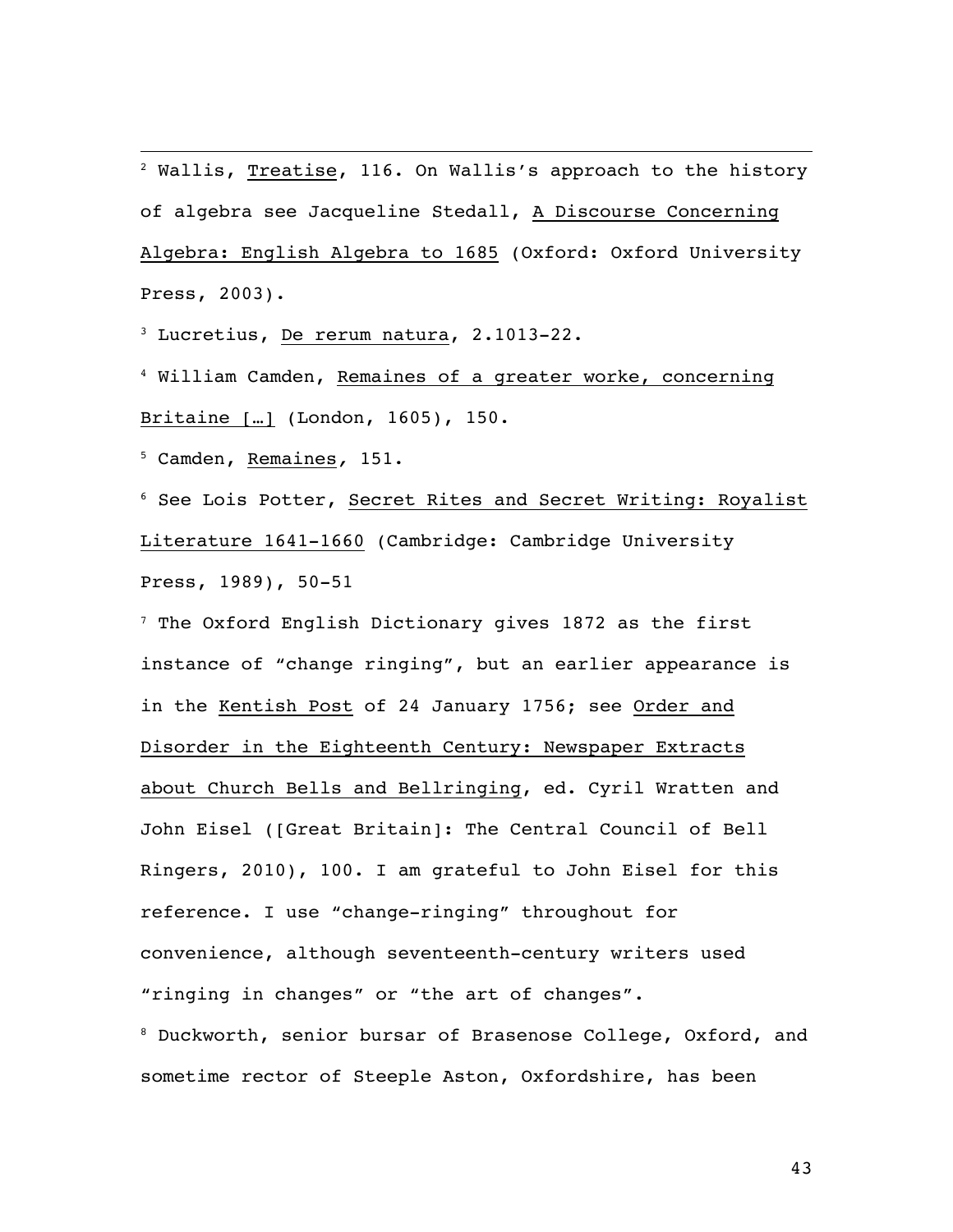confidently identified as the author of this anonymouslypublished work. See John C. Eisel, "Duckworth, Richard," Oxford Dictionary of National Biography, Oxford University Press, 2004; online edn, May 2014 [http://ezproxyprd.bodleian.ox.ac.uk:2167/view/article/8138, accessed 26 Feb 2017]

<sup>9</sup> [Richard Duckworth], Tintinnalogia, or, The art of ringing (London, 1668), 1-2.

 $10$  There are many accomplished histories of the practice, often written by change-ringers, but no firm evidence survives to explain why change-ringing takes its permutational form. Some that are particularly accessible to the non-ringer include Ron Johnston, Bell-Ringing: The English Art of Change-Ringing (Harmondsworth: Penguin, 1986), Ernest Morris, The History and Art of Change Ringing (London: Chapman and Hall, 1931); Jean Sanderson, ed., Change Ringing: The History of an English Art, 3 vols (Cheltenham: Central Council of Change Bell Ringers, 1987- 1994); and regular pieces in Ringing World*,* the weekly change-ringer's journal.

<sup>11</sup> Bodl. Rawl. A.315: f.215v. The five pages Mundy devotes to change-ringing in this manuscript are undated, but observations a few pages later are dated 9 September 1654,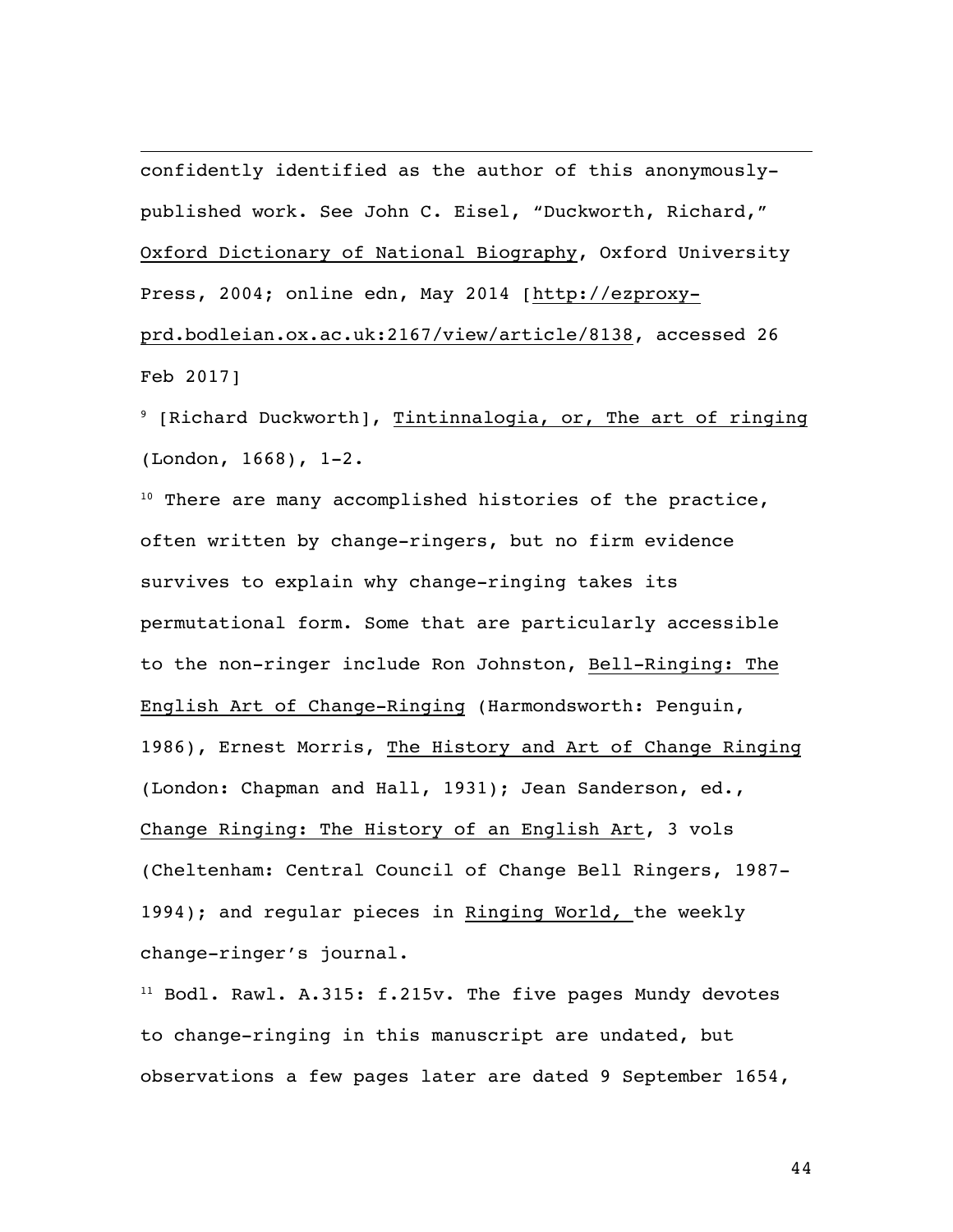so perhaps he wrote them some time shortly before that. I am grateful to Natalya Din-Kariuki for sharing with me her forthcoming essay on Mundy.

<sup>12</sup> Bodl. Rawl. MS A315: f.215v.

<sup>13</sup> See David Cressy, Bonfires and Bells (London: Weidenfeld and Nicolson, 1989), Christopher Marsh, Music and Society in Early Modern England (Cambridge University Press, 2010), 454–504, and Peter Marshall, Beliefs and the Dead in Reformation England (Oxford: Oxford University Press, 2002), particularly 128-132.

14 Tudor Royal Proclamations. Vol. 1: The Early Tudors (1485-1553), ed. Paul L. and James F. Larkin (New Haven, CT: Yale University Press, 1964), 399.

<sup>15</sup> On the fate of bells in English Reformation iconoclasm, see Margaret Aston, Broken Idols of the English Reformation (Cambridge: Cambridge University Press, 2015), 445-488. <sup>16</sup> Numbers of bells are notoriously difficult to calculate, in part because the frequent recasting of bells obscures the history of their predecessors. Cyril Wratten estimated there to have been 17 rings of 8 bells in England in 1668, 49 in 1699, and 371 in 1799: part of a general increase in numbers of bells and size of rings. See Wratten, "Bells in the Eighteenth Century", in Sanderson, ed., Change Ringing,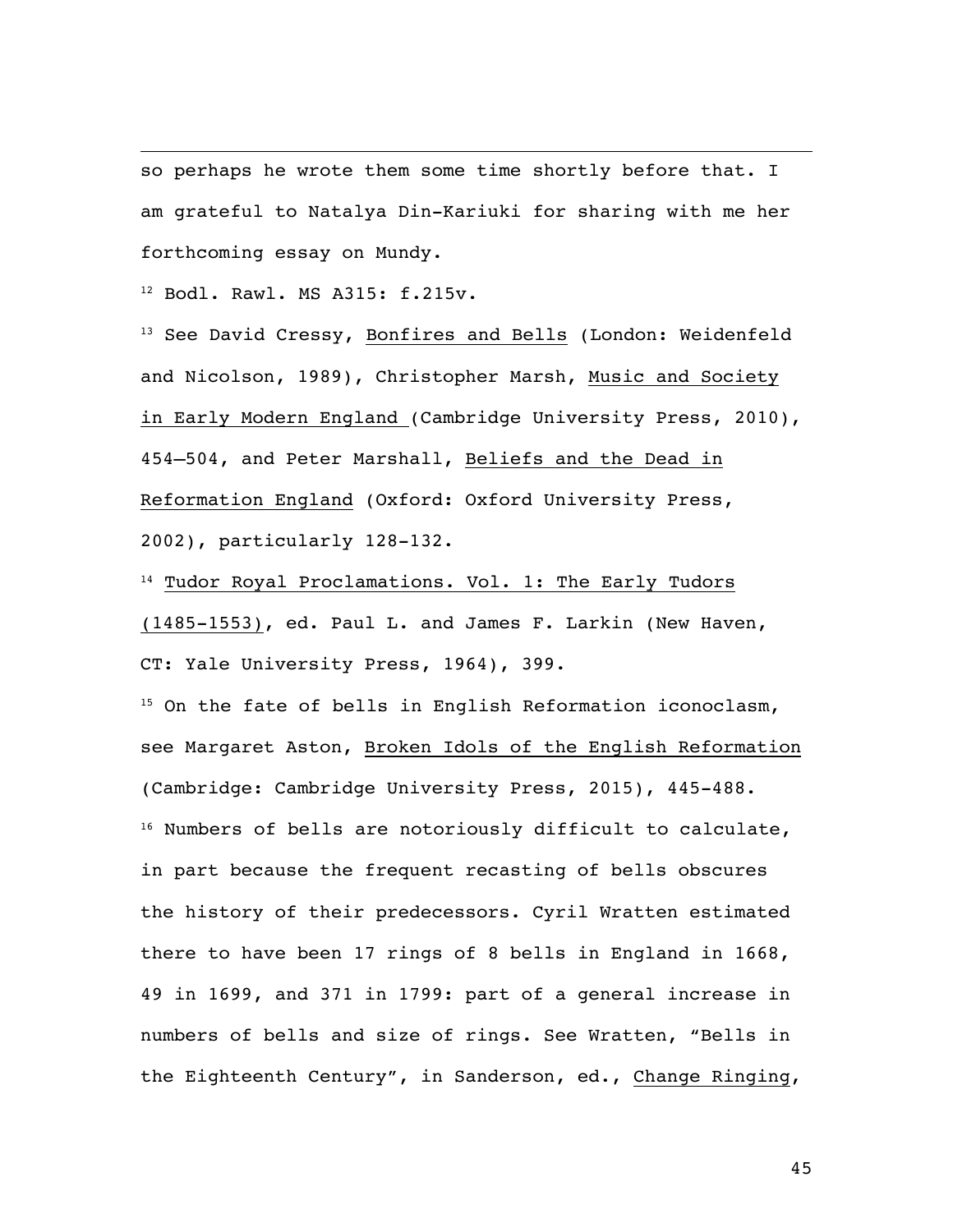vol. II, The Eighteenth Century: An Overview (1992) ed. John Eisel and Cyril Wratten, 40; see also Wratten, "The Growth of Change Ringing" in the same volume, 50-59. <sup>17</sup> Paul Hentzner, Travels in England during the Reign of Queen Elizabeth, trans. Richard Bentley (London, 1797), 64 <sup>18</sup> Luc Rombouts. "Carillon." Grove Music Online. Oxford Music Online. Oxford University Press, accessed January 25, 2017,

http://www.oxfordmusiconline.com/subscriber/article/grove/m usic/04929.

<sup>19</sup> Although the term "factorial" wasn't in use until the nineteenth century, the function itself was well known, discussed by mathematicians and amateurs, including the early writers on change-ringing.

<sup>20</sup> [Duckworth], Tintinnalogia*,* 2.

<sup>21</sup> [Duckworth], Tintinnalogia*,* 2.

<sup>22</sup> Bodl. Rawl. MS A315: f.215v

<sup>23</sup> Fabian Stedman, Campanalogia: or the Art of Ringing

Improved. With plain and easie rules to guide the

practitioner in the ringing all kinds of changes. To which is added, great variety of new peals (London, 1677), 4. Stedman was apprenticed as a printer, and worked as a bookseller. Campanalogia is the only known book he wrote,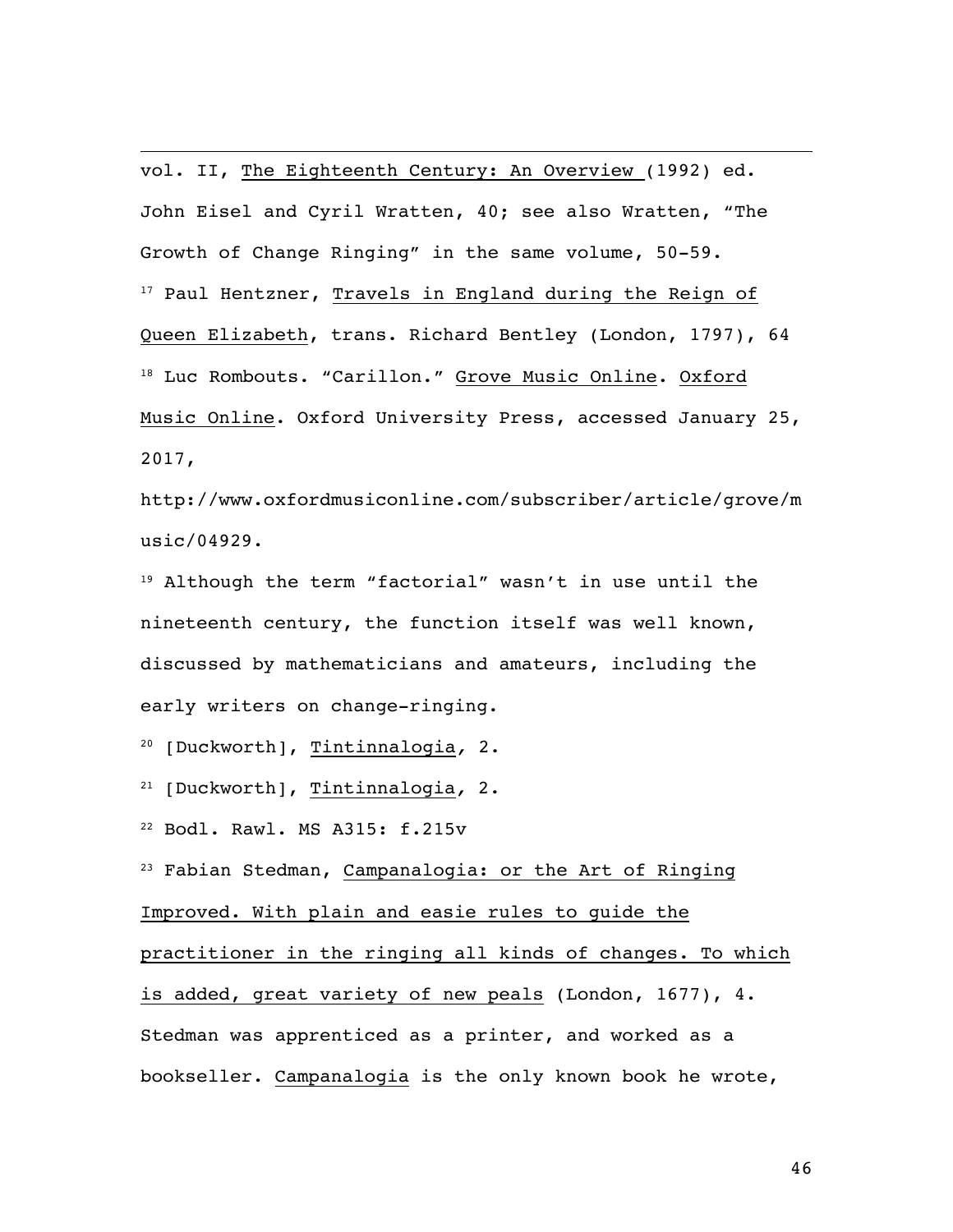though he was involved with the publication of Tintinnalogia.

<sup>24</sup> Stedman, Campanalogia, 1-2.

<sup>25</sup> Stedman, Campanalogia, 2.

 $26$  The factorial is first known in writing, in the Jewish mystical text the Sefer Yetzirah (ca. 400 CE), and in Indian mathematics of around the same time. On permutation and the uses of the factorial see Donald Knuth, The Art of Computer Programming, Vol. 3: Sorting and Searching (2nd edition) (Reading, Mass.: Addison-Wesley, 1998), 23-24; The Art of Computer Programming, Vol. 4, Fascicle 4: Generating all Trees: History of Combinatorial Generation, esp. 52-53 (Upper Saddle River, NJ: Addison Wesley, 2006); and "Two Thousand Years of Combinatorics", in Combinatorics: Ancient and Modern ed. Robin Wilson and John J. Watkins (Oxford: Oxford University Press, 2013), 3-38. On the ars combinatoria see Paolo Rossi, Logic and the Art of Memory, trans. Stephen Clucas (Chicago: Chicago University Press, 2000).

<sup>27</sup> Isaac Newton, college notebook, *c*.1664-5, Cambridge University Library Add. MS 4000, f.12r <sup>28</sup> On the prescient mathematics of early change-ringing see Arthur T. White, "Fabian Stedman: The First Group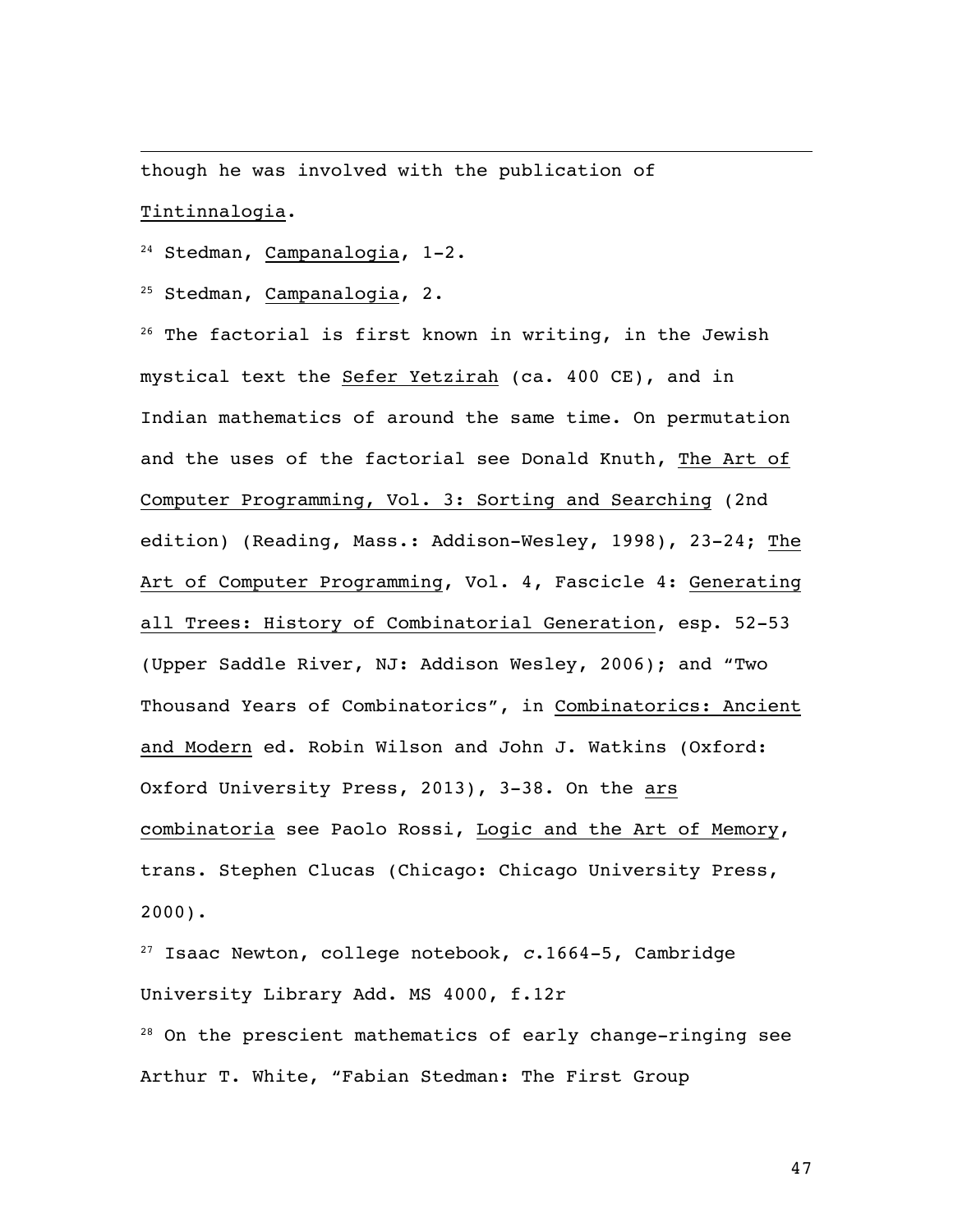Theorist?," American Mathematical Monthly 103:9 (1996): 771-778. Donald Knuth discusses the algorithm that explains the method of ringing known as Plain Changes, which he traces to Peter Mundy's manuscript, in The Art of Computer Programming, Vol. 4, Fascicle 2: Generating all Tuples and Permutations, 42-44 (Upper Saddle River, NJ: Addison Wesley, 2005), section 7.2.1.2, Algorithm P.

<sup>29</sup> The French original has been variously attributed. Formerly ascribed to Jean Leurechon, a Jesuit priest and mathematician, the authorship has more recently been attributed to Jean Appier Hanzelet (writing under the pseudonym Henrik van Etten), a fireworks master and engraver from Lorraine. See Albrecht Heeffer, "Récréations mathématiques: A study on its authorship, sources and influence", Gibeciere 1 (2006): 79-167, esp. 11-12; for an earlier discussion see Trevor Henry Hall, "Mathematical Recreations": An Exercise in Seventeenth-Century Bibliography (Leeds: Leeds University School of English, 1969).

<sup>30</sup> For a detailed investigation of the sources of the problems collected in the book, see Heeffer, "Recreations", 12ff.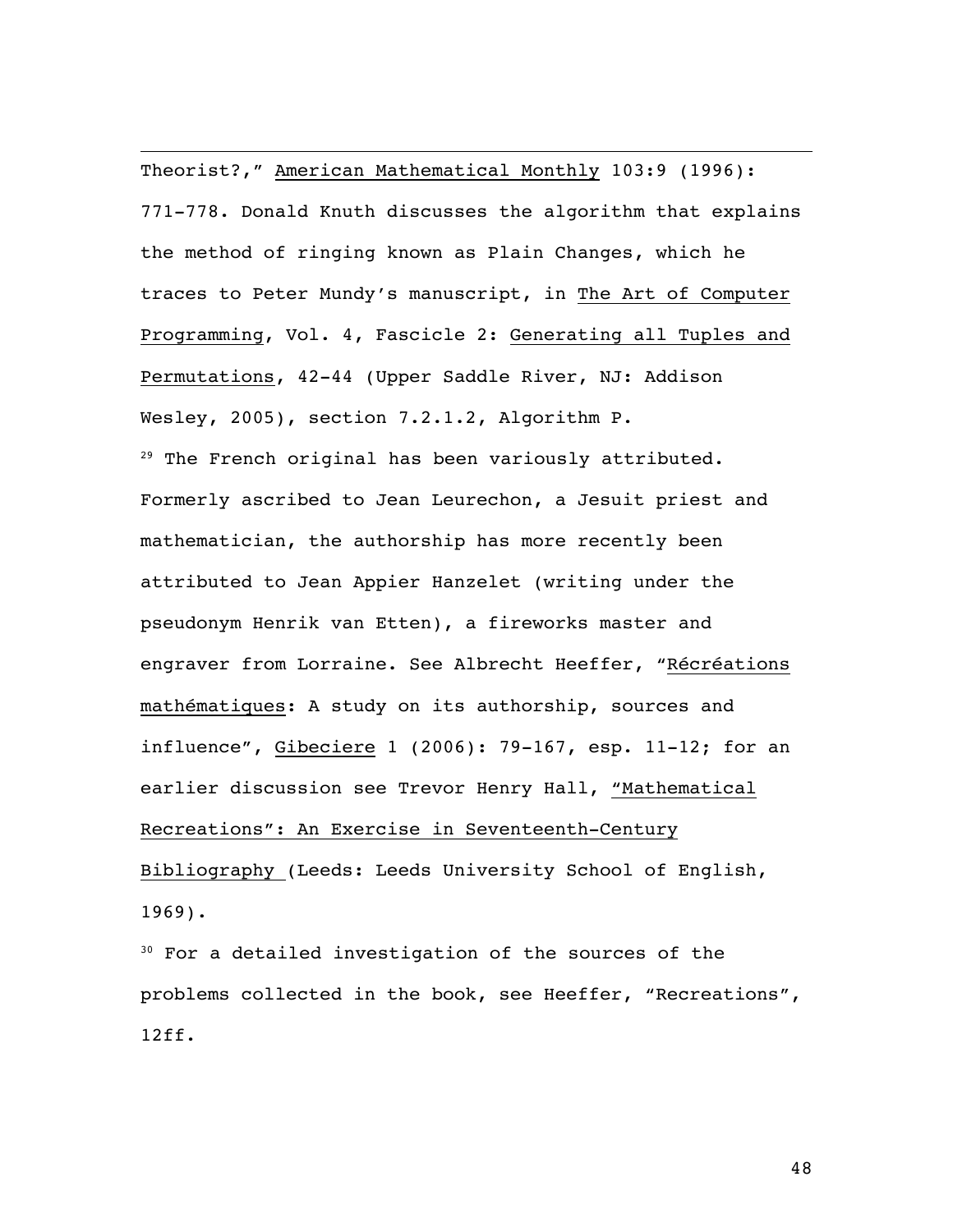<sup>31</sup> [Jean Appier?], Mathematicall Recreations (London, 1633), 178. The English translation has been ascribed to the mathematician William Oughtred, whose name appears on the titlepage of the 1653 edition, but it's now thought unlikely that he was responsible. See Heeffer, "Recreations".

<sup>32</sup> Mathematicall Recreations, 185

<sup>33</sup> Stedman, Campanalogia, 16-18; Mathematicall Recreations, 188-9.

<sup>34</sup> Mathematicall Recreations, 186.

<sup>35</sup> Quoted in Floris Cohen, Quantifying Music: The Science of Music at the First Stage of the Scientific Revolution,

1580-1650 (Dordrecht: Springer, 1984), 112.

<sup>36</sup> Marin Mersenne, Harmonie universelle, contenant la théorie et la pratique de la musique, vol. 2, Traitez de la Voix et des Chants (Paris, 1636), 111–15, 117–28. The MS is Bibliothèque Nationale de France, Fonds Français, no. 24256. See Knuth, "Two Thousand Years of Combinatorics", 10 and Cohen, Quantifying Music, 112-14.

<sup>37</sup> Charles Burney, General History of Music (London, 1789), 413

<sup>38</sup> Stedman, Campanalogia, 20.

<sup>39</sup> Bodl. Rawl. MS A315: f.216r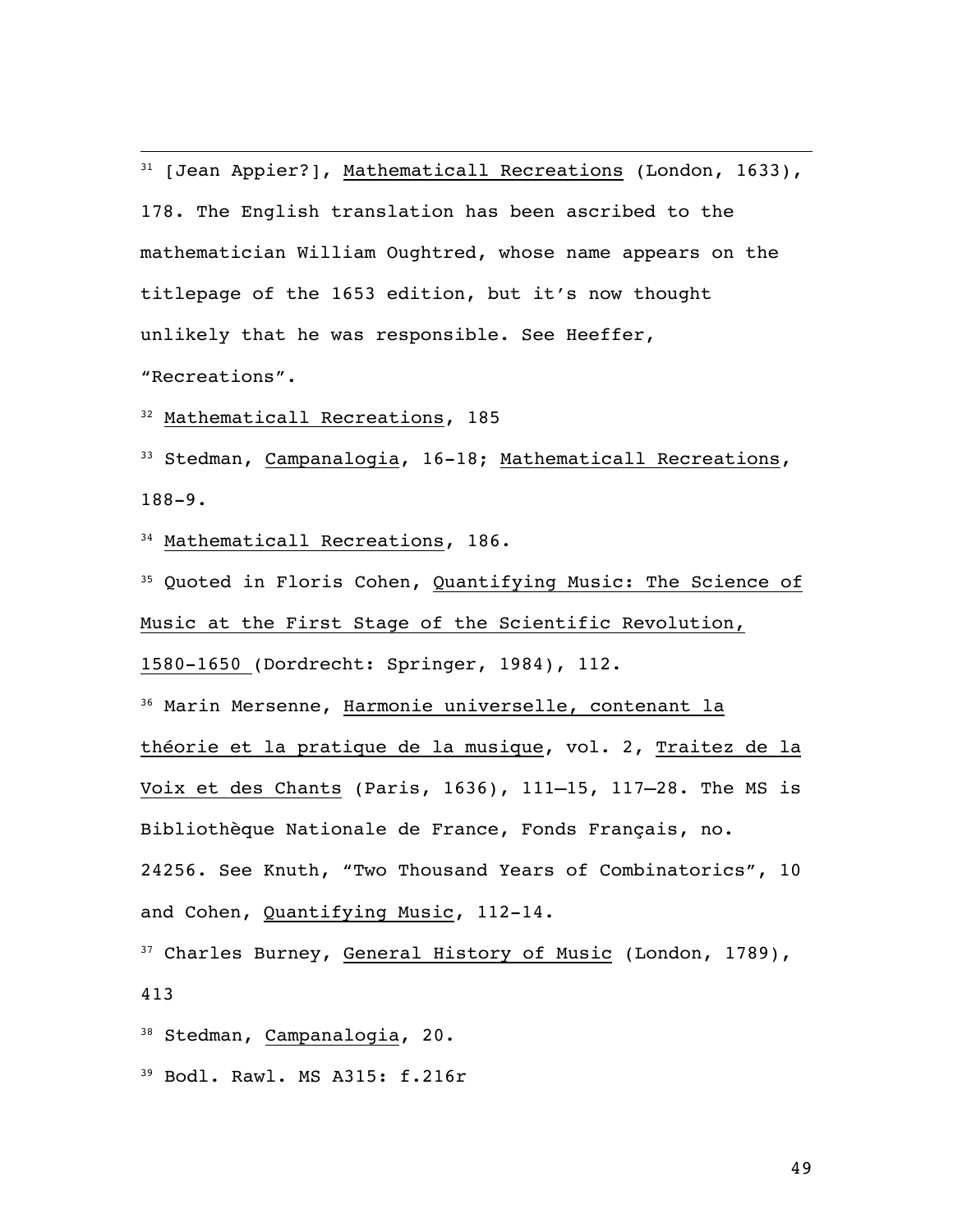<sup>40</sup> Bodl. Rawl. MS A315: f.216v

<sup>41</sup> Anon., Mathematicall Recreations*,* 188; Mersenne,

Harmonie, 108

<sup>42</sup> Stedman, Campanalogia, 13.

43 Stedman, Campanalogia, 14.

<sup>44</sup> Stedman, Campanalogia, 14.

<sup>45</sup> Mathematicall Recreations, 188.

<sup>46</sup> Stedman, Campanalogia, 16.

<sup>47</sup> Athanasius Kircher, Polygraphia nova et universalis ex combinatoria arte detecta (Rome, 1663), 141. I use the translation given in Haun Saussy, "Magnetic Language: AK and Communication" in Athanasius Kircher: The Last Man who Knew Everything ed. Paula Findlen (London: Routledge, 2004), 272.

<sup>48</sup> Saussy, "Magnetic Language", 276-7.

<sup>49</sup> Saussy, "Magnetic Language", 276; see also Jan C. Westerhoff, "Poeta Calculans: Harsdörffer, Leibniz, and the mathesis universalis", Journal of the History of Ideas 60.3 (1999), 449-467.

<sup>50</sup> [Duckworth], Tintinnalogia, 2.

<sup>51</sup> Samuel Morland, A New Method of Cryptography (London, 1660), 4 and 7.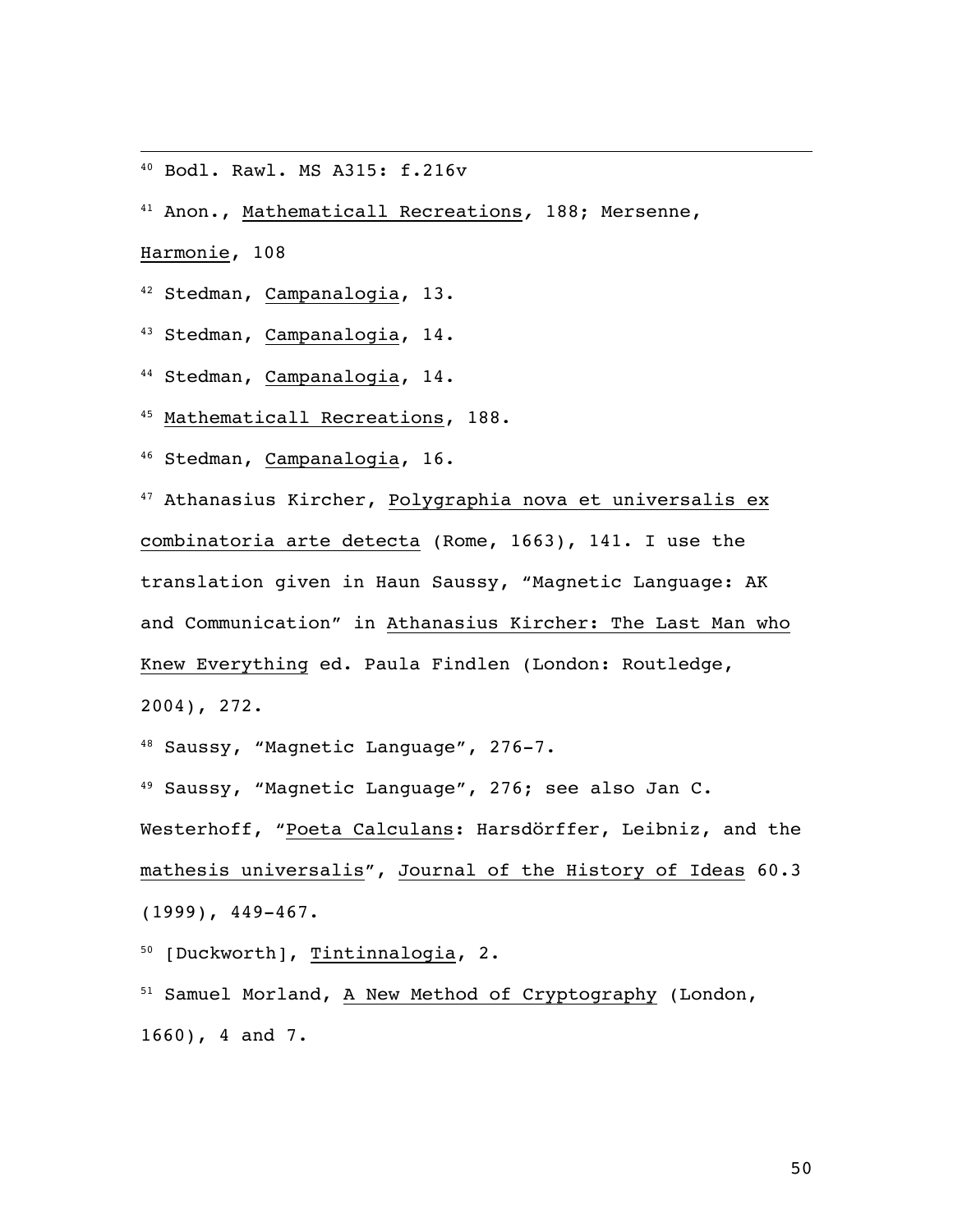<sup>52</sup> Katherine Ellison, "Cryptogrammatophoria: The Romance and Novelty of Losing Readers in Code", Eighteenth-Century Fiction 20.3 (2008), 293.

<sup>53</sup> Juliet Fleming, Graffiti and the Writing Arts of Early Modern England (London: Reaktion, 2001), 123.

<sup>54</sup> Anon., in Francis Lenton, The Innes of Court

Anagrammatist: Or, the Masquers masqued in Anagrammes

(London, 1634), sig. B1r.

<sup>55</sup> Wallis, Treatise on Algebra, 117.

<sup>56</sup> English anagrammatists allowed themselves some liberties in the choice of letters: "z" to double "s"; "w" to two "v"s, and so on. These rules weren't meant as a cheat, but as a way to allow language, and letters, to be supple enough to work with.

<sup>57</sup> George Puttenham, The Arte of English Poesie (London, 1589), 84.

<sup>58</sup> William Drummond, "The Character of a Perfect Anagram", in The Works of William Drummond, of Hawthornden (Edinburgh, 1711), 231. On this see also William H. Sherman, "Of Anagrammatology", English Language Notes 47.2 (2009), 139-148.

<sup>59</sup> Coysh in Lenton, The Innes of Court Anagrammatist, A3v-A4r.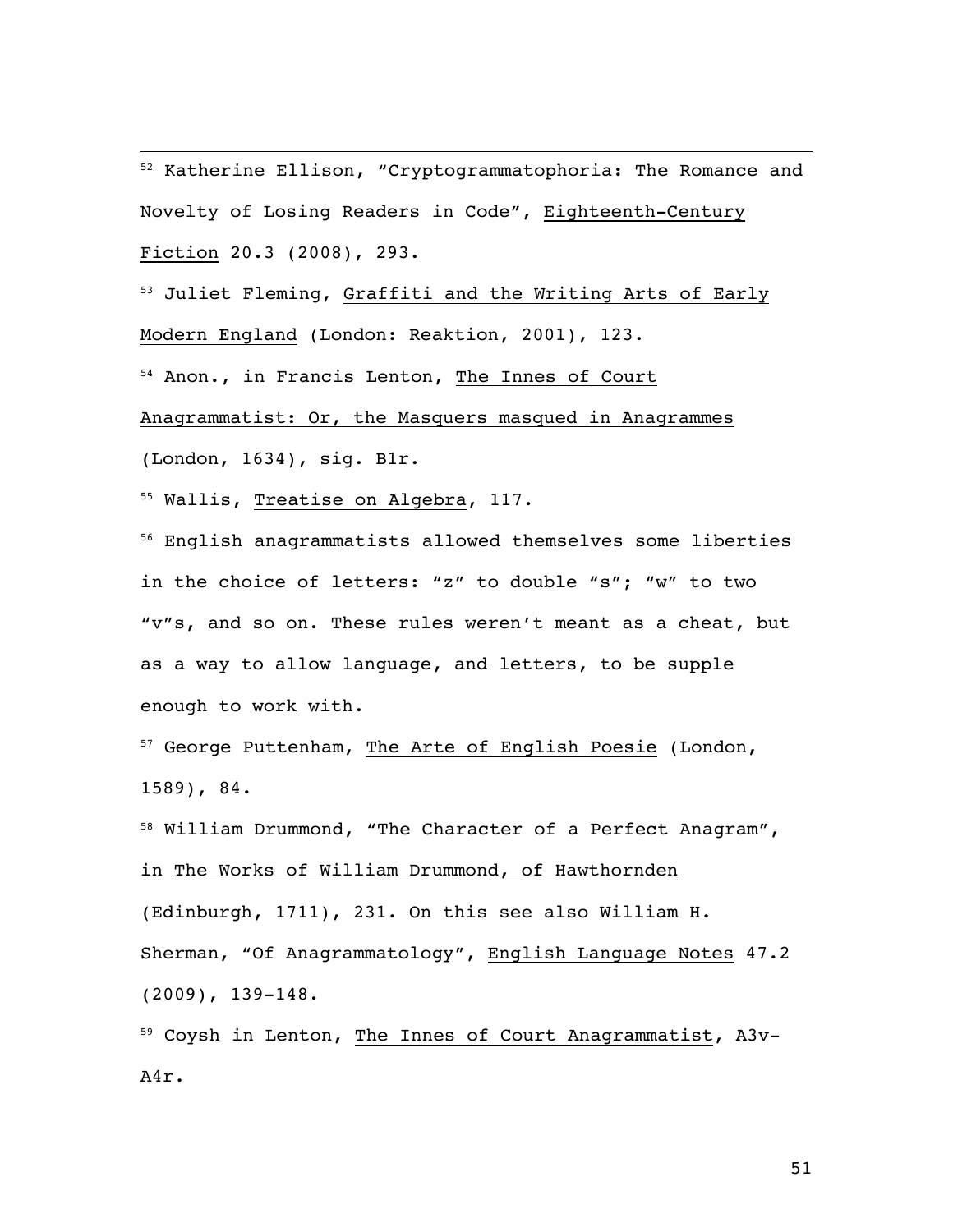<sup>60</sup> Julius Caesar Scaliger, Poetices Libri Septem (Lyon, 1561), Book 2, Ch. 30, 73. On the mathematical implications of Proteus verse see Donald Knuth, "Two Thousand Years of Combinatorics", in Combinatorics ed. Wilson and Watkins, 21-24; on Proteus verse as baroque poetry, see Westerhoff, "Poeta calculans".

<sup>61</sup> Wallis, Treatise on Algebra, 118.

 $62$  There is subversive potential here, too. We might think of similar endeavors, such as cento poems created from fragments—words from Virgil, for example, rearranged to have a Christian meaning (on which see Scott McGill, Virgil Recomposed, Oxford: Oxford University Press, 2005), or the artist Kabe Wilson's reworking of Virginia Woolf's A Room of One's Own. Wilson reordered all the words of Woolf's essay to make a new text, Of One Woman Or So by Olivia N'Gowfri (2014), the story of a young black woman who goes to study at Cambridge; disgusted by the racism and sexism she encounters there, she burns down the university library.

<sup>63</sup> Roger Tisdale, The Lawyers Philosophy (London, 1622), A3r-A5v.

<sup>64</sup> Roger Tisdale, Pax Vobis, or Wits Changes, tuned in a Latine Hexameter of Peace (London, 1623), 4.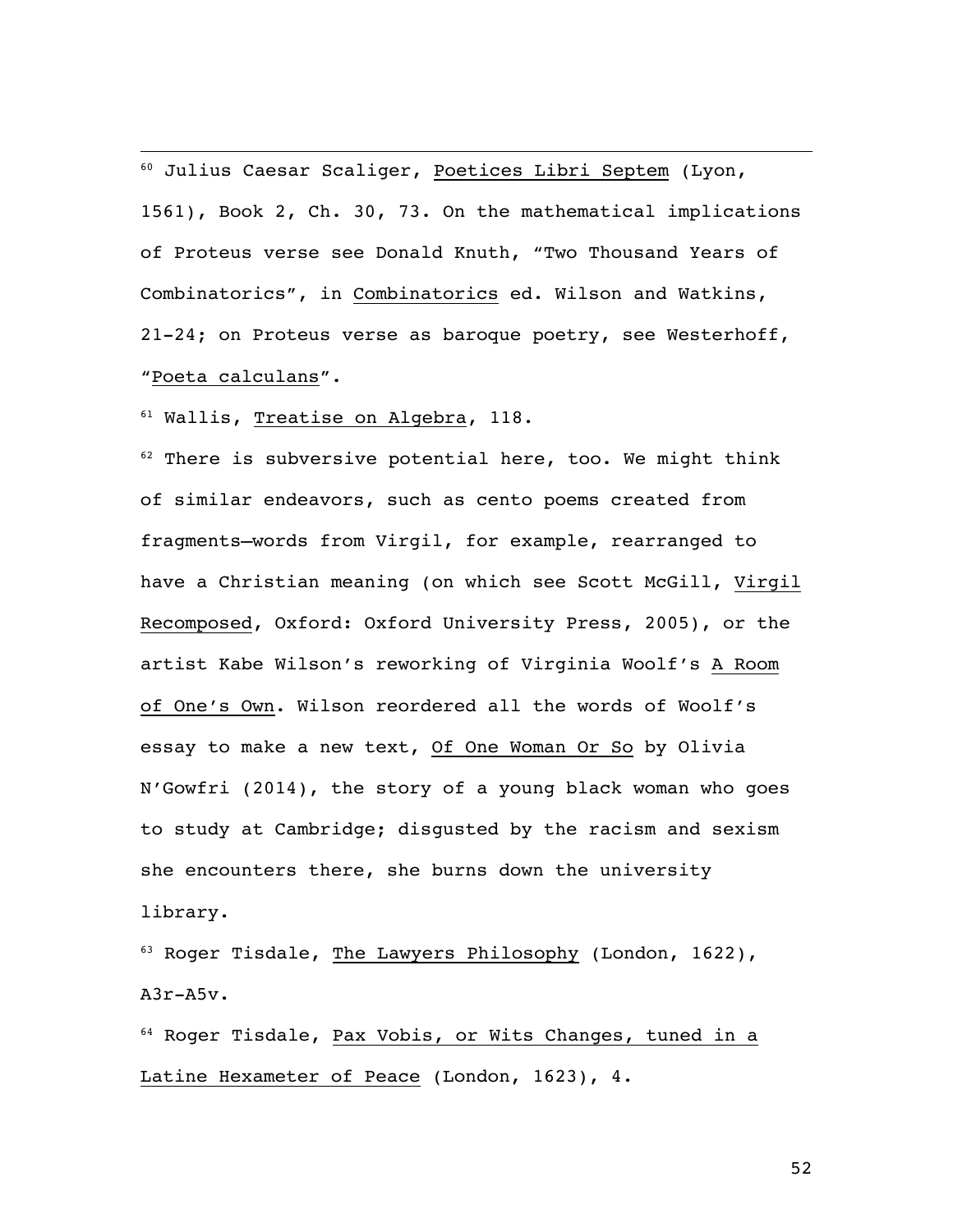<sup>65</sup> I am grateful to Anthony Ossa-Richardson for his advice on this verse.

<sup>66</sup> Tisdale, Pax Vobis, 6.

<sup>67</sup> On cutting as writing see Adam Smyth, "'Shreds of holinesse': George Herbert, Little Gidding, and Cutting Up Texts in Early Modern England", English Literary Renaissance 42.3 (2012): 452-481, and the special issue ed. Juliet Fleming, Bill Sherman, and Adam Smyth on "The Renaissance Collage" of The Journal of Medieval and Early Modern Studies 45.3 (2015).

68 See, for instance, Arnold Schoenberg, Style and Idea: Selected Writings of Arnold Schoenberg, ed. Leo Stein, trans. Leo Black (London: Faber and Faber, 1974), 219; more generally, Arnold Whittall, The Cambridge Introduction to Serialism (Cambridge: Cambridge University Press, 2008). <sup>69</sup> Samuel Beckett, Murphy (1938), in Works (New York: Grove Press, 2006) I, 60.The many combinatorial works of the Oulipo share structural similarities with change-ringing too, but don't aim for exhaustion in quite the same way. <sup>70</sup> Sianne Ngai*,* Ugly Feelings (Cambridge, Mass.: Harvard University Press, 2005), 2.

<sup>71</sup> Ngai*,* Ugly Feelings, 274.